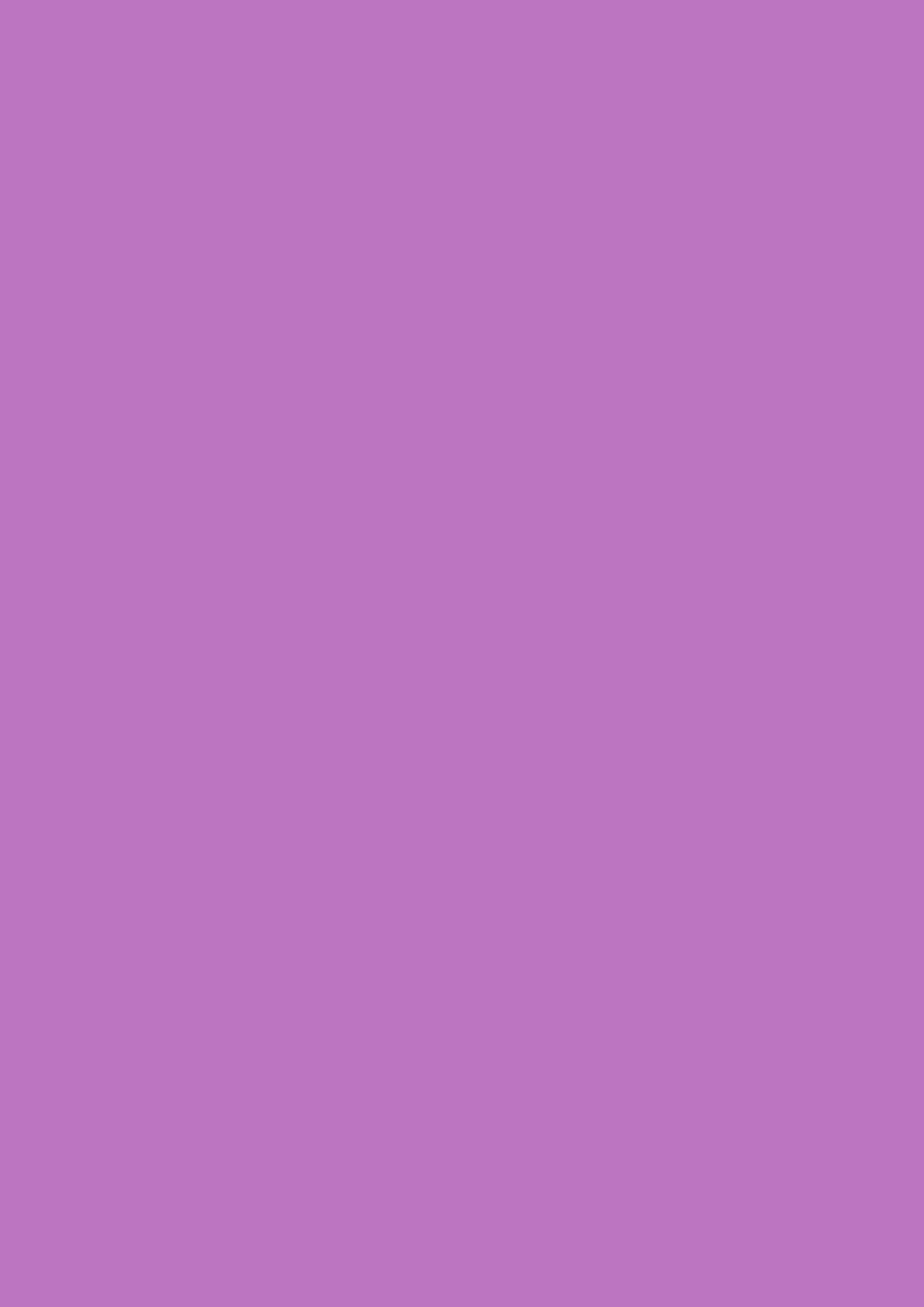# Child & Family Law Update

Welcome to the Winter 2019 edition of the Child & Family Law Update.

The Update is designed to keep lawyers, medical practitioners, social workers, advice workers and others involved in the field of child and family law up-to-date with legal developments. In addition to case notes, the Update contains articles on topical issues relating to children and families that will assist professionals across a range of disciplines discharge their responsibilities. Articles and case notes are written by practising professionals and academics.

The Editor would welcome comments on any of the articles which appear in this issue or articles for future issues.

#### **Editor**

Heather Semple, Librarian LSNI *heather.semple@lawsoc-ni.org*

#### **Contributing Editors**

Lorraine Keown, LLM, *Cleaver Fulton Rankin*

Lisa Melarkey, LLM, *Hampson Harvey*

#### **Subscriptions** *heather.semple@lawsoc-ni.org*

Subscription rate: £60 (inc p&p) per annum for 2 issues.

#### **Disclaimer**

The Law Society of Northern Ireland accepts no responsibility for the accuracy of the contents of the Child & Family Law Update and any views and opinions expressed in the Child & Family Law Update are those of contributors and are not necessarily those of the Law Society's Council, save where otherwise indicated. Although all reasonable care is taken in the preparation of material for publication in the Child & Family Law Update, the Editors and publishers accept no responsibility for any loss caused to any person acting or refraining from acting as a result of material contained in or omitted from the Child & Family Law Update. The Child & Family Law Update is not a substitute for professional advice. Readers should satisfy themselves as to the accuracy, completeness, adequacy and currency of the contents of the Child & Family Law Update.

© Law Society of Northern Ireland. All rights reserved. No part of this publication may be reproduced or transmitted in any form or by any means electronic or mechanical, including photocopying, recording or any retrieval system, without the written permission of the Law Society.

ISSN 1462-8511

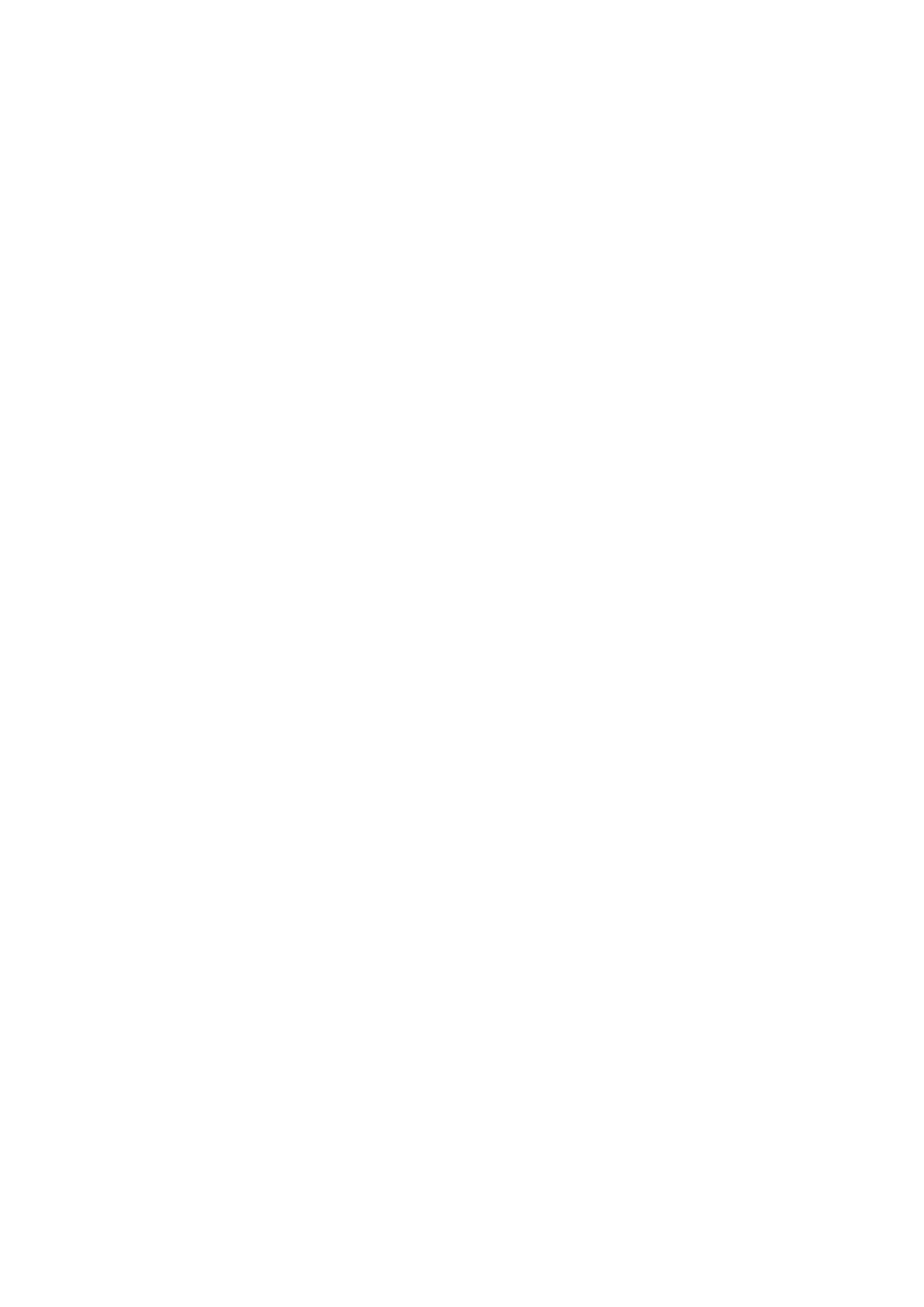### **CONTENTS**

| THE VOICE OF THE CHILD                                                                                                                                                                                        |  |
|---------------------------------------------------------------------------------------------------------------------------------------------------------------------------------------------------------------|--|
| NON-MOLESTATION ORDERS: GUIDANCE ON PROCEDURE IN LIGHT OF THE<br><b>GROWING ISSUE OF DOMESTIC VIOLENCE</b>                                                                                                    |  |
| RE T-S CHILDREN [2019] - HOW SHOULD THE COURTS IN NI APPROACH THE SO-<br>CALLED 'LESSER OF TWO EVILS' DILEMMA IN PUBLIC LAW CHILDREN'S CASES IN<br>LIGHT OF THE ENGLISH COURT OF APPEAL'S DECISION IN RE T-S? |  |
| <b>CHILD MAINTENANCE</b>                                                                                                                                                                                      |  |
| THE VALUE OF TIMELY FACT FINDING HEARINGS IN PRIVATE LAW<br><b>FAMILY PROCEEDINGS</b>                                                                                                                         |  |
|                                                                                                                                                                                                               |  |
| PILOT SCHEME - FAMILY DRUG AND ALCOHOL COURT AT NEWRY FAMILY<br><b>PROCEEDINGS COURT</b>                                                                                                                      |  |

Crown copyright material is produced with the permission of the Controller of HMSO.

To subscribe to the Child & family Law Update please contact the Law Society of Northern Ireland, 96 Victoria Street, Belfast BT1 3GN. Tel: 028 9023 1614, DX 422 NR Belfast.

Printed in Northern Ireland by Northside Graphics and published by the Law Society of Northern Ireland, 96 Victoria Street, Belfast BT1 3GN. Tel: 028 9023 1614, DX 422 NR Belfast. Artwork: SHO Communications.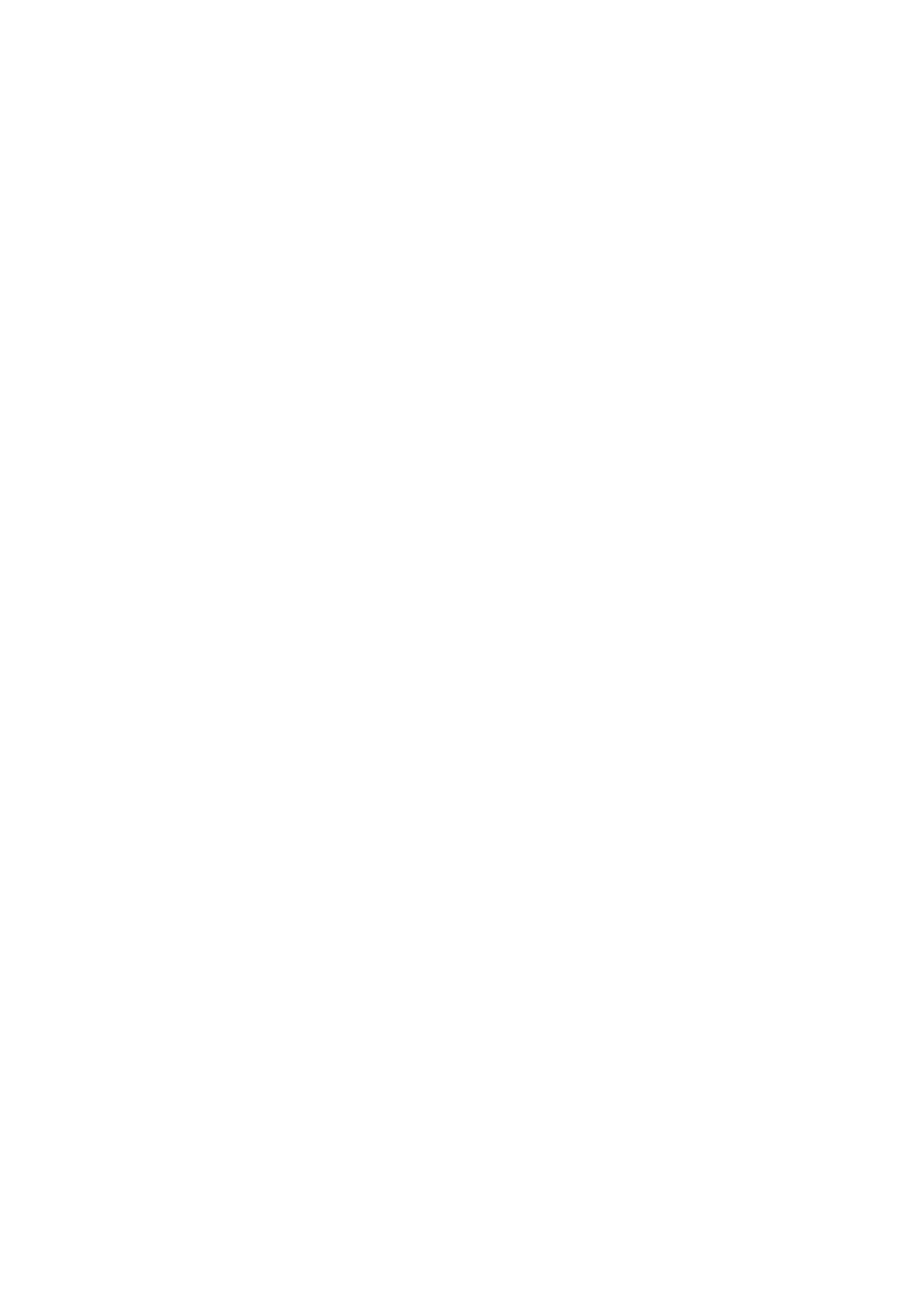#### **THE VOICE OF THE CHILD**

#### **Kathryn Mullan, LL.B. LL.M, Solicitor1**

#### *"Much unhappiness has come into the world because of bewilderment and things left unsaid" - Fyodor Dostoevsky*

Children have rights and these rights are a well-established feature of the legal landscape. The United Nations Convention on the Rights of the Child ("the Convention") has been effective since the 2nd September 1990 with 140 signatories. It is a human rights treaty and the principle international instrument defining children's rights. Whilst it has been ratified by the United Kingdom it is not currently binding in Northern Ireland Courts.

The Rights enshrined reflect the ethos of the Convention that the parent, the Court or the local authority are expected to have the welfare of the child as their primary concern.

Article 3 of the Convention requires that in all actions concerning children, where they are undertaken by public or private social institutions, Courts of law, administrative authorities or legislative bodies, the best interests of the child shall be a primary consideration. Article 12 requires that the child who is capable of forming his or her own views is assured the right to express these views freely in all matters affecting the child, the view of the child being given due weight in accordance with the age and maturity of the child. In particular this must include the opportunity to *be heard* in any judicial and administrative proceedings affecting the child.

Baroness Hale in the Hague Convention case of *Re:D (a child)(Abduction;Foreign Custody Rights (2006) UK HL 51* asserted that -

*"The principle of hearing the child unless it appears inappropriate having regard to his age and degree of maturity is of universal application and consistent with international obligations under Article 12 of the United Nations Convention on the Rights of the Child. There is a growing understanding of the importance of listening to the children involved in children's cases as it is the child more than anyone else who will have to live with the decision of the Court."* 

The Children (Northern Ireland) Order 1995 ("the Children Order")<sup>2</sup> is our primary legislation governing both private and public law proceedings. It provides a balance between the parties, children and the state. Article 3 most commonly referred to as the "Welfare Checklist" states that a child's ascertainable wishes and feelings (in light of their age and understanding) is one of the factors which a Court must have regard too. The needs and voices of the child should be heard and respected.

It is the children who have to live with the decisions which the Court makes both presently and in the future. Therefore, decisions which impact on the children's lives should not be made without an awareness and understanding of how the children themselves will respond. Many children who have experienced being involved in family proceedings have indicated that they felt that the proceedings were 'happening' to them and that they felt excluded, powerless

<sup>&</sup>lt;sup>1</sup> John Boston and Company.<br><sup>2</sup> 1995 NI 2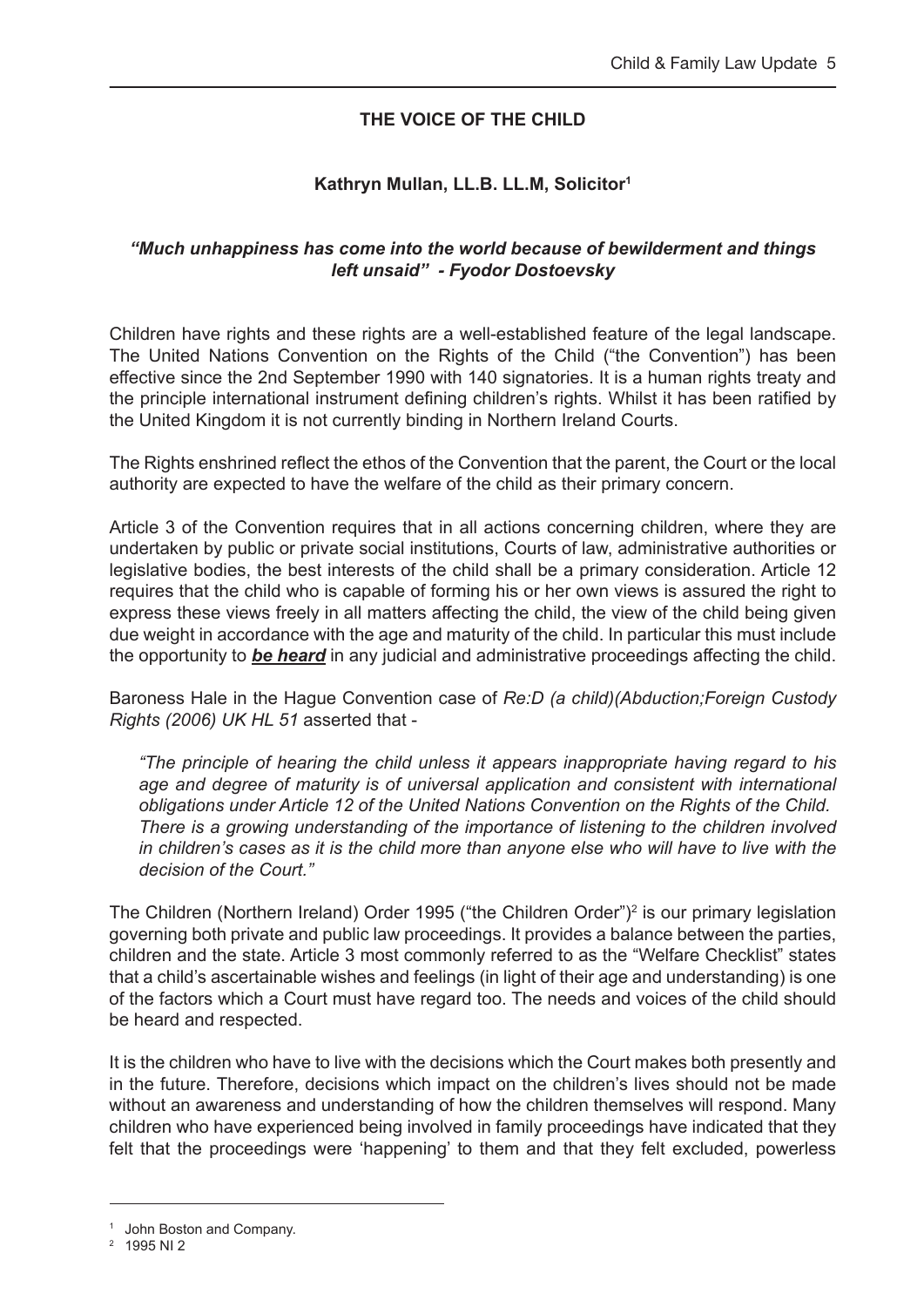to influence, contribute to or even to make their voice 'heard' at all. Involving children in the decision making process can, however, be inherently problematic and gives rise to further questions such as "at what stage and in what circumstances *should* children be involved?" and "how do we give them a voice?". The United Nations Committee on the Rights of the Child has emphasised that a child is an active subject of rights, and thus where a child is old enough to express his or her views; he or she should be encouraged to do so directly as an active participant rather than through an intermediary.

The procedural rules within our jurisdiction of Northern Ireland have left professionals to communicate with the child and pass on that communication to the court.

In private law cases, it is the parents who articulate the views of the children through their Solicitors and very often these are not the real views of the children. At the direction of the Court or at the request of the parents, the Court Children's Officer can become involved and this is the most common way in which a child is heard. The Court Children's Officer will speak with both parents and the child if they are old enough, and will provide an oral or written report for the Court on the child's wishes and feelings. They will usually make recommendations about the children's future arrangements based upon what they have seen or heard.

In public law cases, the Court will hear the thoughts and views of children through the Guardian Ad Litem who is appointed independently.

Article 60 of the Children Order states that for the purposes of specified proceedings, the Court shall appoint a Guardian Ad Litem for the child concerned unless satisfied that it is not necessary to do so in order to safeguard his interests.

In *Re J [2002] NIFAM 17*, Gillen LJ emphasised the importance of children being seen and heard in child cases and referred to the possibility of an increased use of Guardian Ad Litems in private law cases as very often it is the parent's views that are being articulated and portrayed as the true views of the child.

#### **What is a Guardian Ad Litem and the Solicitors role?**

The Guardian Ad Litem is an independent officer of the Court appointed by the Northern Ireland Guardian Ad Litem Agency (NIGALA). They represent the child in public law proceedings and in private law proceedings if an art. 56 investigation is directed by the Court. Their role is to speak to the child and advise the Court of the wishes and feelings of the child. The Guardian Ad Litem represents and safeguards a child's interests. They will thoroughly investigate the child's circumstances and provide a recommendation to the Court.

Rule 12(2) of the Magistrates Court (Children (Northern Ireland) Order 1995) Rules (Northern Ireland)1996<sup>3</sup> states that a Guardian Ad Litem shall:

- (a) appoint a Solicitor to represent the child, unless a Solicitor has been appointed; and
- (b) give such advice to the child as is appropriate having regard to his understanding and, subject to r. 13(1)(a), instruct the solicitor representing the child on all matters relevant to the interests of the child, including possibilities for appeal, arising in the course of the proceedings.

<sup>3</sup> 1996 SR 323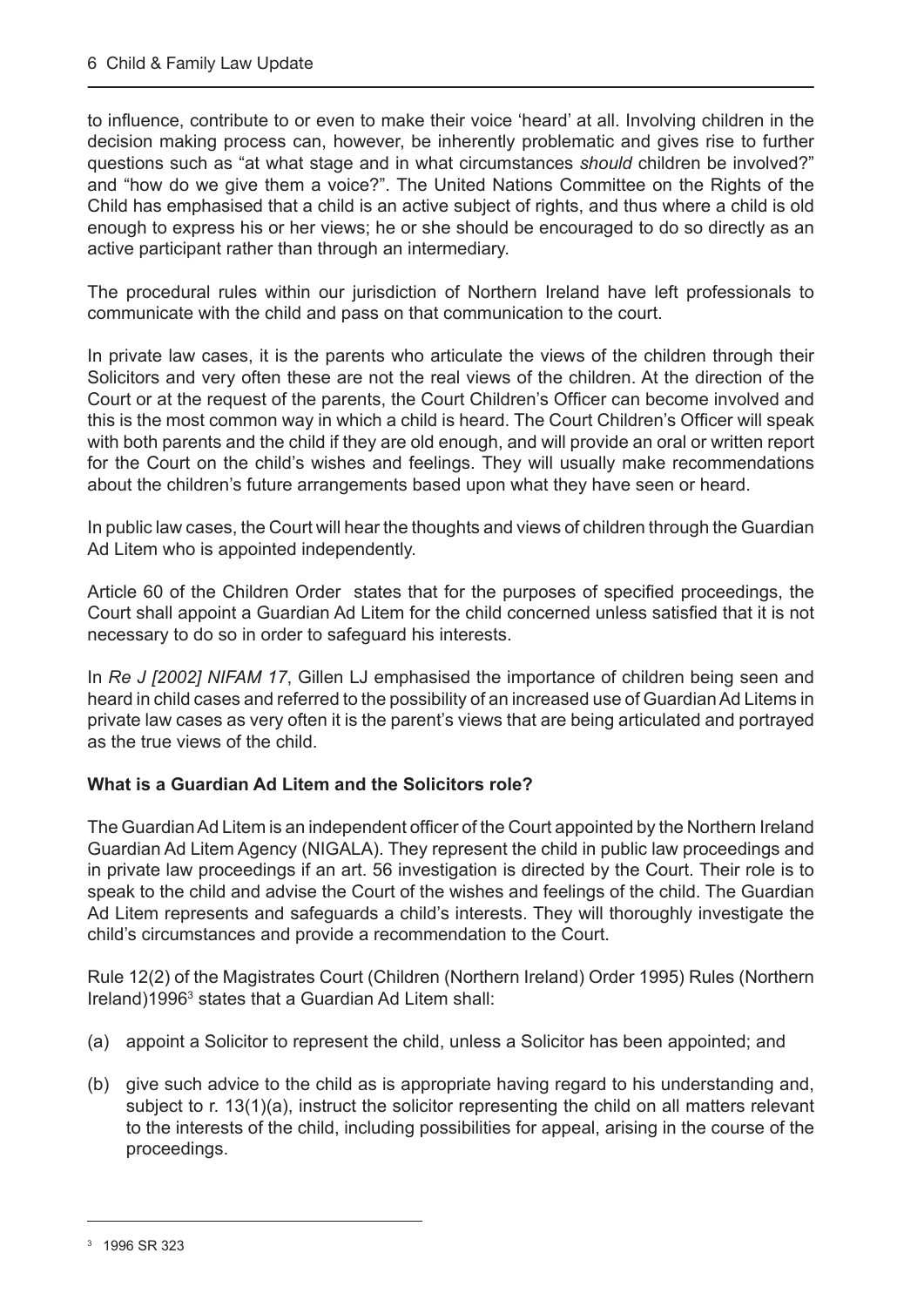A Solicitor is appointed to essentially work alongside and in partnership with the Guardian Ad Litem to promote the interests of the child and advise the Court on the child's wishes and feelings. The Guardian Ad Litem and the Solicitor must try to achieve the best possible outcome for the child in the circumstances. This can sometimes be difficult as the role of the Solicitor is to balance the child's rights and wishes with their responsibility to keep the child free from harm which can include both physical and emotional harm.

A Solicitor appointed under a. 60(3) of the Children Order and in accordance with r. 4.12(2) (a) of the Family Proceedings Rules (Northern Ireland) 19964 shall represent the child. The Solicitor appointed shall represent the child in accordance with instructions received from the Guardian Ad Litem **unless**:

- the Solicitor considers, having taken into account the views of the Guardian Ad Litem and any direction of the Court under Rule 4.12, that the child wishes to give instructions which conflict with those of the Guardian Ad Litem;
- and the child is able having regard to his understanding to give such instructions on his own behalf;
- in which case the Solicitor shall conduct the proceedings in accordance with the instructions received from the child.

#### **How do the Guardian Ad Litem and the Solicitor work for a child?**

The Guardian Ad Litem and the Solicitor meet with the child during the Court proceedings. Their role is to ascertain the following:

- 1. The child's wishes and feelings in respect of any matter relevant to the proceedings including their attendance at Court (r. 4.12 5(b) Family Proceedings (NI) Rules 1996).
- 2. Whether or not the child is competent to communicate their wishes and feelings and their understanding of their circumstances which have led to the proceedings before the Court.

In addressing the above issues, the Guardian Ad Litem and the Solicitor will reference the "Welfare Checklist" as contained within art.  $3(a)(b)(c)(d)$  of the Children Order.

In advance of the initial meeting with the child, the Solicitor will have spoken with the Guardian Ad Litem and been told the age and development stage of the child, the child's experiences to date, the child's emotional and psychological state, the external influences on the child, cultural issues with the child and any communication issues. The child should receive an explanation as to the Solicitor's role, the nature of and the reasons for the Proceedings, what will occur at Court and the views of any Social Workers or experts involved in the case.

#### **What happens after the Guardian Ad Litem and the Solicitor have met with the child?**

The Guardian Ad Litem will provide an initial analysis report which will provide a brief summary of the issues surrounding the case and the impact these issues have on the child. The Guardian Ad Litem will look at the *"child's world"* and their perspective considering the impact upon them of their lived experience, such as the child's experience of caregiving, their experience of the caregiving environment, the impact upon the child of exposure to harmful/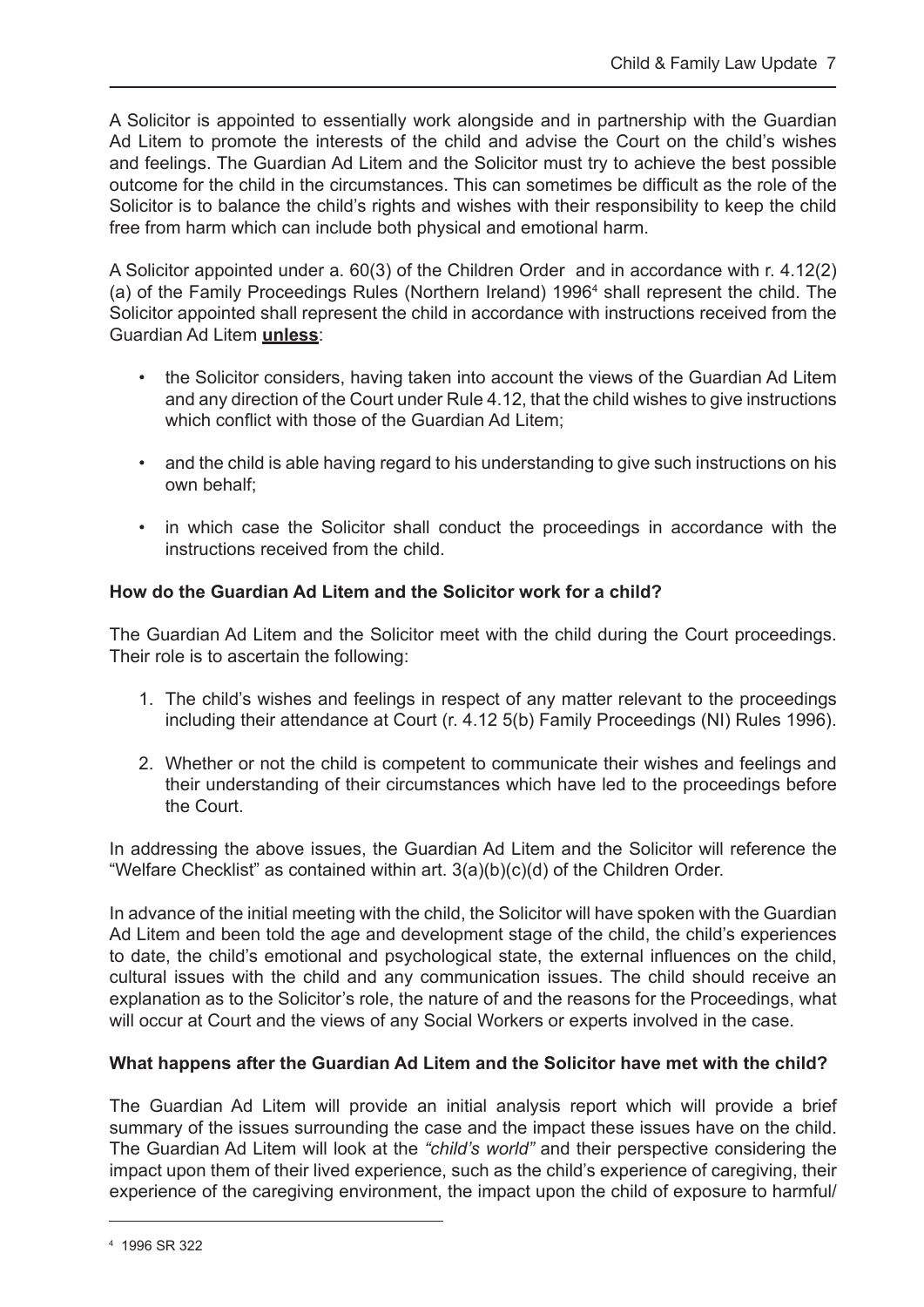dangerous adults, the experience and impact upon the child of unpredictable/inconsistent/ unavailable parenting and disruptive and neglectful parenting.

In dealing with the child, the Guardian Ad Litem and the Solicitor must always be mindful of the child's competency to give instructions. The extent to which the child's decisions are upheld as if they were an adult depends on a number of factors, such as the child's age and understanding, as well as the matter in issue and the severity of the consequences of the decision (*Gillick v West Norfolk & Wisbeth Area Health Authority [1986] 1 AC 112*). The ruling in *Gillick* provides that a child's voice is listened to in Court when they reach a sufficient understanding to be capable

It is generally accepted that the competent child should be able to communicate their wishes and feelings, views on the background events leading to the proceedings, have a perception of the reasons as to why they are in care and a perception of the length of time of their stay in care. It is important to remember that it is possible for a child to be competent about some issues but not others and the age of the child, whilst relevant, is not conclusive of competence in itself. The establishment of competency is extremely important and must be kept under review throughout the proceedings.

The case of *Re S (a Minor)(Independent Representation) 1993 2 FLR 347* cautions that understanding is not an absolute in assessing competency. It has to be assessed relative to the issues in the proceedings, and where any sound judgement on the issues calls for insight and recognition which only maturity and experience can bring, both the Court and the Solicitor must be slow to conclude that the child's understanding is sufficient. A further consideration is the need to factor in trauma, anger, mistrust, stress and pressure from others, all of which will impact upon the child's understanding.

#### **The Child's voice and their expectations**

The child is automatically a party to the proceedings and whilst they are not physically visible in Court, the case centres upon the child and it is their life which is effected by the decisions of the Court. Many children feel frustrated and let down that decisions are being made about their life in which they have no say, therefore it is extremely important that their views are taken seriously and afforded due weight.

From discussions between the Northern Ireland Guardian Ad Litem Agency and children that have been involved in Court proceedings the following expectations were highlighted by those children;

- I should always be at the centre of everything during the care proceedings;
- My needs, wishes and feelings must be considered at every stage of the process;
- Judges need to listen and hear from me directly, in person or by letter;
- It is always best for the Judge to hear the powerful feelings included within my own words;
- I have to be able to build a trusting relationship with my Guardian to help me talk about my most private and painful wishes and feelings;
- It is most important that my words are not changed when the Guardian and Solicitor are explaining my wishes and feelings to help the Court understand my life.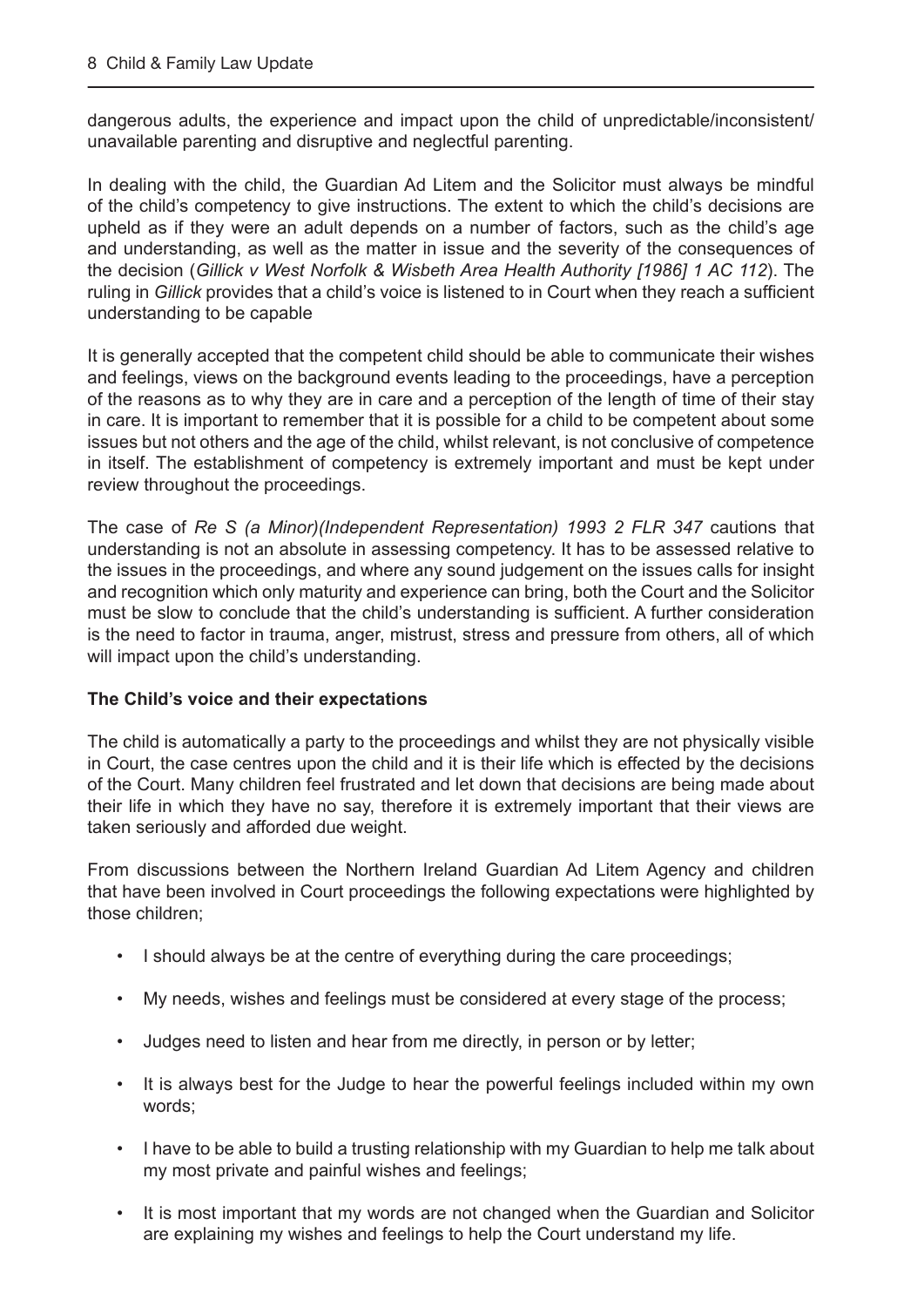LJ Gillen in his Review of Family Justice in Northern Ireland, which was published in September 2017, addressed the importance of the *"voice of the child"* being heard and indicated that even the youngest child's rights must be respected. He further commented that there has been a reluctance by the Judiciary to see children in private, however, increasingly the trend in Northern Ireland and the Republic of Ireland has been to conduct interviews by the Judge with the children directly.

LJ Gillen identified five main advantages in meeting with the child:

- 1. The Judge will see the child as a real person rather than the object of other people's disputes or concerns. Children may have a very clear idea about what they think is right;
- 2. The Court may learn more about the child's wishes and feelings than is possible at second or third hand;
- 3. The child will feel respected, valued and involved as long as the child is not coerced or obliged to make choices that they do not wish to make;
- 4. There is a need to make the child feel that he or she has participated in the process of deciding his or her own fate;
- 5. It represents an opportunity to help the child understand the rules. Just as the parents will have to obey the Court Order, whether they agree with it or not, so will the child. Hopefully, a child who has been involved in the process may feel more inclined to comply with the decision than one who feels they have been ignored.

LJ Gillen further highlighted the benefits of a child meeting with a Judge in the case of *Fergus v Marcail [2017] NICA 71*, however whilst it can be advantageous for such a meeting to take place, it does not mean that is occurs as a matter of routine. It is something which should remain within the discretion of the Judge as to whether he or she considers it appropriate but it should be carefully considered throughout the course of the Proceedings.

In addition to meeting with a Judge, the communication and explanation of a Court's decision can also be of crucial importance in helping the child understand and come to terms with the outcome. In the case of *Re A (Letter to a Young Person) [2017] EWFC 48*, the Judge delivered his judgment in the form of a letter to the child who was 14 years old at the time. This case highlighted the current sentiment as regards inclusiveness of a child in decisions relating to their own upbringing and accessibility for that child of any decision of the Court.

It is evident that there is a real desire by children to have their voices heard and be directly involved in the decision making process. The welfare of the child is the paramount consideration in all cases and the principal driver of decisions concerning the child. There is no one formula, or course of action which can guarantee a child's best interests, nor is there an interpretation of that best interest which can protect all children all of the time. Each case is intrinsically different and the focus should be on a shift towards a more child inclusive process to ensure that the voice of the child is heard.

Children's rights are articulated by the United Nations Convention on the Rights of the Child and to be of real value to children and ensure that their voice is heard, our domestic legislation should be interpreted in a manner consistent with the UNCRC and the European Convention of Human Rights so that children can rely upon these international instruments in seeking to enforce their fundamental rights.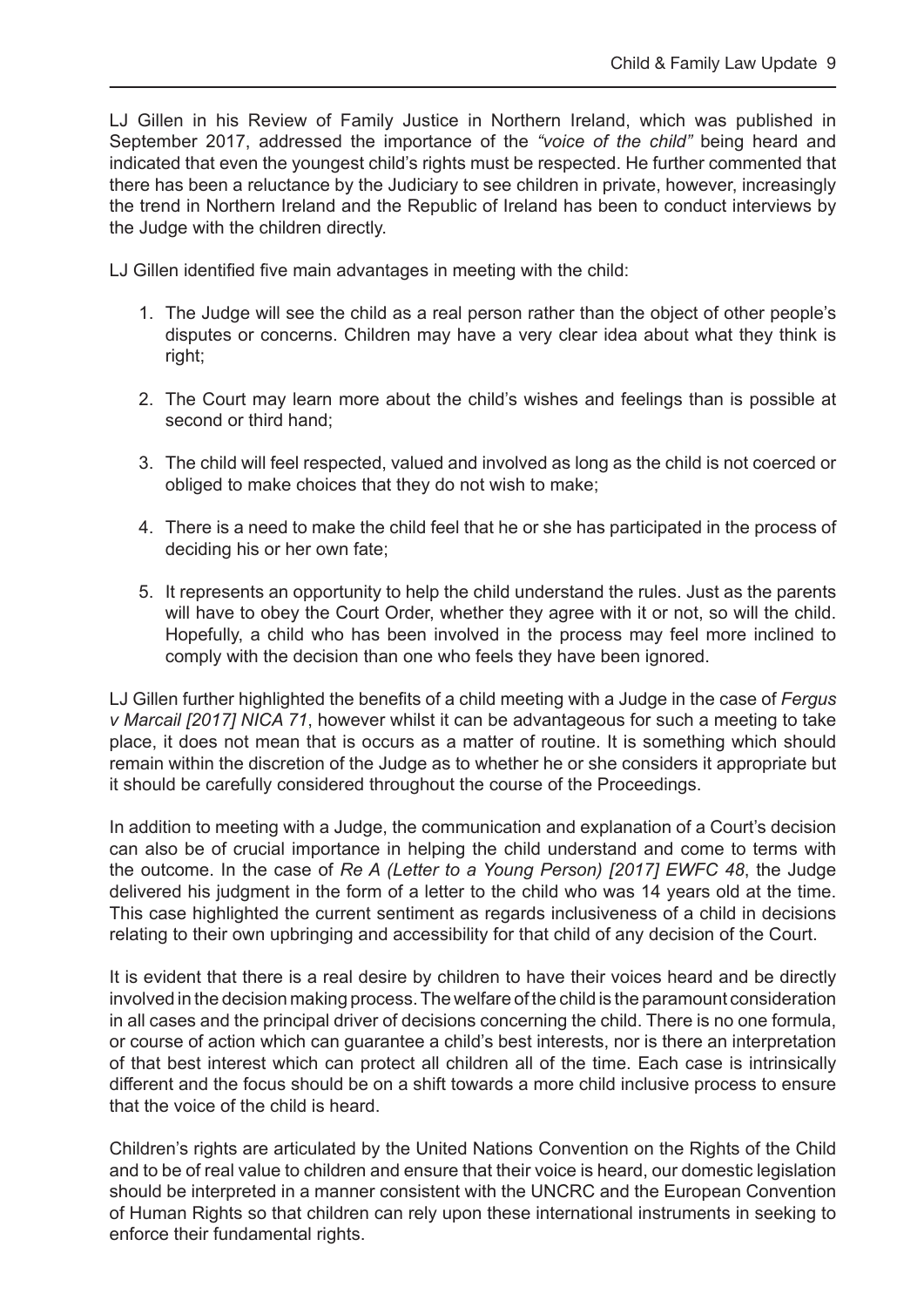#### **NON-MOLESTATION ORDERS: GUIDANCE ON PROCEDURE IN LIGHT OF THE GROWING ISSUE OF DOMESTIC VIOLENCE**

#### **Amy Kinney, Barrister at Law**

Non-molestation Orders are a protective measure for those who fall victim to the breakdown of a close family relationship. The breakdown of that relationship is laden with such high emotion that it can lead to intense reactions and unreasonable behaviour. This is where the Family Courts step in. Molestation, harassment and violence within the family relationship are governed by the Family Homes and Domestic Violence (Northern Ireland) Order 1998 ('the 1998 Order')1 .

Non-molestation Orders are similar to Protection from Harassment Injunctions; their purpose is to protect an applicant from further abuse or harassment. However, the main distinguishing feature is that only specified people can bring an application for a non-molestation order. To apply for a non-molestation order you must be an "associated person". The definition of an associated person is set out in Article 3 of the 1998 Order. Some examples of persons who meet the definition of an associated person include a spouse, a cohabitee, a relative or a relevant child. Article 3 (2) considers the meaning of relevant child.

The legislative framework is contained in Article 20 of the 1998 Order. Pursuant to Article 20 (1) an order can prohibit the molestation of either, or both, an associated person of the respondent or a relevant child. Molestation is a wide and imprecise term. There is no legal definition. The Shorter Oxford English Dictionary defines it as "to cause trouble; to vex; to annoy; to put to inconvenience". Although physical violence or threats of violence are not necessarily required it is clear that if these are present in the case it will amount to molestation. In *C v C* [2001] EWCA Civ 1625 Lady Justice Hale (as she then was) stated that an order could be justified where the conduct of the respondent was "calculated to cause alarm and distress" to the applicant. Case law concludes that molestation is conduct amounting to such a degree of harassment as to require the intervention of the court. Ultimately, Judges should consider whether conduct amounts to molestation on a day by day, case by case basis.

A court shall consider all the circumstances when deciding whether to grant an order including the *"need to secure the health, safety and well-being of the applicant or any relevant child"*  (Article 20(3)). The legislation is not prescriptive as to the interpretation of health, safety and well-being and a broad scope can be applied to this test.

If the court decides to grant an order it will usually prohibit conduct extending to intimidation, harassment, pestering and using or threatening violence. The order can also contain provisions prohibiting the respondent from instructing, encouraging or in any way suggesting that another person should act in the prescribed manner. Under Article 2(2) of the 1998 Order "molest" is defined to include inciting, procuring or assisting any person to molest. The duration of the order can be a specified period or until further order. If a full order is granted the usual duration is 12 months. In cases where an ex parte has been granted, the length of time the applicant has benefitted from such an order will usually be considered when deciding the duration of a final order. A Judge may also consider if there are allegations that the ex parte order has been breached.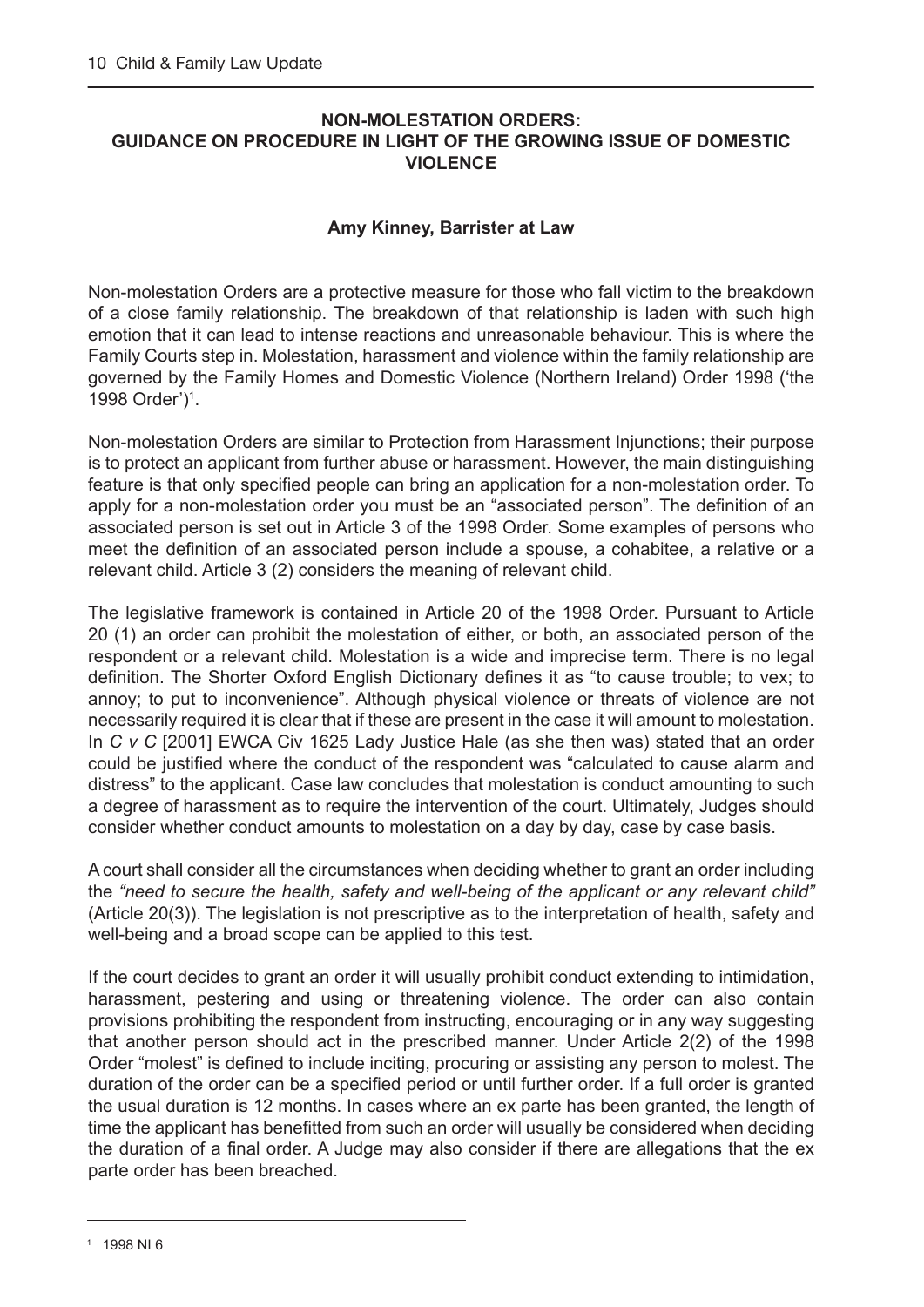#### **Ex Parte Applications**

Proceedings should be commenced on a Form F1<sup>2</sup> supported by a statement which is signed and declared to be true by the Applicant or, with the leave of the court, by oral evidence. A draft summons should also be lodged in Form F2.

If an applicant seeks to make an application without notice being given to the Respondent, they must apply for leave of the court to make the application ex parte. Ex parte applications are common in current practice. For a period of time they have been granted without much difficulty. This is despite case law such as *RH and others v IH* [2009] NIFam 17. Stephens LJ referred to the case of *Wallace v Kennedy* [2003] NICA 25 and said that ex parte orders should be "the exception rather than the rule".

Article 23 (2) of the 1998 Order sets out the factors a court should consider in determining whether to exercise its power to grant an ex parte order.

- (a) any risk of **significant harm**<sup>3</sup> to the applicant or a relevant child, attributable to conduct of the respondent, if the order is not made immediately
- (b) whether it is likely that the applicant will be deterred or prevented from pursuing the application if an order is not made immediately, and
- (c) whether there is reason to believe that the respondent is aware of the proceedings but is deliberately evading service and that the applicant or a relevant child will be seriously prejudiced by the delay involved-
	- (i) where the court is a court of summary jurisdiction, in effecting service of proceedings, or
	- (ii) in any other case, in effecting substituted service.

Further guidance relating to ex parte applications is provided by case law. There are two circumstances where ex parte orders should be made. The first is when there is no time to give the respondent notice to appear. The second is when there is reason to believe that the respondent, if given notice, would take action which would defeat the purpose of the order (*Loseby v Newman* [1995] 2 FLR 754).

In *RH and others v IH*, Stephens LJ gave guidance that when arguing the latter circumstance, it is not enough for the applicant to simply state that they are making the application ex parte as they are fearful of what the respondent might do if he was given notice without a protective order already in place. He said that the applicant should provide evidence of the reasons they believe the respondent would take such action as to defeat the purpose of the order. In that case there were "insufficient details and particulars to justify bringing the application ex parte". Stephens LJ emphasised the importance of full and frank disclosure of all the relevant and material facts at the hearing of the ex parte application.

At the hearing of an ex parte order the applicant's grounding statement is sworn as her evidence supporting the application. Sometimes the solicitor or counsel will indicate that the applicant seeks to add to her statement by way of oral evidence, this requires the leave of the court. Oral evidence at an ex parte hearing could give rise to an evidential problem. The oral evidence is not included in the papers served on the respondent. They are therefore not

<sup>3</sup> Writer's emphasis

<sup>&</sup>lt;sup>2</sup> Pursuant to r.6 and Sch 6 Magistrates Court (Domestic Proceedings) Amendment Rules (NI) 1999 SR 62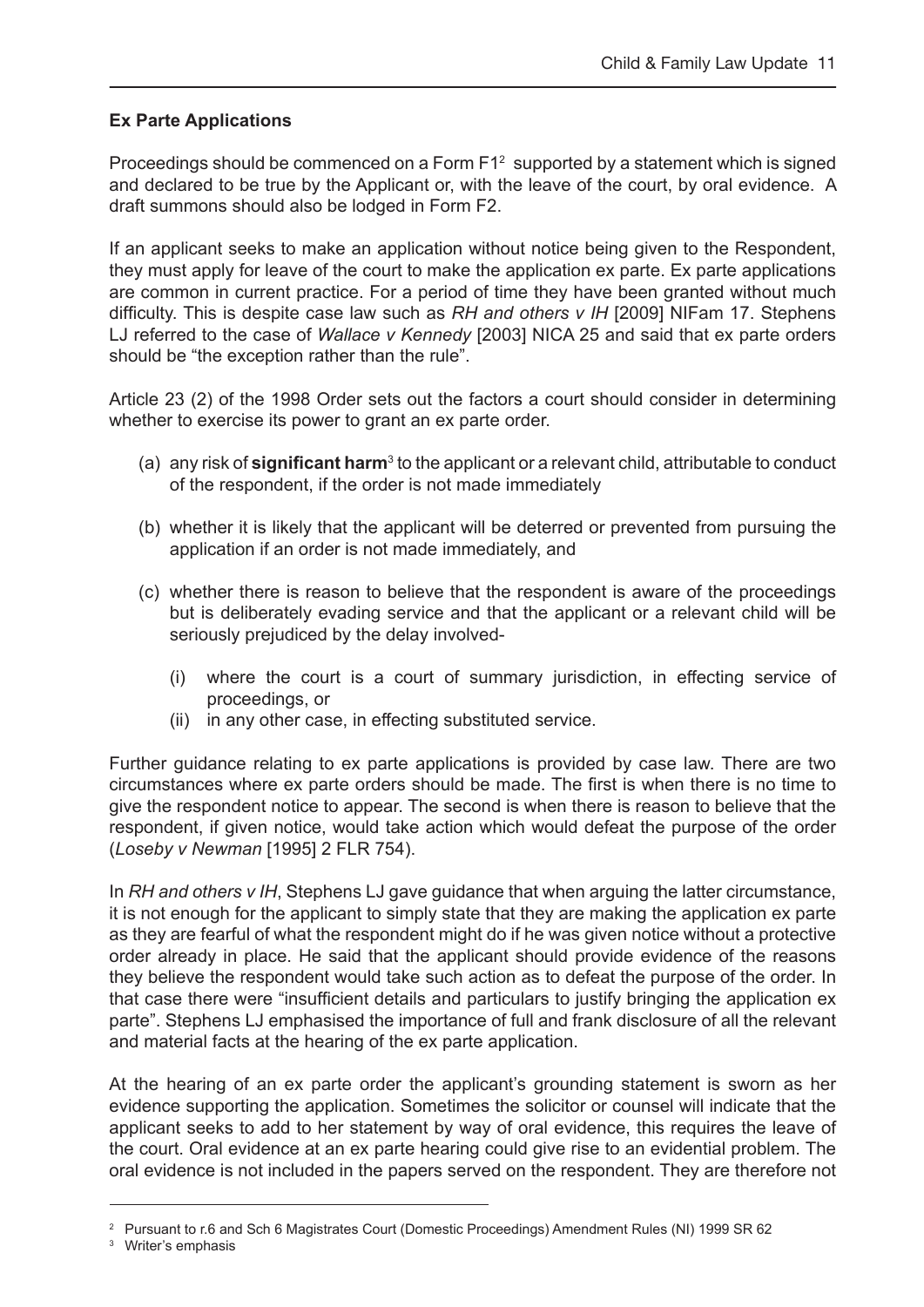fully served with the case that was made out against them. A way to avoid this issue would be to follow the suggestion of DJ Meehan in *H v W* [2017] NIMag 1 in which he proposes an alternative to oral evidence by way of an amendment to the paperwork to include what the applicant seeks to give oral evidence on. Some Judges may hear oral evidence in support of an application. In those circumstances the court could be asked to amend the original statement to include the contents or gist of any oral evidence heard. The courts must give thought to the respondent's right to a fair hearing. A respondent is entitled to know the case against them to enable them to challenge this case. A distinction may be drawn between expanding on incidents within the grounding statement, which is detail that arguably could have and should have been included in the statement without the need for amendment and outlining further incidents that have occurred after the papers have been lodged with the court.

Ultimately the test for whether an ex parte order should be made will be whether there is a risk of significant harm to an applicant or relevant child at the hands of the respondent if an order is not made immediately. This is a relatively high threshold. It is common practice for ex parte application's to be made within 7 days of an incident of molestation. Any longer than this and it may be found that the need for protection is not urgent and there is time for an inter partes hearing to take place.

If an ex parte order is made it should be brought back to court for an inter partes hearing expeditiously. In England guidance was provided by the President of the Family Division, Sir Andrew McFarlane on 14 October 2014, to say that *"without notice orders should not normally last for more than 14 days in the first instance and that the respondent's request for a hearing to dispute the order should be heard as a matter of urgency"*. Case law in Northern Ireland suggests that a full hearing should be listed "as soon as just and convenient" (*Wallace v Kennedy* [2003] NICA 25). However, in practice the first inter partes hearing tends to be within a month of the ex parte application. The time between the granting of an ex parte order and an inter partes hearing reflects the time the Respondent has an order against them before they have had the opportunity to challenge the evidence grounding the order. A nonmolestation order essentially puts a condition on the respondent's liberty. The scope of such an order should not be underestimated.

In the event an ex parte order is not granted, the matter should be listed for inter partes hearing as soon as practicable. Even if a case does not meet the ex parte test this does not mean that the applicant is not at some risk. If an applicant does not have an ex parte order in their favour and the respondent is served with a summons along with the grounding statement (which usually includes allegations) it is in the applicant's interest to have the inter partes hearing before the court as soon as possible. This would be to try and avoid any further incidents or any negative reaction of the respondent. It would allow the applicant to fight their case for a full non-molestation order at inter partes hearing where the test is significantly lower and receive the protection of an order without unnecessary delay.

Regardless of whether there is an interim order in place or not, there may be practical difficulties in shortening the time between an ex parte application and the first inter partes hearing. A respondent may not be able to instruct legal representation and secure legal aid within 4 weeks, especially if the summons is not served on them immediately. It is often the case that at a first inter partes an adjournment is required which inevitably leads to delay in the movement and progress of the applicant's application.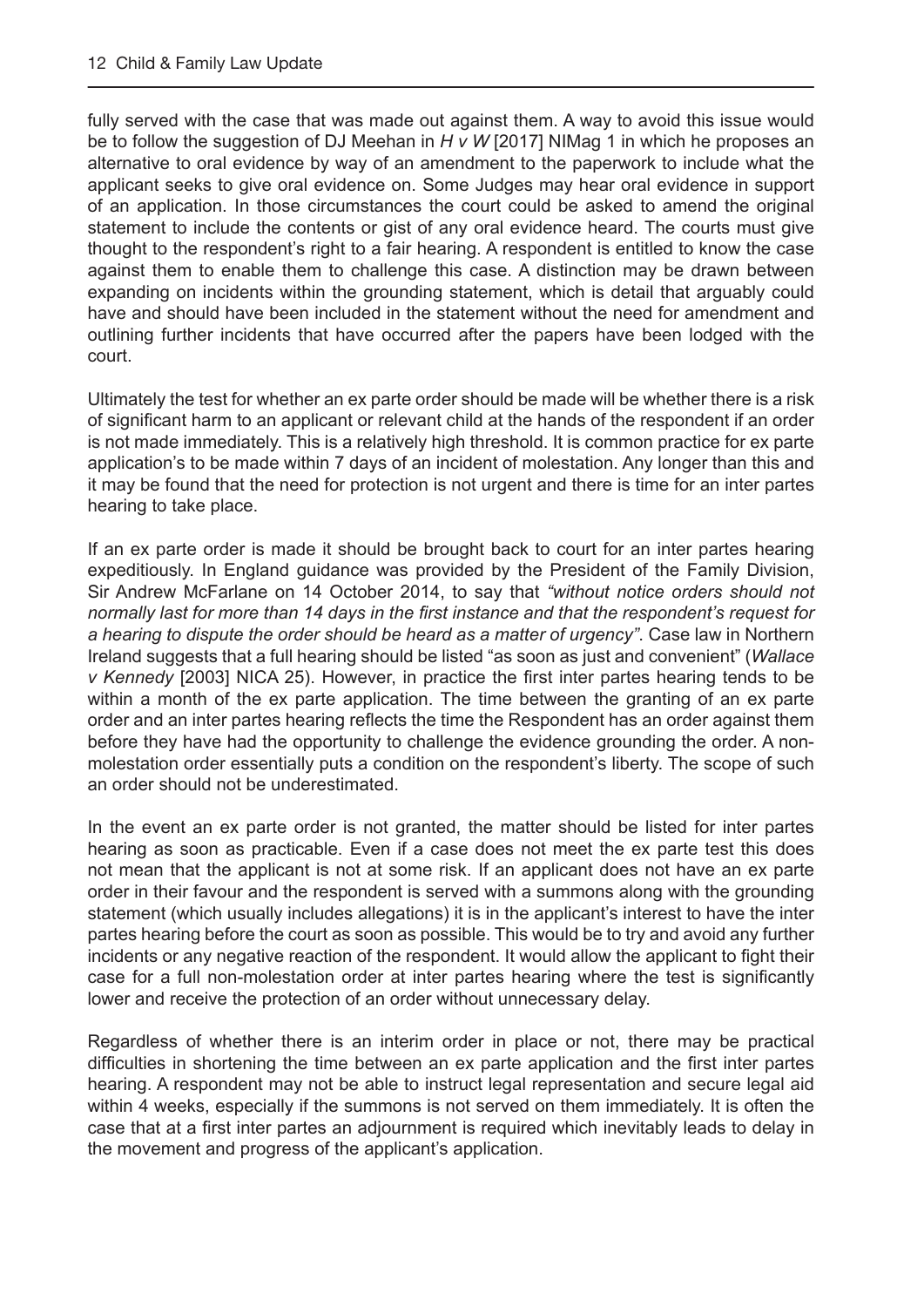#### **Substantive Hearings**

When a non-molestation application is listed for full hearing the court usually requires oral evidence. There are nearly always factual disputes resulting in the need to hear from the parties. Commonly it is one party's word against another meaning that credibility plays a key role when the Judge decides whose evidence to accept. Not all cases will run in front of a Judge, a lot of cases resolve outside of court on foot of undertakings. Unlike undertakings in a civil harassment injunction, undertakings in a non-molestation case are not made an order of court. The Judge does not have sight of the undertakings and a breach of same will not amount to contempt of court. They do not carry the same criminal sanctions a full order does, and the respondent is essentially agreeing to refrain from doing something that they shouldn't be doing anyway. The main advantage of undertakings, from an applicant's point of view, is that they leave court with some form of protection. The risk of going into court and the Judge not granting an order is taken away. It is also common that an applicant in a nonmolestation case does not want to have to give evidence or be cross-examined about an incident of molestation, especially when the alleged perpetrator is sitting in the same court room. Unlike in criminal courts, where special measures protecting an alleged injured party are used frequently, there is limited remit for special measures in the Domestic Proceedings Court. The other advantage to undertakings is that if the matter is brought before the court again following a subsequent incident the respondent may find it difficult to persuade the Judge that a full non-molestation order is not required.

#### **Minor Applicants**

If a child who is under the age of 18 wishes to bring a non-molestation application in their own right, then proceedings should be commenced in the Office of Care and Protection in the High Court. This is pursuant to Article 4(4) of the Family Homes and Domestic Violence (Allocation of Proceedings) Order (Northern Ireland) 1999. It is important to note that this is only if it is the child who is bringing the proceedings. A distinction should be drawn between a child seeking the protection of the court and a parent seeking the protection of the court for a child.

Where a child is seeking an order in their own right, leave must be granted to commence proceedings if the applicant is under the age of 16. The leave application is assigned to the High Court. A minor falls under the category of "Persons under a disability" pursuant to Rule 6.1(1) of the Family Proceeding Rules (NI) 1996 and they therefore must bring their application by way of next friend. There are very limited circumstances where a minor may proceed without a next friend (Rule 6.3 of the 1996 Rules). In RH and others v IH, Stephens LJ considered who is the appropriate person to take the role of next friend. In doing so he referred to Rule 6.2(2) of the 1996 Rules which states that "No person's name shall be used in any proceedings as next friend of a person under disability unless he is the Official Solicitor, or the documents mentioned in (6) have been filed". Stephens LJ felt that this rule, *"in effect creates a presumption that the next friend should be the official solicitor unless certain documents are filed in court."* The documents referred to are-

- (a) a written consent to act by the proposed next friend or guardian ad litem
- (b) a certificate by the solicitor acting for the person under disability
	- (i) that he knows or believes that the person to whom the certificate relates is a person under disability stating the grounds of his knowledge or belief, and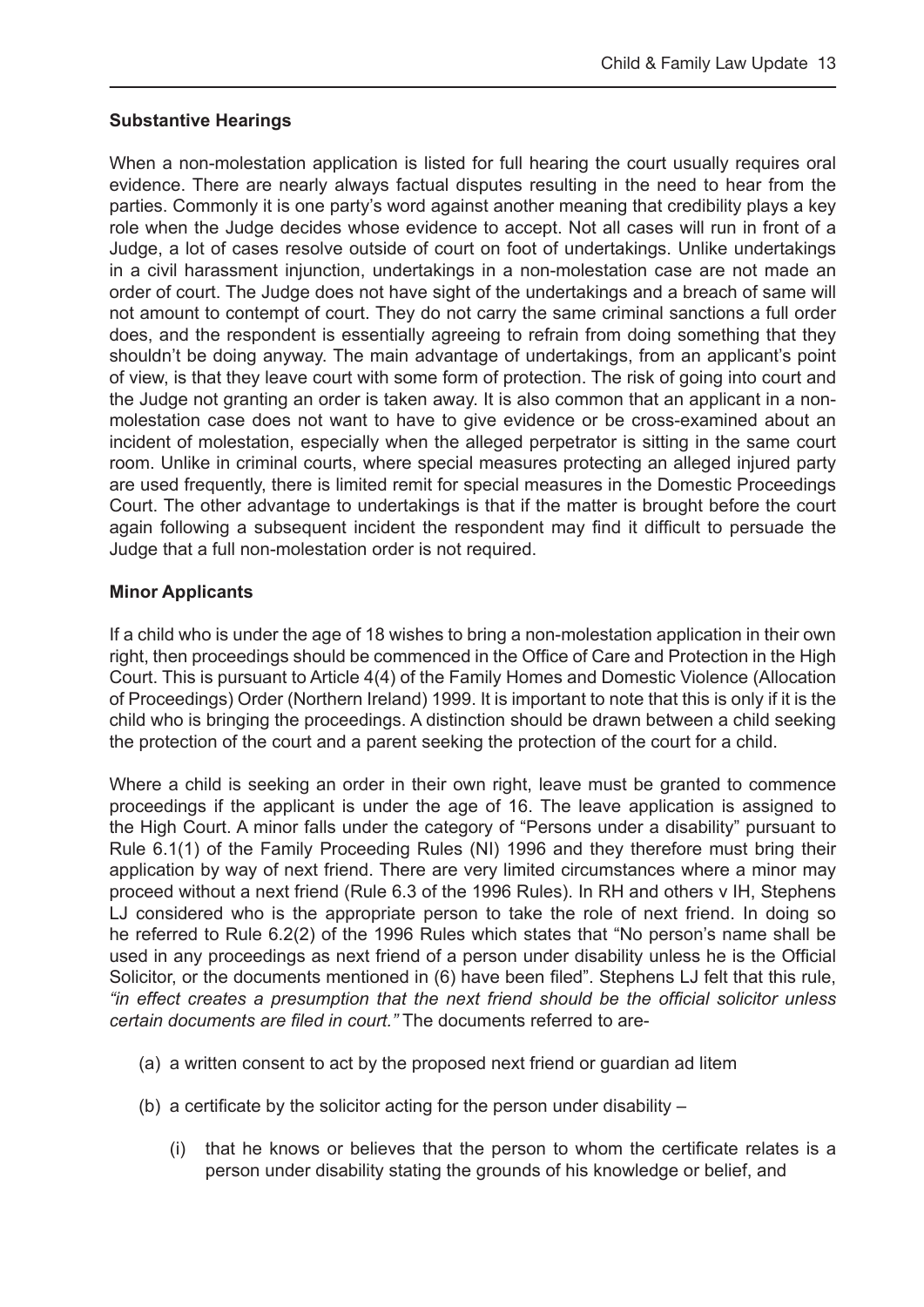(ii) that the person named in the certificate as next friend or guardian ad litem has no interest in the cause or matter in question adverse to that of the person under disability and is a proper person to be next friend or guardian.

In the context of family relationships, and unlike in other areas of the law, there may be a conflict of interest in a child's parent acting as their next friend. It is not uncommon that a child brings an application against their parent and the other parent is also seeking an order for their own protection. In this type of case there is the risk of the other parent's interests being adverse to those of the child, in which case they should not act as next friend. In *Re Alwyn*  [2009] NIFam 22, Stephens LJ commented that *"It is most unusual for one parent to act as the next friend of his or her child bringing proceedings against another parent. The official solicitor should ordinarily be the next friend"*. An example of this is in *Re Arthur* [2009] NIFam 19 where the child was seeking an order against his father and his mother was acting as next friend. Although the mother was not also seeking an order and was not present at the time of the alleged incident, she had provided instructions to the solicitor in relation to the child's case, in doing so she created a conflict between herself and the father. Stephens LJ said *"If [the mother] is wrong in her instructions then her interests' conflict those of [the child]. Even if she is not wrong it is in her interest to establish during the trial process that she is correct and that may not be in the interests of [the child]".* 

For a child to bring the proceedings in their own name they must have sufficient understanding to make the proposed application. It is imperative that there is evidence before the court in relation to this. In *Re Arthur,* Stephens LJ advised that *"there should be a statement from the solicitor or other evidence that a child under the age of 16 understands the nature of the proceedings".* Stephens LJ gives guidance that the solicitor should have met with the child and explained the nature of the proceedings. The child should also be aware that his parent could bring an application in the Domestic Proceedings Court and obtain an order for only his benefit or to include him as a relevant child. In RH and others v IH, Stephens LJ notes *"in exercising the discretion whether to grant leave factors such as these would have to be weighed carefully against for instance the factor that children should not just be seen as passive victims of family breakdown but as active participants and actors in the family justice process"*. The solicitor should ensure that the instructions they receive are from the child and not the parent and their evidence should be recorded in a statement signed by the child.

Where an application is brought in the Domestic Proceedings Court, the parent brings an application in their own right. However, as a relevant child their son or daughter can benefit from the parent's order. Although the comments in *Re Alwyn* apply to a child's application in the High Court, there seems to be no reason for a different rationale in the Domestic Proceedings Court. Surely, if a parent is bringing the application to include the child there is still a risk that their interests are adverse to those of the child's.

Although an applicant in this circumstance will usually be a parent they do not have to be. As long as the child satisfies the definition of a relevant child (Article 3(2)) and the applicant is an associated person of the respondent, they are able to bring an application for the purpose of protecting the child.

In *Re Alwyn* it was argued that the father could not have commenced proceedings to seek an order to protect the child as there were no grounds for the father to make an application in relation to himself. However, Stephens LJ did not accept this argument. Under Article 20(2) (a) of the 1998 Order the court may make a non-molestation order if an application has been made by a person who is associated with the respondent. It was noted that there is no requirement that the applicant himself or herself is entitled to an order. Furthermore, the test for an order is "in all the circumstances including the need to secure the health, safety and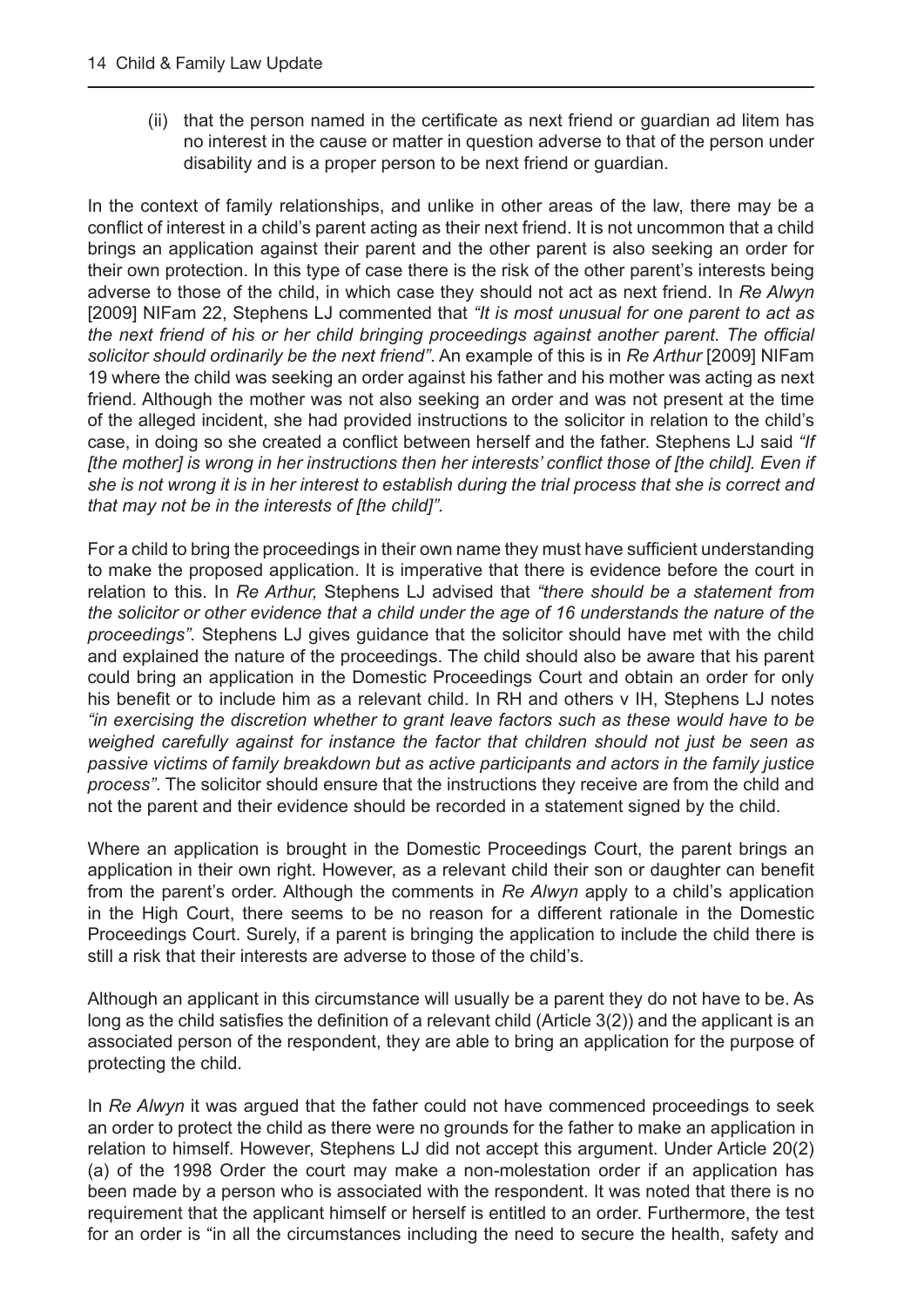well-being (a) of the applicant… and (b) of any relevant child". Therefore, in considering such an application the court must consider the health, safety and well-being of the applicant as well as the relevant child. Stephens LJ commented that *"if an order is required in relation to …a relevant child then the court has jurisdiction to and will make that order quite irrespective as to whether an order is made in respect of the applicant".* 

Alternatively, an application could have been brought in the Family Proceedings Court. Case law notes that a key issue that can appear in these types of non-molestation applications is contact or the implicit application for no contact. If an application is brought in the Family Proceedings Court for a no contact order by one parent against the other parent, then the court has the power to make a non-molestation order (*Re Arthur [2009] NIFam 19, para 6*). This allows and requires the court to consider the child's welfare as paramount.

When commencing proceedings for a non-molestation order for a child consideration should be given by practitioners to the appropriate court and route taken to seek such an order.

#### **Role of Personal Litigants**

Violence or abuse is often a factor in non-molestation cases. In the event that a respondent is not legally represented this could result in an alleged perpetrator of domestic violence cross-examining an alleged victim. The courts must strike a balance between the rights of the respondent, who we must remember is innocent until proven guilty and has the right to test the case against him, and the applicant who could be subject to further harassment or abuse all over again by their being cross-examined during the proceedings.

Domestic violence in today's society is an issue gaining greater prominence and understanding. However, as mentioned previously, Judges in family courts do not have the same statutory powers the criminal courts have to prevent cross-examination. Judges are able to use their general case management powers to control and oversee the questioning, but they are not able to prevent it or to appoint a legal representative for that purpose.

In England and Wales, a new Domestic Abuse Bill has been drafted but is not yet in force. To summarise the changes this bill will bring about in England and Wales:

- (a) In prescribed cases, cross-examination by a respondent of an applicant or witness will be prohibited.
- (b) In other cases, the court has the discretion to prohibit the cross- examination by the respondent of an applicant or witness. When considering whether to exercise this discretion the Judge should consider:
	- (i) If the evidence of the applicant or witness is likely to be diminished if crossexamined by the Respondent and if their evidence would likely to be improved if a direction was given; or
	- (ii) If the cross-examination would cause significant distress to the applicant or witness and the distress is likely to be more significant than if they were crossexamined by someone other than the respondent.

 The court must also consider, among other things, if it would not be contrary to the interests of the justice to give the direction.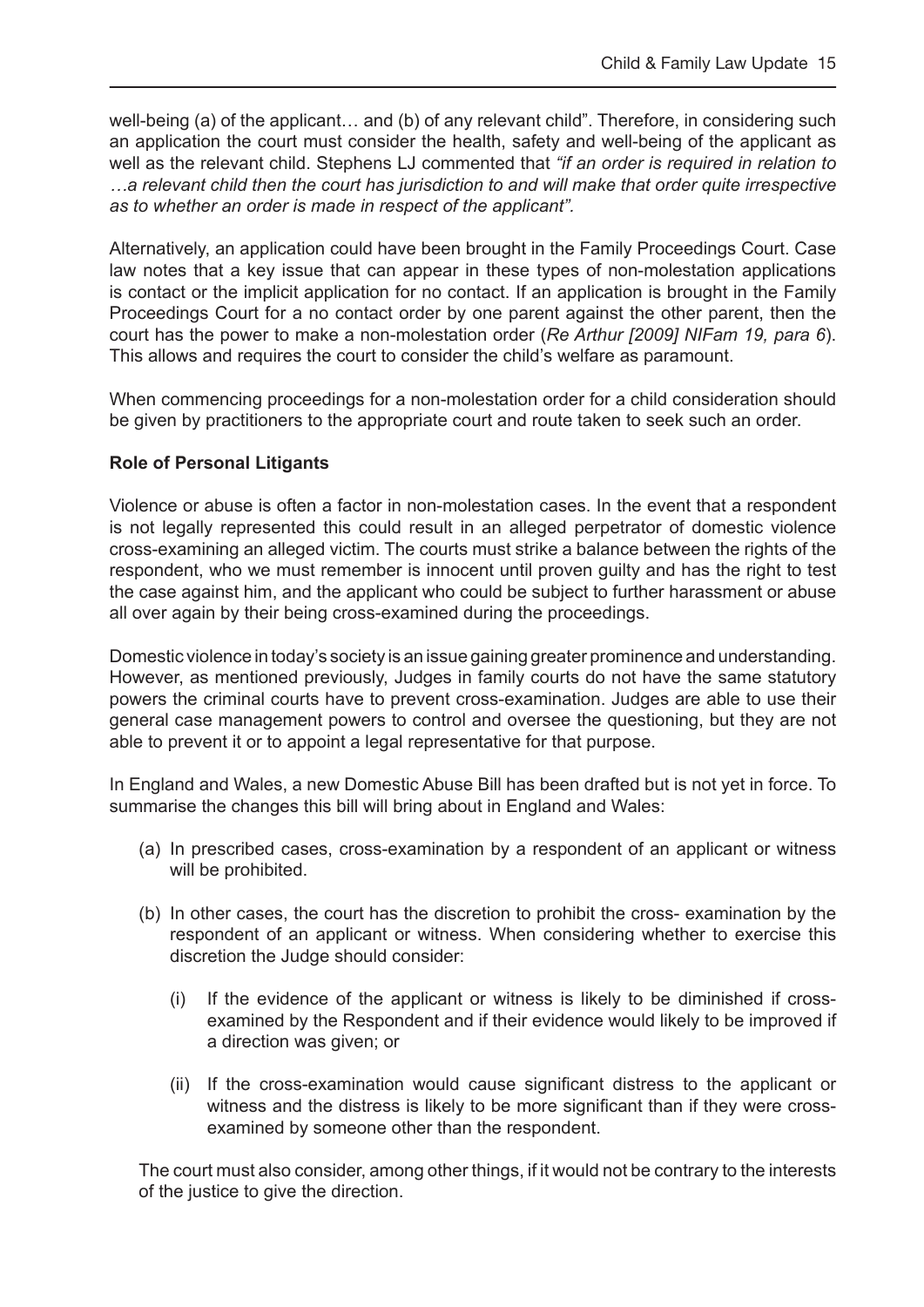If the cross examination is prohibited, then the court can consider alternatives to crossexamination in person. In certain circumstances the court can appoint a qualified legal representative to act for the respondent for the purpose of cross examining the applicant and the fees or costs of that legal representative may be from the central funds. Currently such a lawyers' role is confined to conducting the cross-examination only. Potential issues may arise about the extent of the involvement of such a lawyer in the case and at hearing to ensure the cross-examination is appropriate, comprehensive and relevant. Cross-examination is not just about asking questions - it is set in the context of understanding the case the client has to meet, and the case the client wants to make.

It is not clear when or if this element of the new Bill will come into effect in Northern Ireland. However, some consideration must be given to the need to protect alleged victims of domestic abuse who seek the protection of the court. It could be argued that allowing a perpetrator to cross-examine their victim disregards the impact of domestic violence on victims and simply offers perpetrators another opportunity to bully and intimidate the victim. This has to be balanced against ensuring there is a fair hearing and giving weight to the rights of the respondent who is the alleged perpetrator. The burden of finding this balance currently falls on the Judiciary, who must carefully balance the competing principles of providing proper protection to a vulnerable witness on the one hand, with ensuring all relevant matters are tested and challenged appropriately in the interest of a fair hearing.

In the case of *PS v BP* [2018] EWHC 1987 (Fam), Mr Justice Hayden considered the case management exercised by the trial Judge. This case was a fact-finding hearing within family proceedings where there were allegations of rape and strangulation. The respondent was not legally represented. The trial Judge took on the burden of the cross-examination. The respondent identified questions and the Judge refined them in a way that he felt did justice to both parties. However, *"the Judge felt that the inevitable brutality of the questions, designed to reveal M's [the applicant] account of rape as dishonest, compromised his independent role and lowered him into a fray for which he simply had no appetite"* (paragraph 13). The trial Judge was found to have simplified the questions the respondent sought to ask in such a way as to "minimise their impact". The Court of Appeal commented that "*having decided to put F's [the respondent] case, [the Judge] was required to do so fully, properly and fairly"*. In short it was found that the trial Judge did not effectively cross-examine the applicant on behalf of the Respondent therefore compromising the fairness of the hearing.

So, in the absence of any legislative framework where does this leave the correct approach in cases of this nature? Where are the Judiciary to find guidance in striking this balance whilst ensuring that there is justice to both parties? The level of control and management required will depend not only on the case and the seriousness of the allegations but on the demeanour and presentation of the respondent and the applicant or witness who is to be cross-examined.

#### **Conclusion**

Non-molestation orders are already an integral part of the protections available to victims of domestic abuse. As societal awareness of domestic abuse increases and in the light of anticipated new legislation in this area, it is likely that such orders will have even more prominence in the front-line armoury of practitioners providing essential safeguarding to their clients.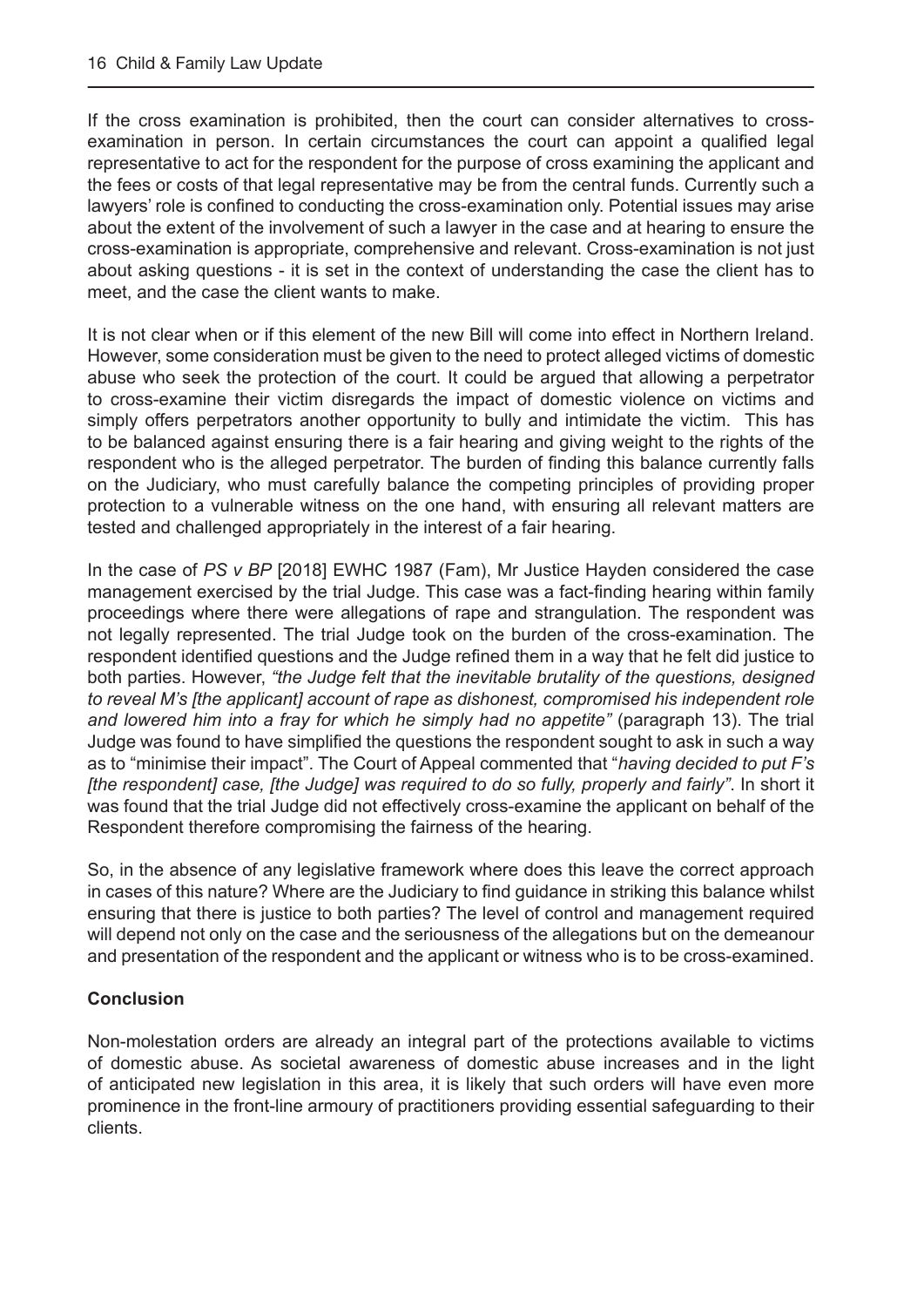#### *RE T-S CHILDREN* **[2019] – HOW SHOULD THE COURTS IN NI APPROACH THE SO-CALLED 'LESSER OF TWO EVILS' DILEMMA IN PUBLIC LAW CHILDREN'S CASES IN LIGHT OF THE ENGLISH COURT OF APPEAL'S DECISION IN** *RE T-S***?**

#### **Emmett Maginn1 , LL.B, Solicitor**

#### I**ntroduction – The lesser of two evils?**

The relatively recent English Court of Appeal case of – *Re T-S Children* [2019] EWCA Civ 742 is a useful reminder of how the courts will approach the situation where the Family Court and the Trust/Local Authority disagree on whether a particular care plan is in a child's best interests.

In the English case of *Re T (A Minor) (Care Order: Conditions) [1994] 2 FLR 423*, in which it was established that the court did not have power to make a care order, containing either a direction or a condition requiring the Local Authority to place a child in its care in a particular home as part of a care plan , the court enunciated the so-called "lesser of two evils" approach as follows:

 *"The judge is therefore faced with the dilemma… if he makes a care order, the local authority may implement a care plan which he or she may take the view is not in the child or children's best interests. On the other hand, if he makes no order, he may be leaving the child in the care of an irresponsible, and indeed wholly inappropriate parent… He has to choose what he believes to be the lesser of two evils. That may be making a care order with the knowledge that the care plan is one which he does not approve, or it may be making no order with the consequence to which I have already adverted".*

This brief article will explore the guidance handed down by the English Court of Appeal in *Re T-S* on how to approach and deal with these conflicts against the backdrop some of the decisions of Northern Ireland courts in this area in order to assess how courts may approach such issues in future.

#### *Re T-S***: The problem**

The case concerned a 5 year old child, J. While the final care order for J was not contentious, there was a *"difference of opinion between the judge and the local authority around the question of whether J should be placed for adoption or placed in long-term foster care".* 

The Local Authority social work team took the view that the child's best interests were better served by a long-term foster care placement. The view of the child's Guardian, backed by the assessment of an independent social worker, was that J's best interests would be served if the care plan was one of being freed for adoption.

The Local Authority's appeal was essentially brought on the basis that the appropriate care plan was a matter for it alone, and that the trial judge in refusing to make as final care order had been wrong when he stated:

<sup>1</sup> WCaldwell and Robinson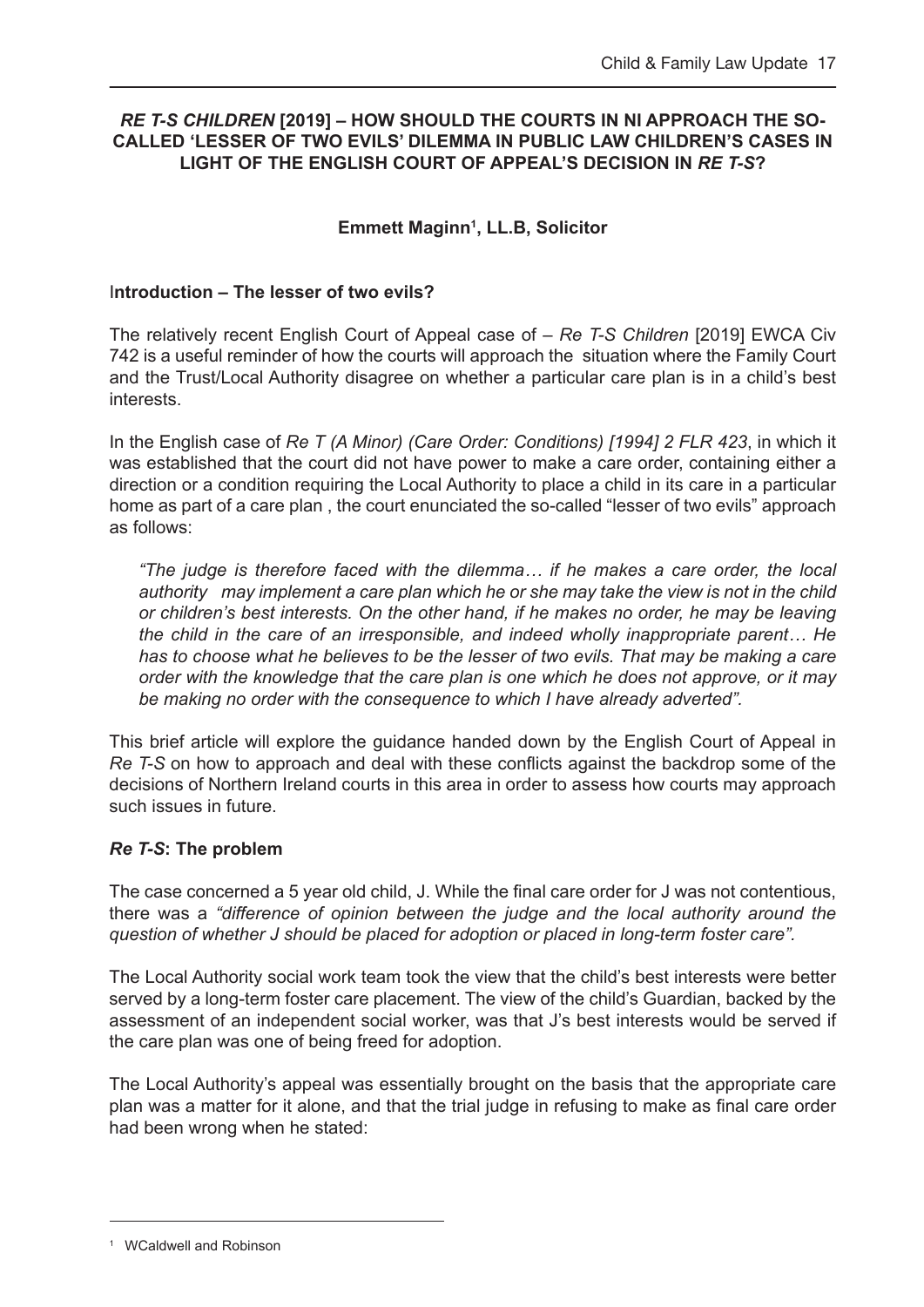*"The local authority has not satisfied me that the current amended care plan for longterm fostering best meets his welfare needs throughout his life. Standing back, looking at the whole of the evidence and considering the arguments that have been advanced on each side, I reach the conclusion, that his lifelong welfare interest is best met by his being placed for adoption if possible and…I therefore invite the local authority, to reconsider their position in respect of J and to make a placement application…If, the local authority do not take up that invitation, then the Guardian has already stated that she will consider the question of judicial review".*

It was clear from the appeal that the Local Authority accepted the judge had been critical of the social worker's assessment, and that the Local Authority had not sought to challenge this. The issue being challenged was not therefore the judge's welfare determination in respect of J, but rather the consequences of this for J's care planning – with the Local Authority maintaining that the care plan remained solely a matter for it to determine.

Most legal practitioners dealing with public law family cases in Northern Ireland, particularly those acting for Guardians Ad Litem, will have encountered Trusts seeking to impress upon the court the argument that the particular care plan to be put in place for a child in its care is a matter solely for the Trust, and thus ultimately beyond the remit of the Guardian and indeed the Court.

#### *Re T-S***: The solution**

The Court of Appeal allowed the Local Authority's appeal and remitted the case for determination by a different judge. It did not accept the Local Authority's position however that the trial judge should have made a final care order. In fact, the Court of Appeal determined that the ultimate 'lesser of two-evils' impasse had not yet in fact been reached in the circumstances of this case. Accordingly, the Local Authority should have been invited to properly consider the judge's welfare determination – and to review and update its own assessment in light of the same.

One often overlooked but crucial feature of the case was that the Court of Appeal affirmed the principle set out by the English Court of Appeal in *Re W (Care Proceedings: Functions of Court and Local Authority) [2013] EWCA Civ 1227*. This provides that it is a matter for the court to determine the question of risk to the child's welfare that the state, in the form of both social services and the court, will need to address following the usual fact-finding exercise. The Court in Re T-S quoted with approval the following in *Re W*:

*"It is part of the case management process that a judge may require a local authority to give evidence about what services would be provided to support the strategy set out in its care plan, that is to support the placement options available to the court and meet the risk identified by the court. That may include evidence about more than one different possible resolution so the court might know the benefits and detriments of each option and what the local authority would or would not do. That may also include requiring the local authority to set out a care plan to meet a particular formulation or assessment of risk, even if the local authority does not agree with that risk".*

The court in *Re W* went on to say that:

 *"The court's powers extend to making an order other than that asked for by a local authority. The process of deciding what order is necessary involves a value judgment about the proportionality of the state's intervention to meet the risk against which the court*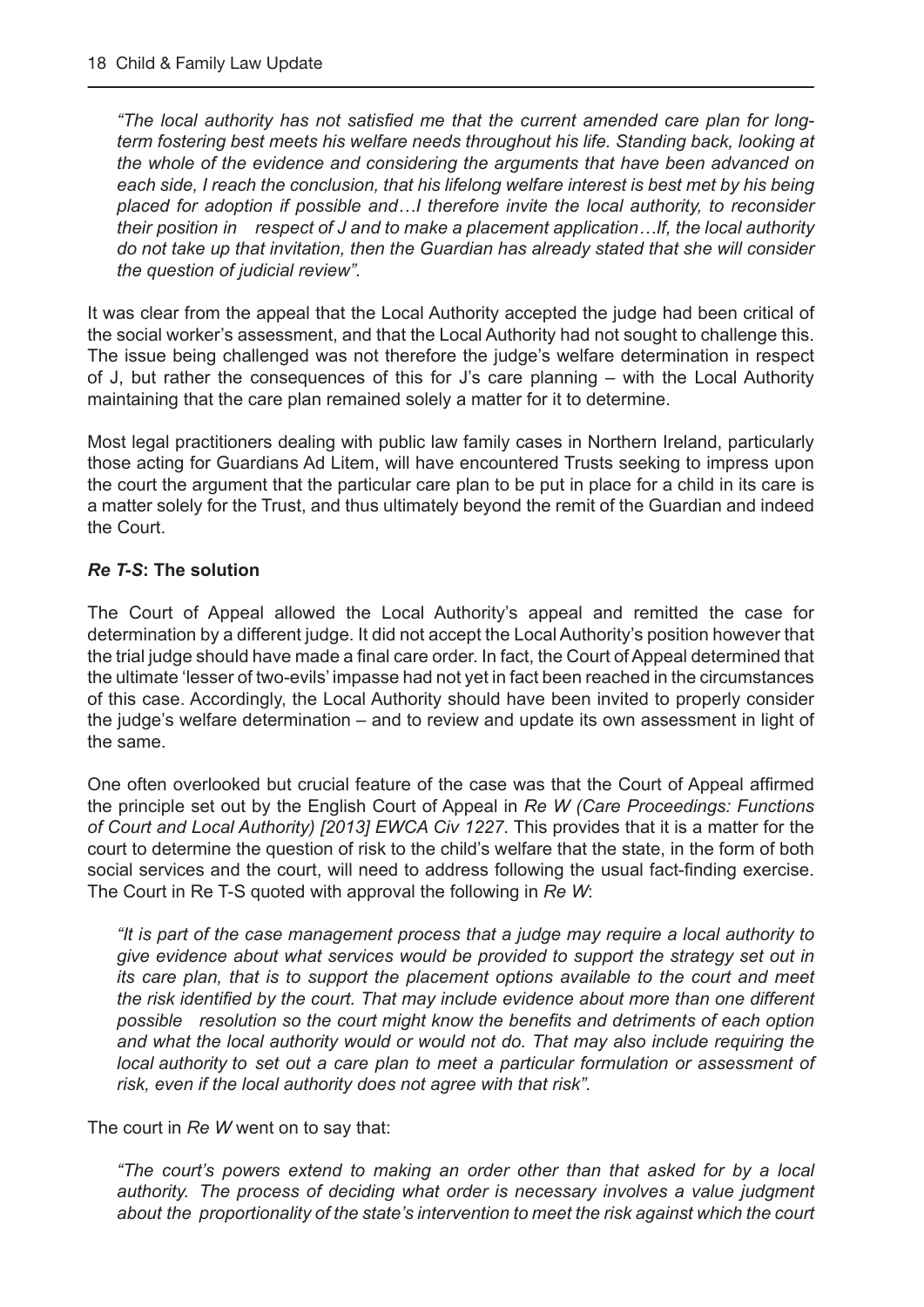*decides there is a need for protection. In that regard, one starts with the court's findings of fact and moves on to the value judgments that are the welfare evaluation. That evaluation is the court's not the local authority's, the guardian's or indeed any other party's. It is the function of the court to come to that value judgment. It is simply not open to a local authority within proceedings to decline to accept the court's evaluation of risk, no matter how much it may disagree with the same".* 

From the decision in *Re T-S*, the following salient points can be extracted:

- It is trite law that the court has responsibility for making orders, and that responsibility for considering, drafting and implementing care plans falls to local authorities;
- In order to make a care order the court has to be satisfied that the statutory threshold for the making of such an order has been met;
- The paramountcy principle requires that in order to make a care order the court has to be satisfied that such an order is in the child's best interests, and that the route to this conclusion is via rigorous scrutiny of the care plan by the court – with such scrutiny engaging not just the methodology behind the care plan, but also its merits;
- The rationale for such rigour is that once the court makes a care order responsibility for implementing the order passes to the Local Authority;
- Where the court takes the view that a care order is required in the child's best interests, but does not agree that the proposed care plan is in the child's best interests, the court is entitled to exercise a discretionary jurisdiction to adjourn the case (potentially on foot of an interim care order being made) and to invite a local authority to reconsider its care plan;
- There is a requirement of 'mutual respect' between the court and local authority. A local authority must use best endeavours to try to achieve agreement in relation to the care plan;
- If inviting the Local Authority to reconsider its position, the court should give appropriate directions for the next hearing to include directions for the filing of formal evidence from the Local Authority and attendance of witnesses;
- If there is still no resolution the court may find itself in the 'lesser of two evils situation';
- A Local Authority still maintaining its position in a 'lesser of two evils situation' may find that its position is vulnerable to an application for judicial review – particularly if the Local Authority's position is tantamount to a rejection of the evaluation of risk carried out by the court referred to in *Re W* above.

#### **The position in Northern Ireland**

The legislative position in Northern Ireland largely mirrors that in England and Wales though there have been a number of more recent statutory developments and interventions in the latter jurisdiction.

The case law on this point Northern Ireland, whilst largely congruent with that in England, does however suggest that there is scope for the courts in Northern Ireland to take their own particular view on these issues.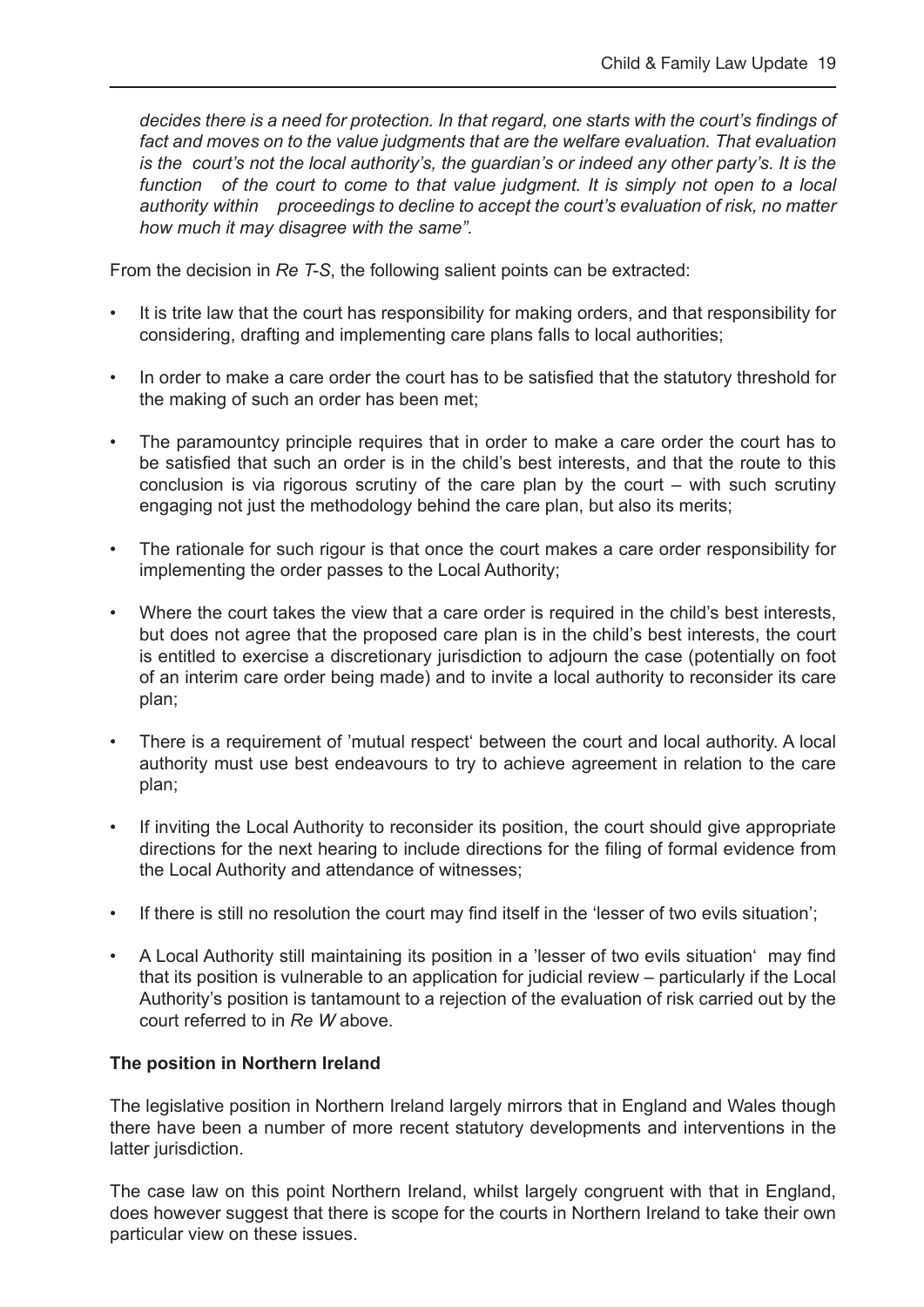That the courts in Northern Ireland may be invited to go further than the above stated position in England and Wales is clear from the declaratory relief sought by the Guardian Ad Litem in the case of *Guardian Ad Litem's Application on behalf of JH (A Minor) [2014] NIJB 165.* This case concerned the placement of a child JH into a placement that was supported by the Trust, but vociferously opposed by the Guardian Ad Litem on behalf of the child.

The Guardian argued that Part V of the Children (Northern Ireland) Order 1995 on Care and Supervision is incompatible with a child's rights under Articles 6 and 8 of the ECHR, and Articles 3, 20 and 25 of the United Nations Convention on the Rights of the Child on the basis that it fails to provide for an express power enabling the Family Proceedings Court (or other family court) to make directions to the Trust authority regarding the placement of a child in the care of that Trust pursuant to an order of the Court.

In the circumstances of this particular case the judicial review brought by the Guardian was not heard in substance by Treacy J as the child's placement dispute had in fact been resolved by the time of the hearing. The court therefore refused to engage in what was by that point seen by the court as an historic and academic dispute. It nevertheless remains clear that ambitious arguments regarding the proper ambit of the family court's ability to direct a Trust regarding particular aspects of its care plans could yet be ventilated before the courts in Northern Ireland.

Something akin to the *Re T-S* approach was adopted by Gillen J in the case of *S (Care order: Care Plan: Contact) [2006] NI Fam 4.* The case concerned a child, S, where the Trust had made an application for a care order and was seeking to have the Court approve its care plan that S should not have contact with her father.

Gillen J summed up the court's role as:

*"The making of a care order involves a two stage process. First, the court must consider whether or not the criteria for making a care order (generally referred to as "threshold criteria") have been satisfied…Thereafter, once the threshold criteria have been satisfied, the court must then consider whether a care order should be made in light of the care plan, the welfare checklist in Article 3(3) of the Order, the no-order principle enshrined in Article 3(5) of the 1995 Order, together with consideration of the range of possible orders including any order under Article 8 (residence, contact and other orders with respect to children)".* 

The court emphasised the importance of the court being satisfied as to the provisions for contact between parent and child before the making of any final care order. The judge had before him competing expert evidence as to whether reinstating contact between S and her father would be in her best interests.

Gillen J acknowledged the principle set down by the House of Lords in In *S (Minors) (Care Order: Implementation of Care Plan), Re W (Minors) (Care Order: Adequacy of Care Plan) [2002] UKHL 10* ("Re S and W"), in which the House of Lords made clear that interim care orders were not intended to be used as a means by which the court might continue to exercise a supervisory role over the local authority in cases in which it was in the best interests of a child that a care order should be made.

In making it clear that the case before him was distinguishable from that considered by the House of Lords, Gillen J stated that he was not prepared to approve the Trust care plan regarding contact on the basis that this was not in S's best interests. Gillen J stated that: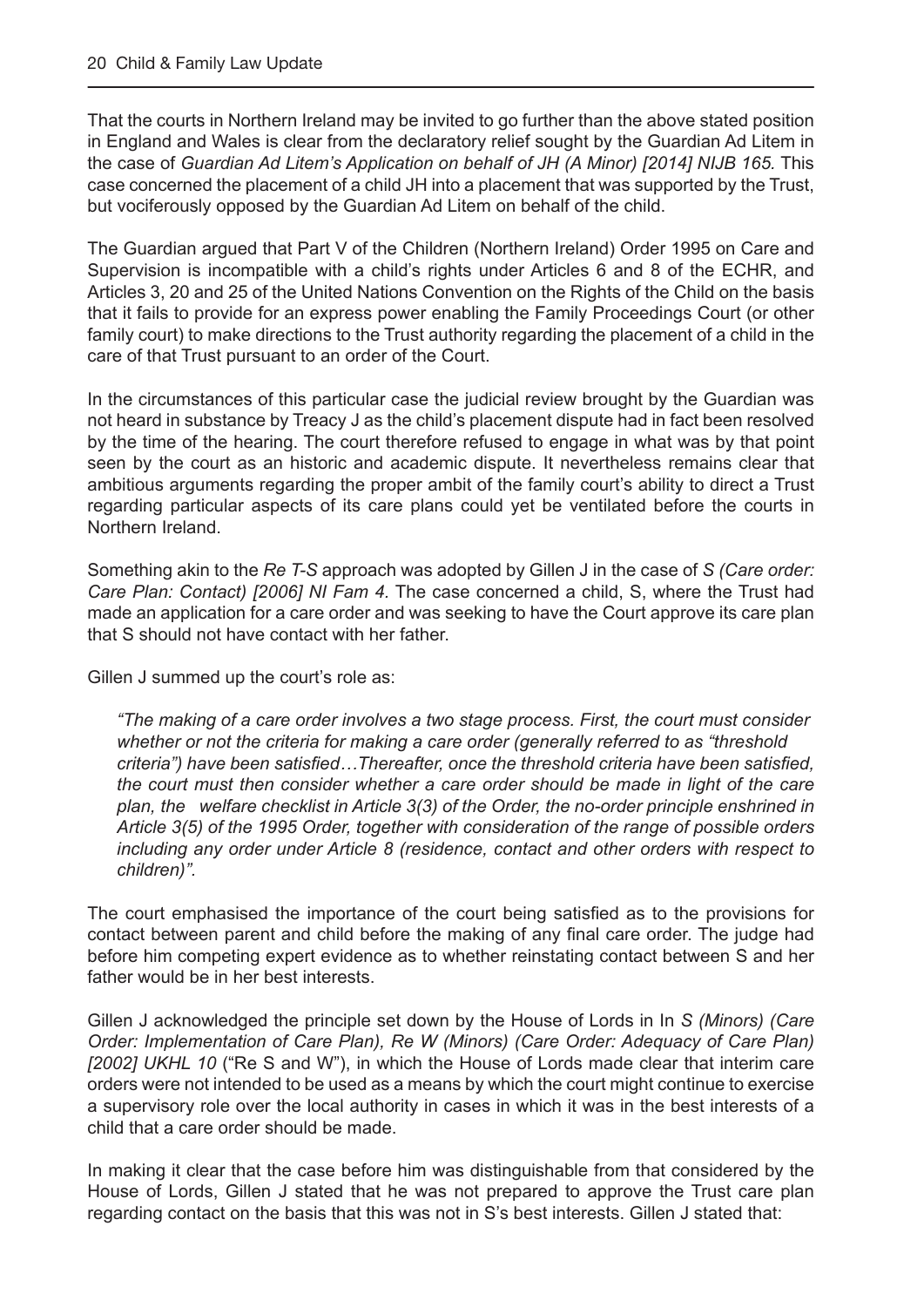*"I wish to make it absolutely clear it is not my intention to use an interim care order as a means by which the court may continue to exercise a supervisory role over this Trust but simply to enable a more choate and acceptable care plan to be drawn up in the context of contact. I shall make the interim care order for four weeks from today and I shall review the matter on that date. I trust that by that time the approach suggested by the guardian ad litem will have been adopted by this Trust and that one week before the hearing, a further report will have been filed by this Trust addressing the issue that have concerned me".* 

The case of *Re SM (Interim care orders: Exercise of judge's discretion) [2002] NIFAM 11*  concerned an appeal by the child's Guardian against a decision by the Family Care Centre judge to make an interim contact order rather than a final order as was being contended for by the Guardian. Counsel for the Guardian contended that *"the trial judge was seeking to exercise a supervisory jurisdiction over the implementation of the care plan and that in essence the judge was using the Interim Care Order as a means of exercising a now defunct supervisory role of the court".*

Whilst accepting that *"there is no doubt whatsoever that the court does not have a function to oversee a care plan and that any attempt to do so by the court would be uncontestably inconsistent with an appropriate construction of the 1995 Order", and that "the court must always maintain a proper balance between the need to satisfy itself about the appropriateness of the care plan and the avoidance of over zealous investigation into matters that are properly within the administrative discretion of the Trust",* Gillen J expressly rejected the criticism directed at the trial judge by the Guardian and the Trust on the basis that:

*"It is quite clear to me that the judge was indicating that contrary to the suggestion by the guardian ad litem and the Trust, this care plan was not clear in his view and that he required this further information before he could possibly consider making a Care Order… It is an extremely serious matter indeed to make a Care Order and it is not a decision to be made lightly. I consider this judge was properly and carefully recognising the very heavy burden that is cast on him and has appropriately decided that the situation is currently too uncertain to allow him to come to a final decision. I therefore consider that his decision to make a further Interim Care Order was a proper exercise of his discretion".* 

#### **Conclusion**

The case law in Northern Ireland suggests that in many of the reported cases the common sense 'mutual respect' approach advocated by the Court of Appeal in *Re T-S* is already widely embedded practice in Northern Ireland, though that is not to say that issues regarding disagreement between Trust care planning and what the Court or Guardian considers to be in a child's best interests do not continue to arise from time to time.

It would appear that best practice in such cases is for Trusts to avoid the temptation to rely on overly legalistic arguments that the Guardian (or family court) in raising such issues are straying beyond their accepted role into the administrative decision-making territory of the Trust – and instead focus on practical and sensible engagement with all those concerned to achieve an outcome that is best for the child or children at the centre of the case.

It is clear the approach suggested in *RE: T-S* offers a sensible and practical pathway to achieving such objectives in what are undoubtedly by their nature very difficult cases for all involved.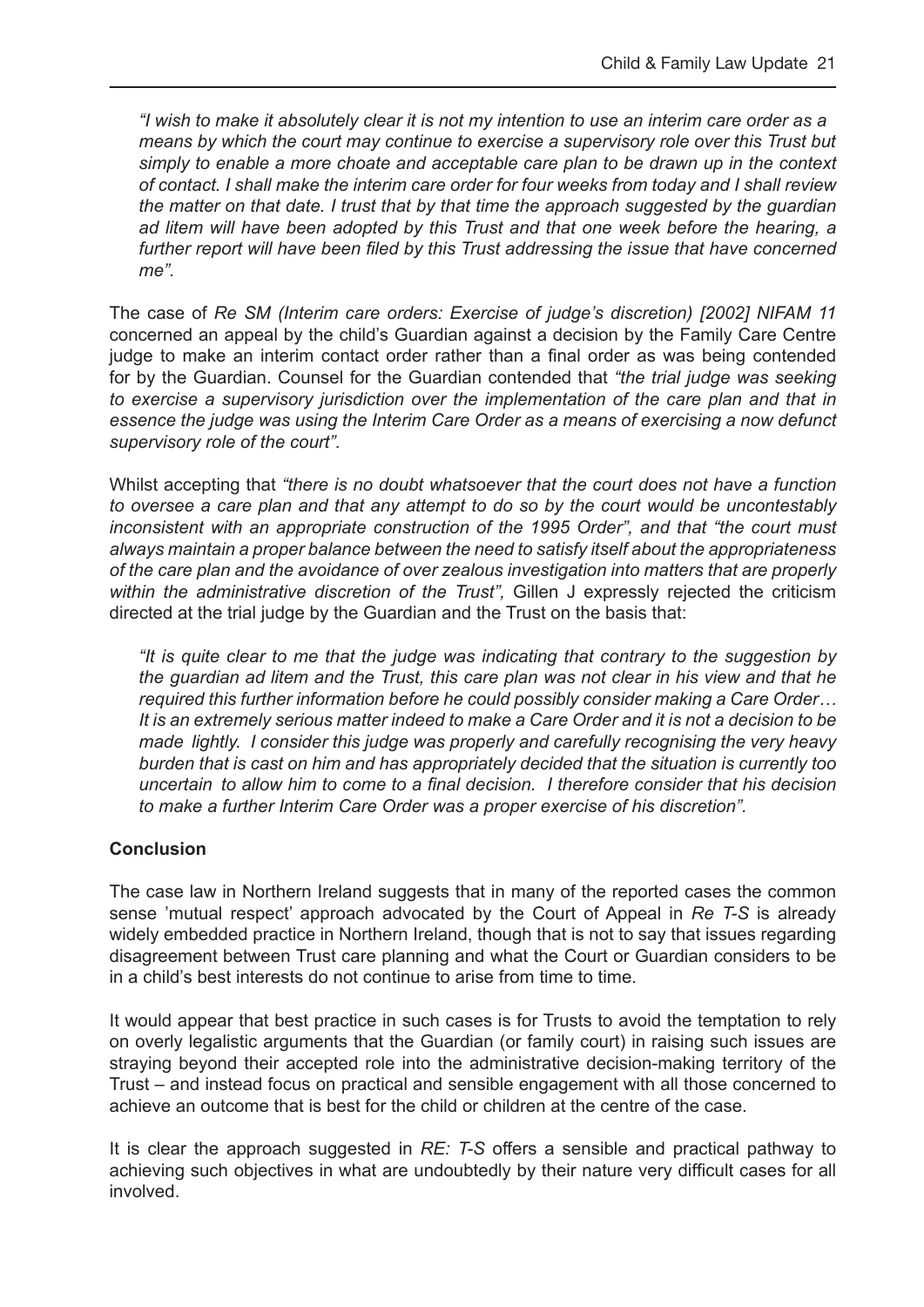#### **CHILD MAINTENANCE**

#### **By Michael Bready, Barrister at Law**

Over the past few years some confusion has arisen around when it is appropriate to apply to the Court for child maintenance as opposed to applying to the Child Maintenance Ser- vice. This article is intended to provide some assistance on advising clients regarding this choice.

#### **The Child Maintenance Service**

On their very useful and informative website, the Child Maintenance Service (CMS) reminds users of the methods and merits of a "family-based child maintenance agreement". This is essentially an agreement reached between the parties that can cover paying a sum of money regularly, a percentage of income, purchasing clothes/food instead of giving money or simply paying particular bills like the monthly mortgage repayment.

Of course the downside of such agreements is that they are not legally binding and therefore cannot be enforced.

If this is not an option, or the parties cannot reach any agreement, either party can use the online maintenance calculator to provide an indication of the amount of maintenance one party should pay to the other. The information required to use this online calculator is as follows:

- (i) the paying parent's gross weekly income;
- (ii) the number of children the maintenance is to be paid for;
- (iii) the number of nights, on average, the paying parent has the child(children) for each year; and
- (iv) the number of other children living in the paying parent's household.

The important issue to remember is that the amount of child maintenance, worked out by the online calculator, may be different from that which the CMS assesses that a paying parent should pay. In addition to this, some families' circumstances are not covered by the online calculator, such as: when the paying parent's income is greater than £3,000 per week; when the paying parent receives a benefit; and, when maintenance is shared between two, or more parents.

Once a formal assessment has been made by CMS, if the financial circumstances of either party change, then an application can be made to CMS to have the assessed amount varied.

A significant advantage, when considering a CMS assessment, is when enforcement comes an issue for an applicant. CMS can legally enforce an assessment and ultimately the assessed amount can be deducted directly from the paying party's income at source and sent directly to the applicant. Another alternative is that the assessed maintenance can be deducted from the paying parent's bank account. At present enforcement through- out the EU is possible, but practically proves quite difficult. Needless to say, post BREXIT enforcement will only get more difficult.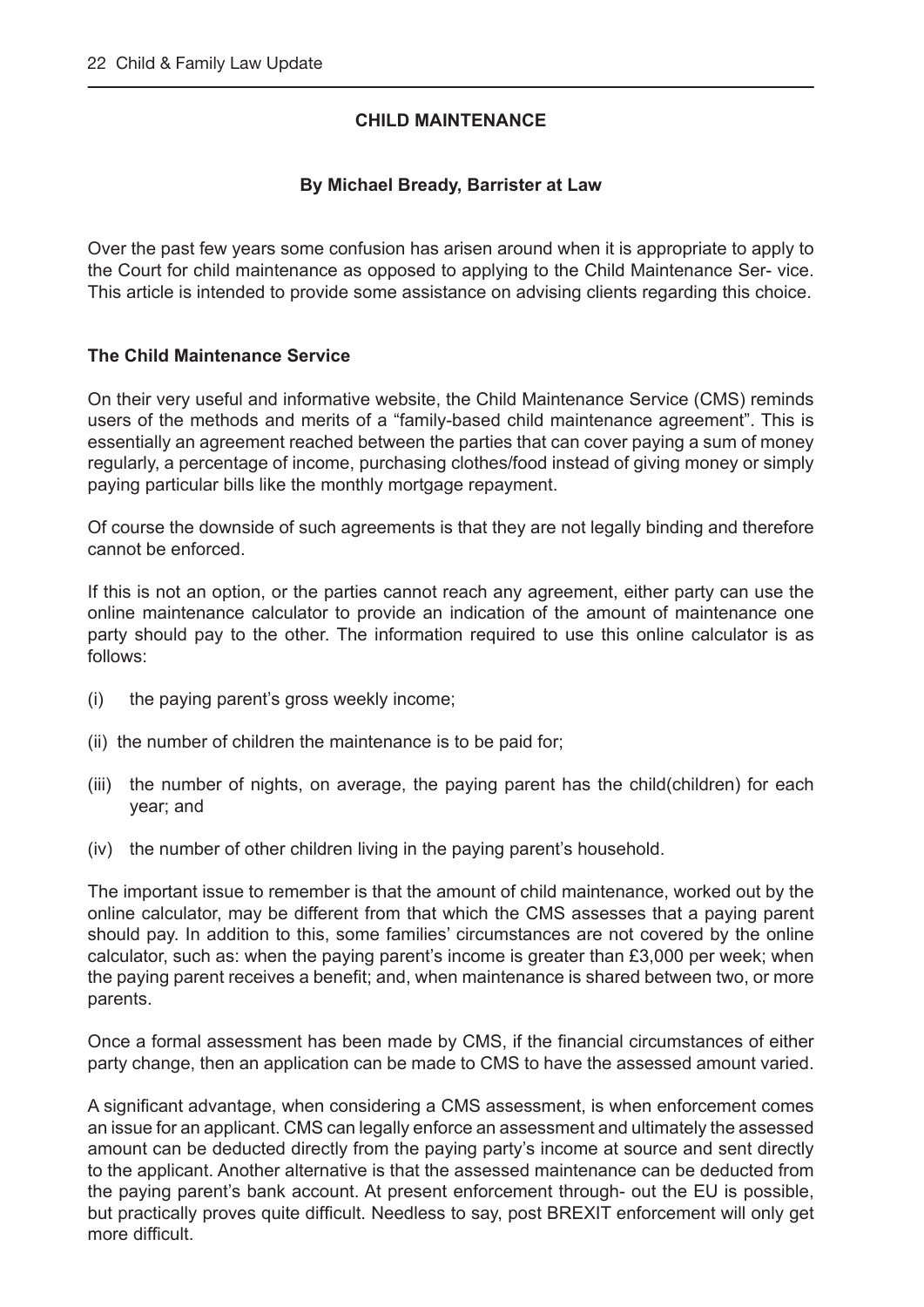Assessments under the CMS scheme should continue to be paid by a parent until the child is either under 16, or under 18 and in full-time education

#### **Court Applications**

As explained above, it is not every family's circumstances that will permit the CMS to make an assessment of maintenance. One such example will be if the children are over 18, but still in full time education. Whilst strictly an application for any child under 20 can still be made using the CMS scheme, in practice such an application will be made to a Court pursuant to Article 15, Schedule 1, of the Children (NI) Order 1995 seeking an Order for financial relief in respect of children (a Schedule 1 application).

Before considering a Schedule 1 application, applicants must in the first instance consider "the overriding objective", set out in Order 1 Rule 1A of the Rules of the Court of Judicature (NI) 1980. Secondly, applicants must have regard to the Guide to Case management Private Law Guide.<sup>1</sup>

#### *Which Court?*

Consideration should firstly be given to making the Schedule 1 application for maintenance to the High Court or County Court, as the High Court and County Court can make an Order for one or more of the following:<sup>2</sup>

- (a) periodical payments to the applicant for the benefit of the child;
- (b) periodical payments to the child directly<sup>3</sup>;
- (c) a lump sum to be paid to the applicant for the benefit of the child, or to the child directly; ;
- (d) settlement of property for the benefit of the child; or,
- (e) a transfer of property to the child, or for the benefit of the child.

The Schedule 1 application, if made to the Domestic Proceedings Court, could only result in Orders (a) and (c) above. In addition to this, if proceedings are issued in the Domestic Proceedings Court, the Court is restricted to making any lump sum Order to a maximum of £1,000.00.

When considering the appropriate venue between the High Court and the County Court, consideration should be given to any relevant assets in the case. If, for example, proceedings in respect of any potentially contentious assets could only be brought in the High Court, initiating all proceedings in the in the one Court jurisdiction might be prudent. Sometimes the Schedule 1 application may run in parallel to other related family proceedings, such as an Article 8 contact/residence application or divorce/ancillary relief proceedings. Best practice is to try to keep related proceedings in the same venue, or court tier.

Professional costs, court fees and how long proceedings will take to be listed for hearing should also be considered when considering the venue of any application. The cost of any

<sup>&</sup>lt;sup>1</sup> Available to download from the Department of Justice website www.justice-ni.org

<sup>2</sup> Children (NI) Order 1995 NI 2 Sch 1 art.2(2)

<sup>&</sup>lt;sup>3</sup> Usually until the child reaches the age of 18, or completes full-time education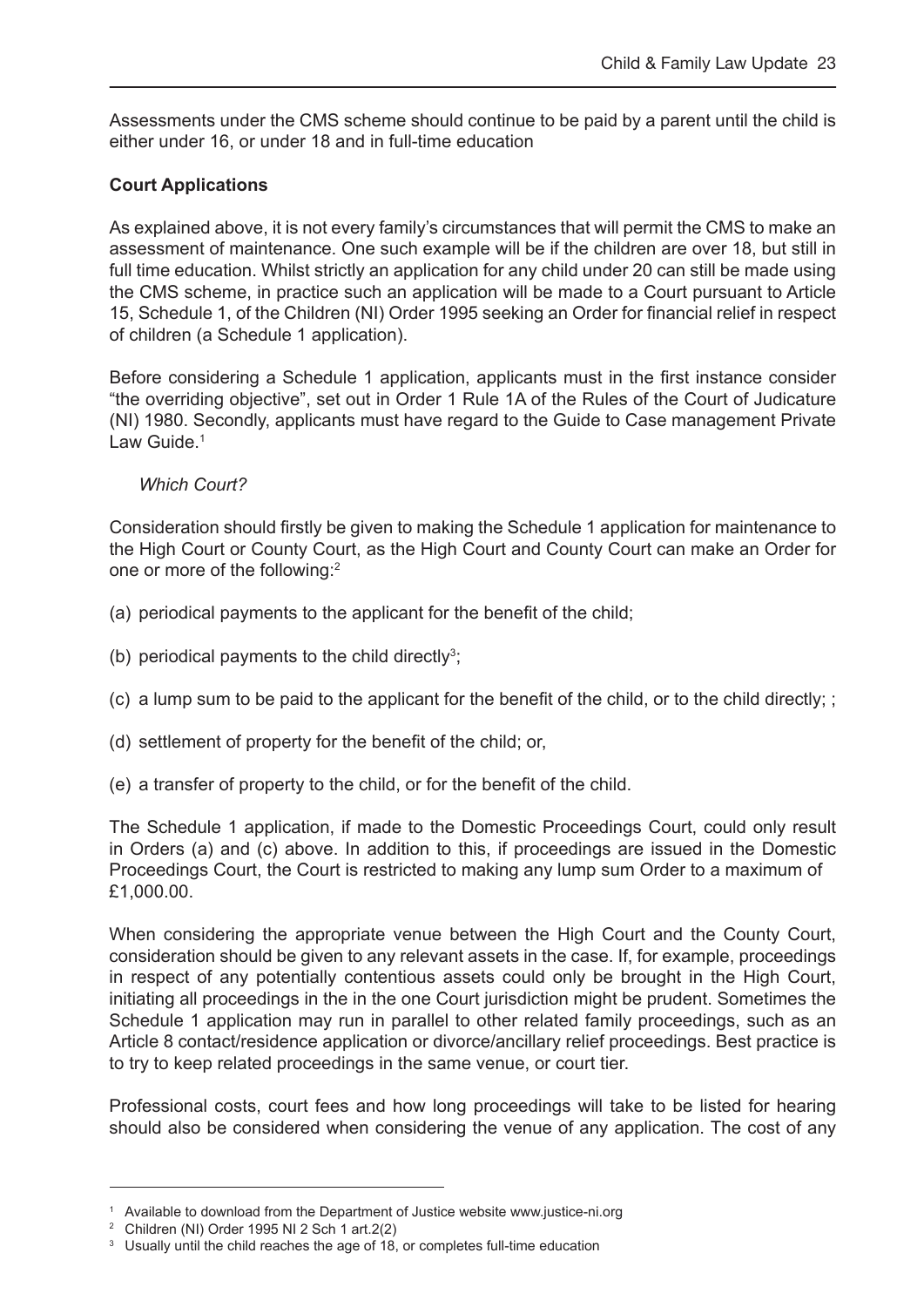application should be weighed against the value of the case in respect of any Order that might be made.

#### *Who is the "Applicant"?*

A resident parent, or guardian, may make a Schedule 1 application up until the child's 18th birthday. Thereafter, the child may make the application personally, if he/she has the necessary capacity to do so. If the necessary capacity is absent, then the Schedule 1 application should be made on their behalf by a suitable litigation "Next Friend".

#### *Matters for the Court to consider when assessing maintenance*

The matters to be taken into account by any Court in Northern Ireland when making such Orders are as follows:<sup>4</sup>

- (a) the income, earning capacity, property and other financial resources of each person currently or in the foreseeable future;
- (b) the financial needs, obligations and responsibilities of each person currently or in the foreseeable future;
- (c) the financial needs of the child;
- (d) the income, earning capacity (if any), property and other financial resources of the child;
- (e) any physical or mental disability of the child;
- (f) the manner in which the child was being, or was expected to be, educated or trained.

In addition to the foregoing, Maguire J in *EC v CH*<sup>5</sup> confirmed the following:

 *"In addition to providing a roof over the head of the child or children the court should determine what the principal carer reasonably requires to fund the family home and other routine issues such as the child's holidays, travel expenses, entertainments and so on."*

#### *Welfare of the child*

Interestingly and potentially problematic, unlike other areas of the Children (NI) Order 1995<sup>6</sup>, there is no express reference to the welfare of the child. Despite the absence of this concept, its importance was explained by Hale J (as she then was) in *J-v-C (Child: Financial Provision)*; 6

 *"The reason for the omission of the requirement to treat the child's welfare as the first consideration is probably that these provisions apply in cases where the adult parties are, or were, married to one another and, therefore, the court will usually be faced with claims for some provision for the adults as well as for the children. In such cases it makes sense to provide that the children's welfare should come before that of the adults in determining these claims. Nevertheless, in cases under the Children Act 1989 the welfare of the child* 

<sup>4</sup> Supra cit., art. 5(1)

<sup>5</sup> At para 20. Unreported MAG9713, delivered 25/09/15

<sup>&</sup>lt;sup>6</sup> Equally no such reference is made in the English legislative counterpart, the Children Act 1989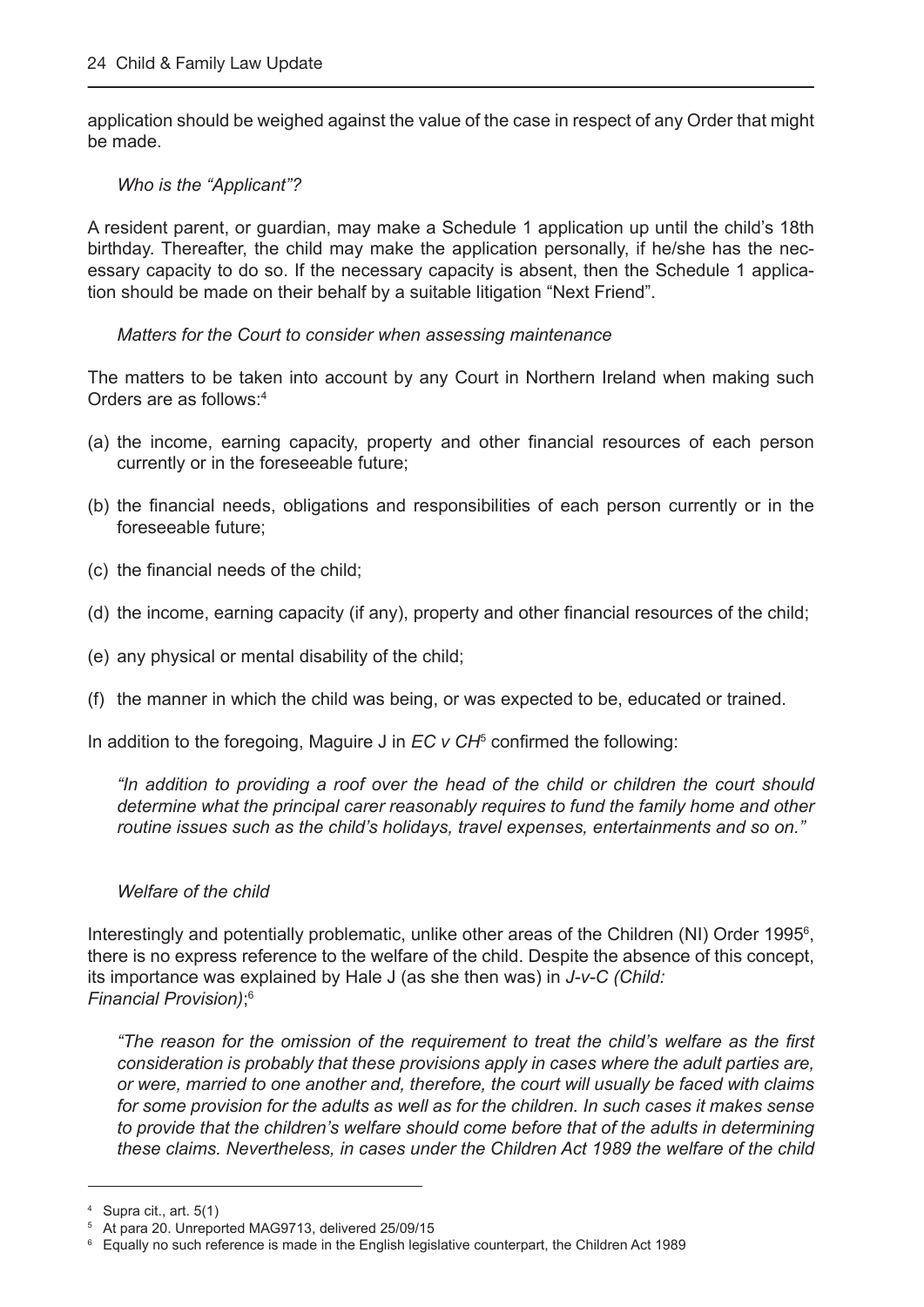*concerned, even if neither the paramount nor the first consideration, must be one of the relevant circum*stances to be taken into account when assessing whether and how to order provision."7

So although not expressly provided for in legislation, it still forms a significant matter for the Court to consider when assessing maintenance.

The issue of the welfare of the child was further considered by the High Court of England and Wales in the case of P v T<sup>8</sup>. The applicant mother in this case sought Orders for separate rate lumps sums in favour of the child, namely between £1.2m and £2.3m to provide a home in central London, £135,000 to furnish the property, £55,000 for a car, an education fund of £700,000 and also for a periodical payments order in favour of the child of approximately £170,000 per annum.

The case advanced on behalf of the mother was that the child was entitled to be brought up in comparable circumstances to the father's standard of living and taking into account his resources. The crux of the father's case in resisting this was that a suitable house could be bought, near the mother's parents, for about £350,000.

The Court held that the following principles emerged:

- (i) the welfare of the child was an important, but not the paramount consideration. The standard of living enjoyed by the family was not a fact listed in Schedule 1 as one which should be taken into consideration;
- (ii) the court had to regard against unreasonable claims made on the child's behalf, but with the disguised element of providing for the mother's benefit rather than for the child; and
- (iii) the orders made should be fair just and reasonable.

Interestingly, the Court held that the sums claimed were a disguised maintenance claim for the mother and more modest periodical payments of £35,360 were awarded.

The Court of Appeal in England and Wales further added to the issue of welfare of the child in the case Re P (Child: Financial Provision)<sup>9</sup>. In this case an unmarried mother is- sued an application under Schedule 1. The father was an immensely successful interna- tional business man who described himself as "fabulously wealthy" and quite unbelievably conceded that he could pay a lump sum of £10 million if ordered to do so. The High Court awarded the mother, amongst other things, £450,000 for a house, £30,000 for furnishings and periodical payments of £35,360 per annum to be reduced by £9,333 on the child's seventh birthday. There was also an award in resect of backdated maintenance of £7,500 (for a 26 month shortfall). The mother appealed.

Allowing the appeal, in what must be viewed as a welcome and socially progressive approach, the Court of Appeal held as follows:

(a) The welfare of the child should be not just 'one of the relevant circumstances', but in most cases a constant influence on the discretionary outcome;

<sup>7</sup> [1999] 1 FLR 152

<sup>8</sup> [2002] All ER (D) 467

<sup>9</sup> [2003] 2 FLR 865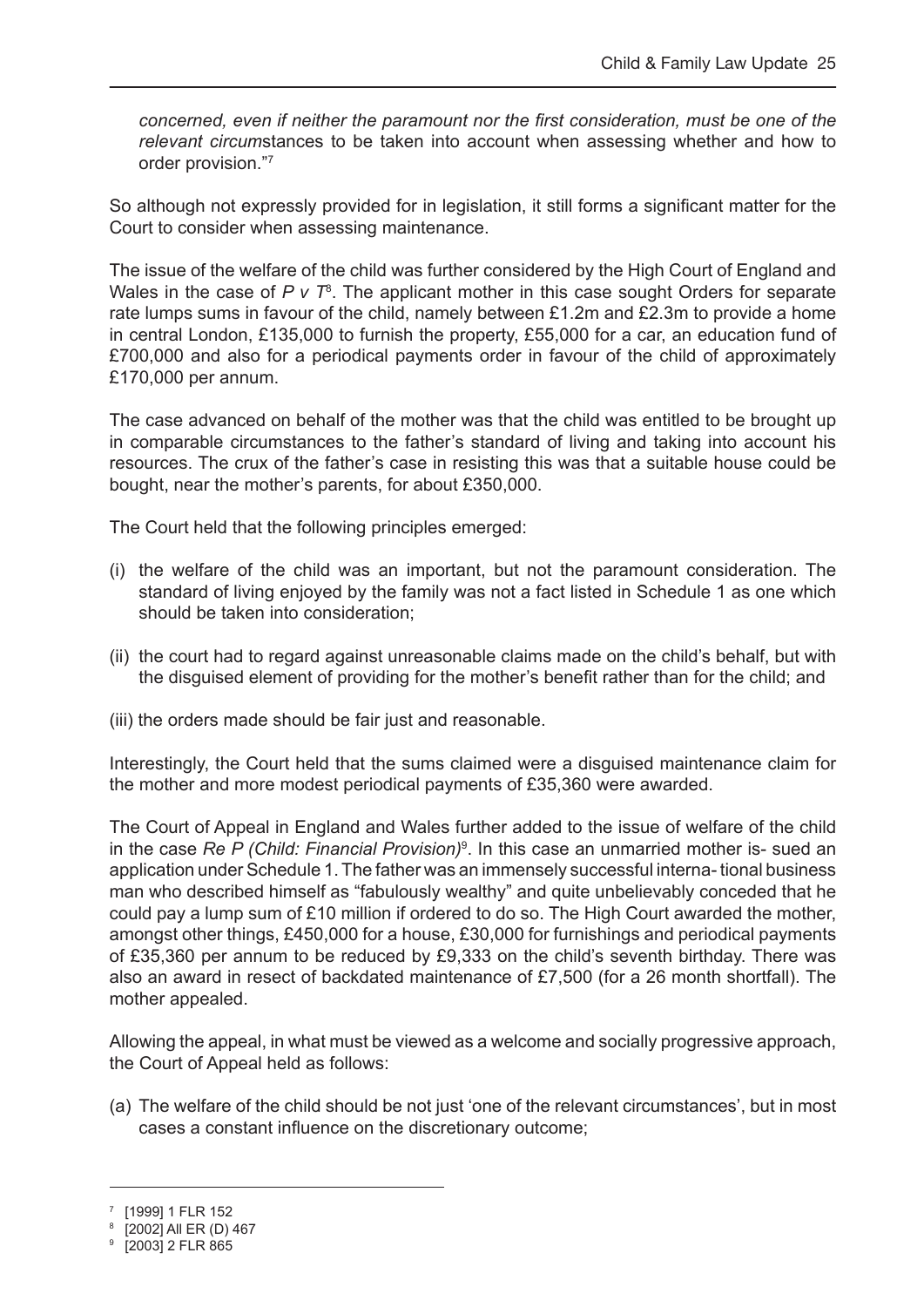- (b) The Court should recognise the responsibility, and often sacrifice, of the unmarried parent who was to be the primary carer of the child. The carer should have control of a budget that reflects her position and that of the father, both social and financial; and
- (c) The dominant feature in the case was the scale of the father's fortune and of his chosen way of life. The mother was accordingly awarded a housing fund of £1 million, £100,000 for internal decoration and periodical payments of £70,000 per annum<sup>10</sup>;
- (d) Further, the provision relating to backdating of maintenance in Schedule 1 applications should be broadly construed. Accordingly, the mother was awarded backdated maintenance of £40,000.

The Court of Appeal in England and Wales have, more recently, further extended the powers of any Order made pursuant to a Schedule 1 application in what are considered to be "big money claims". The full disclosure of the paying parent's assets and resources were held to not be essential or required in every case, as set out in In *Re A (a child) (Financial Provision: Wealthy Parent)*. 11

At first instance the very wealthy father gave no details of his financial situation, but indi- cated that he could afford any Order which the court might make. Without requiring any disclosure from the father as to his financial situation, the judge made an Order that the father:

- (i) purchase the freehold of a £3.5m house currently occupied by the mother and child as tenants, subject to a reversionary interest in the father's favour when the child completed tertiary education;
- (ii) make periodical payments of £204,000 per annum, as well as paying the child's school fees and a car allowance;
- (iii) pay costs attributable to the upkeep of the house and provide an immediate decoration and repair fund of £25,000; and
- (iv) pay a lump sum of about £770,000 to clear the mother's debts.

The mother's application to vary that order, made five months later, was refused. The mother appealed and submitted that the quantum of periodical payments ordered was too low because the judge had failed to ensure proper disclosure of the father's assets and resources. The mother argued that this failure in disclosure had prevented the judge from determining what was a *fair proportion* of the father's wealth. The Court held that despite the statutory list of what must be considered by a court including the income, earning ca- pacity, property and other financial resources, as follows:

*"…a Schedule 1 application would be unlikely to call for a detailed examination of financial resources and it was open to a judge…… to find that a broad indication of wealth was sufficient."* 

<sup>&</sup>lt;sup>10</sup> [2015] Fam 277, para 20<br><sup>11</sup> [2015] Fam 277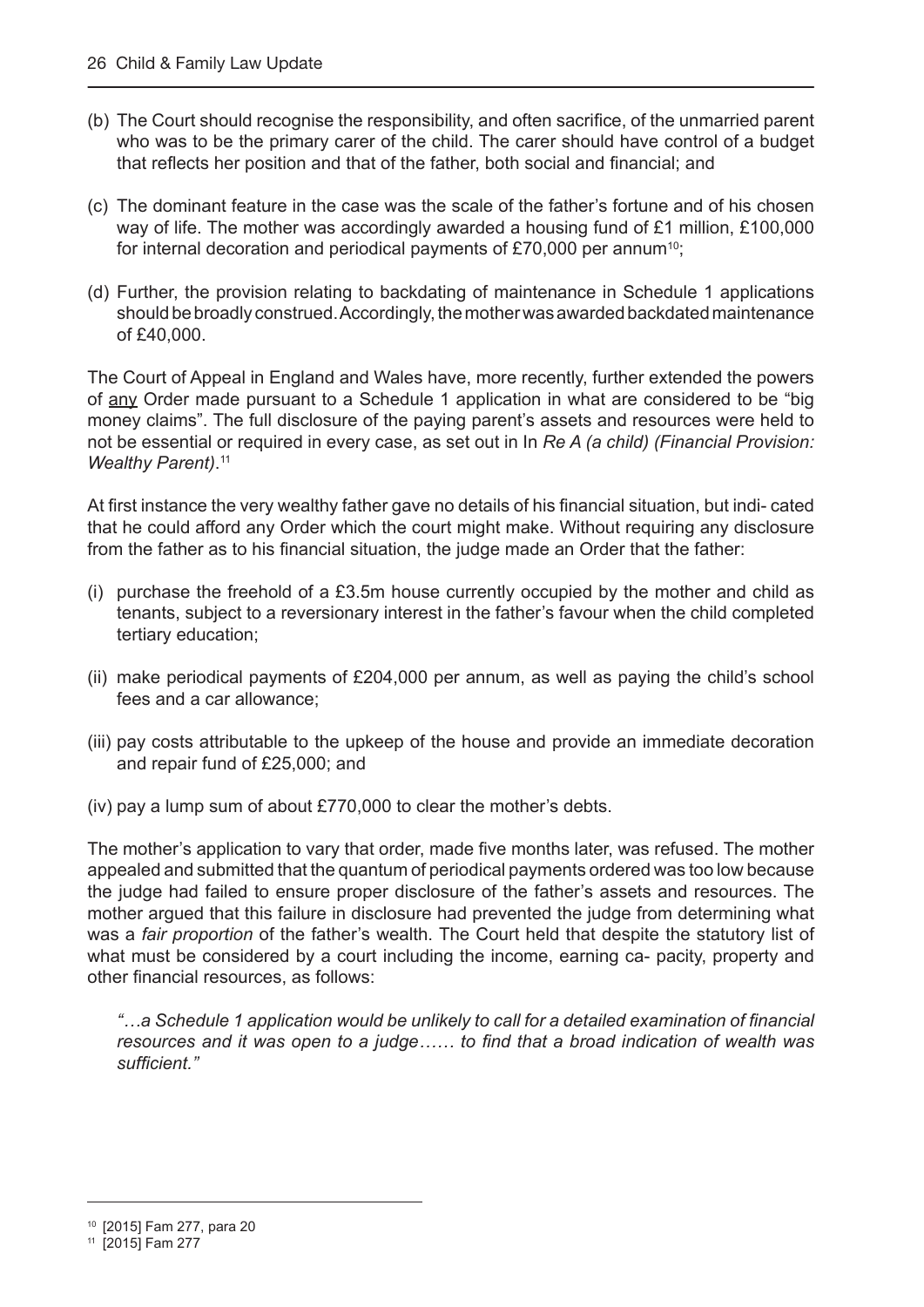Further to this, the Court went on to state:

 *"The extent of the non-residential parent's wealth may still inform reasonableness of budgetary claims as well as ability to pay; that is, for example, the child of a wealthy man may well expect to be dressed in designer rather than high street store clothes. However, that is not to say that the court may dispense with any budget and sanction an award supportive of a lavish lifestyle devoid of context ……*

*The court is responsible for ensuring appropriate financial support for the child and must confine the aspect of the carer's allowance within the award to its legitimate purpose."*<sup>12</sup>

And then an important consideration in all cases, millionaires or not, was stressed by the Court as follows:

 *"The nature of the child's home environment provides the obvious base line from which to consider commensurate levels of maintenance and is as good as any other."13* 

The "millionaires defence" against oppressive discovery Orders being made, is a commendable judicial attempt to try to avoid costly disputes around the issue of disclosure (or the lack of disclosure). However, to rely on such a defence, the assets would now, in my opinion, have to be very substantial. So, whilst I would be very surprised if a Court in Northern Ireland permitted a party to conceal their income, earning capacity, property and other financial resources, at least the standard of living that a child or children enjoyed in their home environment is the "baseline" for any maintenance assessment by a Court. In reality, if a party adopted a position of refusing to provide reasonable discovery, whilst a court can compel the defaulting party to provide the requested discovery and a punitive Contempt Order could be made<sup>14</sup> with costs awarded to the party refusing to comply, ultimately adverse inferences can be drawn in respect of any refusal of any discovery request.

#### *Lump sum and periodical payment Orders*

As discussed above, any Court can make either a lump sum or periodical payment Order, or both. The issue of how long they can be made for has been clarified by the High Court in Northern Ireland. Stephens J (as he then was) in the case *Caitrin, Dona and Elliot (Pseudonyms) (No 6) (Financial Provision for the children)*<sup>15</sup> confirmed that the matters that a court must take into account when making such Orders are set out within Schedule 1(5) (1). However, the Court specifically addressing the length of such Orders. Periodical payment Orders should not:

 *"extend beyond the child's seventeenth birthday unless the court thinks it right in the circumstances of the case to specify a later date and shall not in any event extend beyond the child's eighteenth birthday."16*

The Court further confirmed that third level education (in this case it was university) shall mean that the periodical payment Order can continue after the 18th birthday. But, in addition to this, a lump sum Order can take third level education into account as well.

<sup>12</sup> Supra cit. at para 21

<sup>13</sup> Supra cit. at para 22

<sup>&</sup>lt;sup>14</sup> On foot of the appropriate applications for such Orders

<sup>15</sup> [2010] NIFam 22

<sup>16</sup> Supra cit. at para 6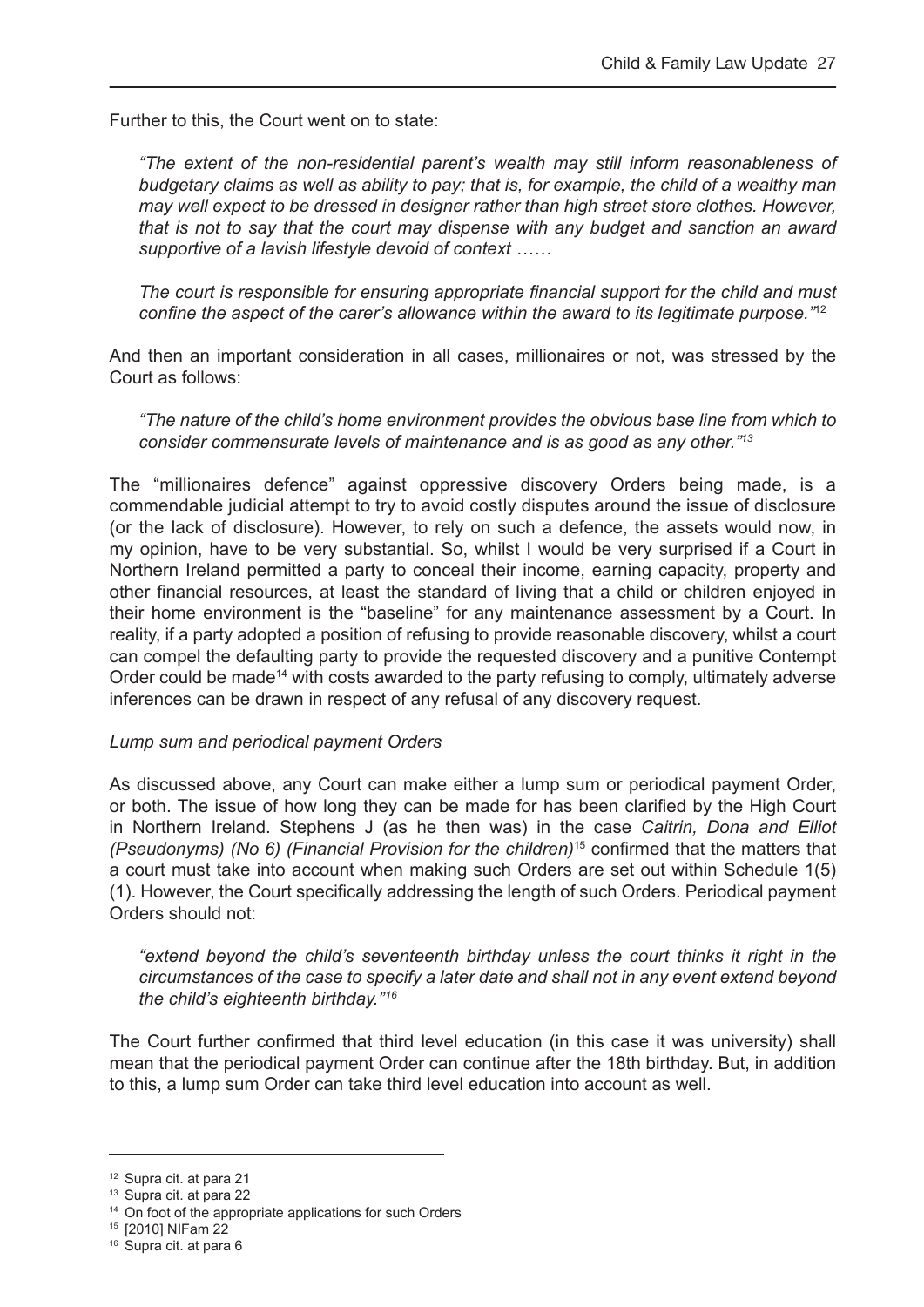*"There is no provision within Schedule 1 preventing a court from having regard in calculating a lump sum payment to events after a child's eighteenth birthday. I consider that the court is obliged to have regard to such events by virtue of paragraph 5(1)(c) and (f) of Schedule 1. I am required to have regard to the financial needs of the child and the manner in which the child was being, or was expected to be, educated or trained. In this case all of the children were expected to be educated at university."*<sup>17</sup>

Whilst this decision clarifies the permissible length of such Orders, it arguably also positively adds to the expansion of the concept of how Courts may consider the welfare of the child, specifically when considering educational needs.

#### *Maintenance agreements between the parties*

There does, of course, exist provision that the parties can agree what maintenance is to be paid, when it is to be paid and how it is to be paid. This is not legally binding upon the parties, even if this is achieved between the parties as a result of negotiation, or mediation, and not made an Order of Court. However, despite this, should either party's circumstances change, an application may be made to the Court to vary this agreement.18 The change of circumstances relied upon can include a change that was, or could be, foreseen.19

Commonly known as "upward" or "downward" variation applications, it is not necessary that a Court make the original assessment before such an application can be made. Naturally, parties should try to negotiate, or mediate, the new figure/s before rushing to make an application to a Court.

#### *Court approved agreements*

If the parties issue proceedings and then come to an agreement between themselves regarding maintenance, then this can be made an Order of the Court. The advantage of this being that it is, and will continue to be, enforceable in Northern Ireland.

However, in Scotland and England and Wales, an agreement such as is only enforceable for a period of 12 months. If such an agreed order for child maintenance was made after 3rd March 2003, a party can opt out after 12 months. Thereafter, should a change in the terms not be agreed between the parties, either may apply to CMS to assess the maintenance rather than returning to the Court to vary the terms.<sup>20</sup> The effect of this provision is that the CMS jurisdiction takes over from the court Order and the court ordered maintenance lapses. You will pay the CMS assessed amount from that point on, whether it is higher or lower than the court ordered maintenance. This is a provision, that if extended to Northern Ireland, would make a significant change to the landscape of Schedule 1 applications

#### **Conclusion**

Courts in Northern Ireland now insist upon a CMS application to be made in the first in- stance, certainly before any application for a Schedule 1 application is determined. There- after, a party may apply for additional relief, if appropriate, pursuant to legislation and au- thorities. Given the straightforward method of using the CMS online calculator to workout the paying

<sup>17</sup> Supra cit. at para 7

<sup>18</sup> Children (NI) Order 1995 NI 2 Sch 1, art.12(1)

 $19$  Supra cit., art 12(3)

<sup>&</sup>lt;sup>20</sup> Section 2 of the Child Support, Pensions and Social Security Act 2000, section 4 of the Child Support Act 1991 permitting such jurisdiction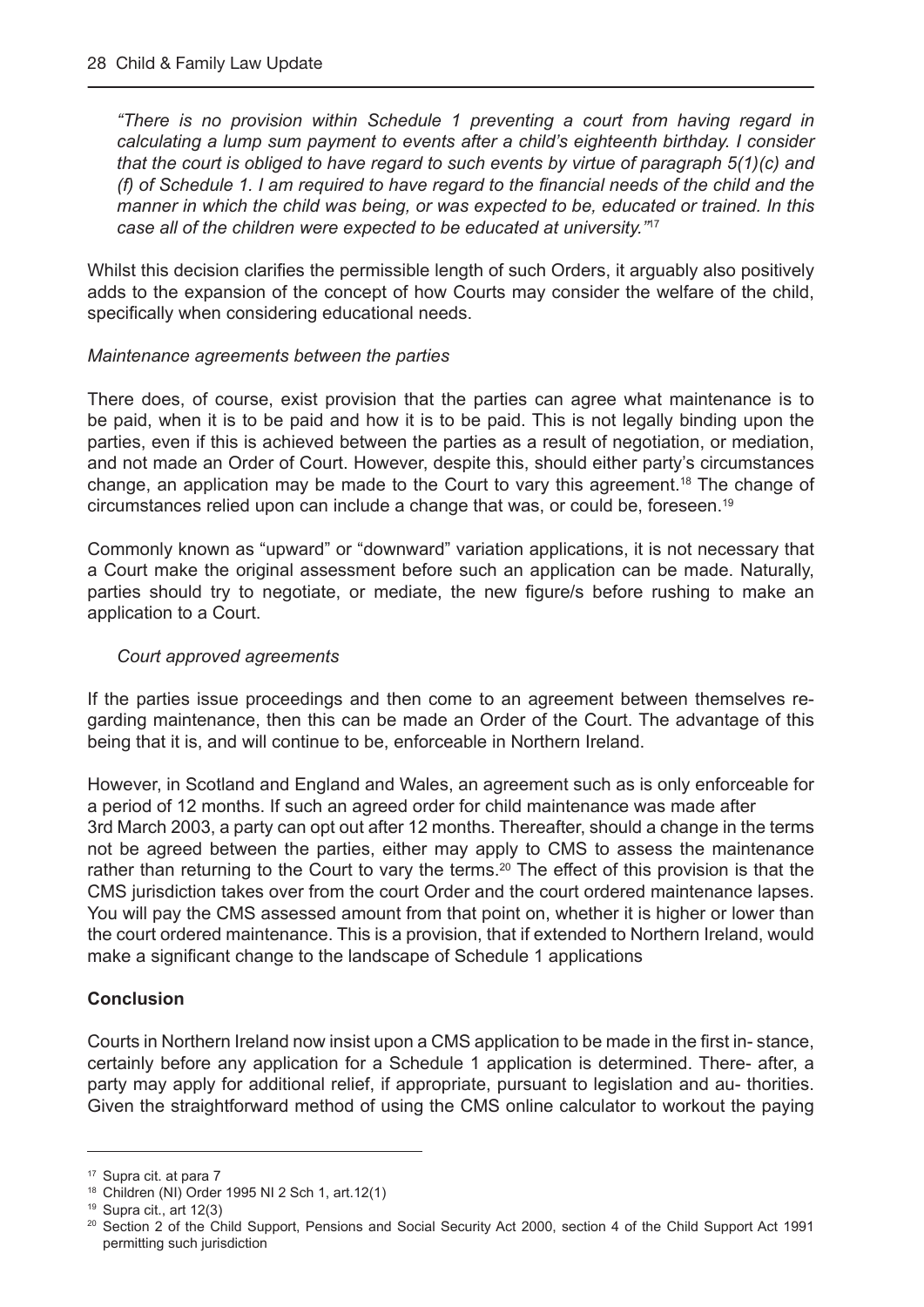parent's liabilities, it seems that there are fewer cases of schedule 1 applications for courts to consider. As is many areas of family law, each case normally turns on its own facts and financial circumstances. The authorities provide useful guidance for courts on the general principles to be applied, but each Judge will have their own accounting exercise to consider.

In any event, if a Schedule 1 application is being considered, there should be no delay with any CMS assessment, even if the expectation of such an assessment is a "nil as- sessment". Failure to do so, will lead to an inevitable delay and perhaps an exposure in costs.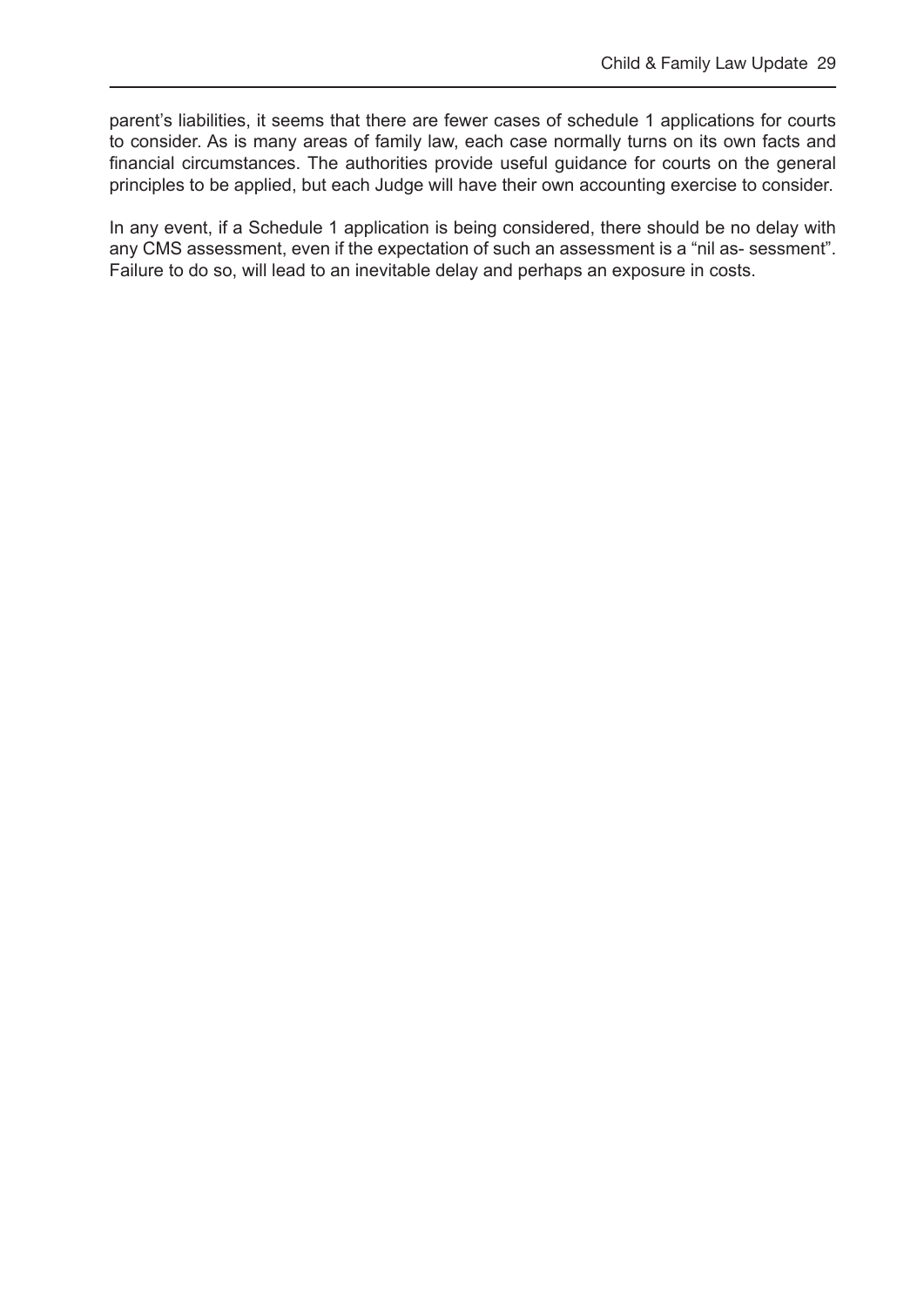#### **THE VALUE OF TIMELY FACT FINDING HEARINGS IN PRIVATE LAW FAMILY PROCEEDINGS**

#### **By Maeve Mullan, Barrister at Law**

Parties to Contact and Residence disputes often come before the Court resolute in their unfavourable views of their former partner and determined to have their beliefs vindicated and verified by the Court. The Court will then have to decide in what circumstances, if at all, it is appropriate to have a hearing on the parties various allegations. The Guide to Case Management in Private Law proceedings, clearly sets out that at First Directions stage consideration should be given to 'the identification of issues suitable for early decision.'<sup>1</sup>

When there are allegations of domestic violence, a *Re L*<sup>2</sup> hearing is normally directed at the First Directions Hearing or very shortly thereafter. Sometimes *Re L* hearings are resolved, as the parties can reach an agreed finding of facts or an agreed way forward for contact without any findings. If this does not happen, the Court will determine and make findings of fact in respect of the *Re L* hearing.<sup>3</sup> These findings will typically take the form of a list of findings, which form part of a Court Order and which are recorded for future usage if necessary.

In cases where a *Re L* hearing is not sought from the outset, there can still by a myriad of other issues and allegations raised, there may be rows and allegations arising from contact handovers, failed contact, or allegations of emotional or physical neglect against the other parent. Sometimes many months after court proceedings have started, allegations can be made which are historic in nature and which have never been raised before. These types of allegations can be more difficult for a Court to determine particularly when there is or has been ongoing contact.

The Courts encourage contact and are often hesitant to engage in hearings which would appear counter-productive to contact. The Courts quite often take the attitude that parents need to take a common sense approach, they implore legal advisors to advise clients appropriately and encourage clients into some form of ADR<sup>4</sup> if they have not already tried it. Often a Court Children's Officer has been engaged to assist with a way forward for contact. More often than not, these approaches work. Family Courts generally encourage parties to work together and understand the value of each parent to a child. What happens if they do not and they continue to make allegations against each other? Generally, each party lodges a statement, any supporting evidence and the matter is heard by the Court. By this point however it is rarely a Fact Finding hearing that is engaged in, instead based on the evidence presented to it, the court determines the merits of the Residence and/or Contact Application before it and any other Article 8 Order<sup>5</sup> which should be made without any findings of fact. There is not typically a list of facts determined by the Court for future usage, or certainly not in the same way as is done in *Re L* hearings.

Invariably there is at least one dissatisfied party. The dissatisfied party often returns repeatedly to the Courts either with an appeal or a fresh application. They often cite further issues with contact, further examples of how the other parent is alienating them from their

<sup>&</sup>lt;sup>1</sup> Guide to Case Management in Private Law Proceedings at 5.3.12

<sup>2</sup> Re L [2000] 2 FLR 334

<sup>&</sup>lt;sup>3</sup> The Children Order Advisory Panel, Best Practice Guidance, 2nd Edition 2010, at 5.14 and Appendix 18

<sup>4</sup> Alternative Dispute Resolution, which could include mediation, conciliation or arbitration

<sup>5</sup> Children (NI) Order 1995 NI 2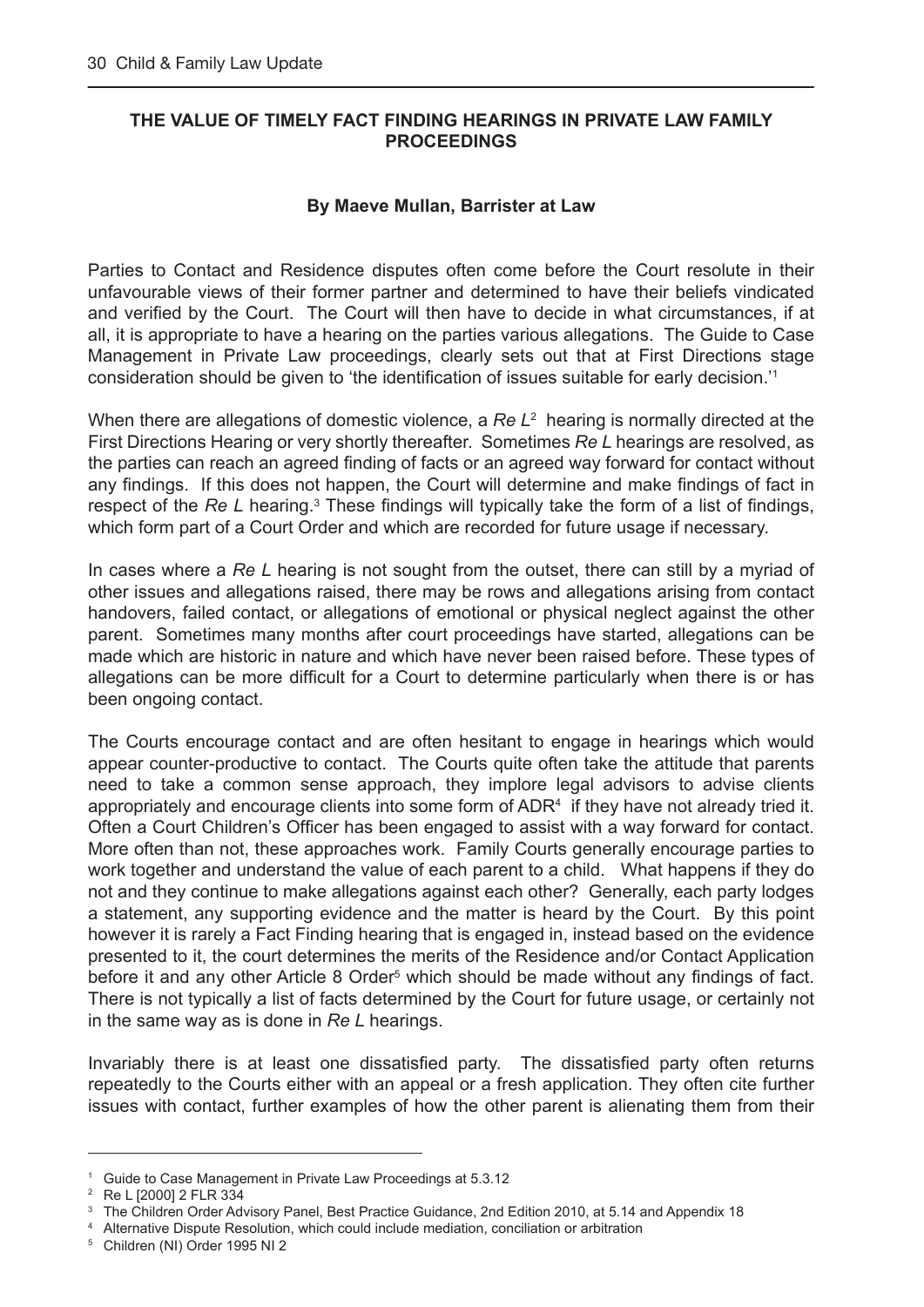child or children and how contact has broken down. They claim the other parent is implacably hostile. They remain unsatisfied with the Court's Orders in the previous proceedings. Quite often they have moved to a new Solicitor for advices or alternatively have decided to selfrepresent. Sometimes, the proceedings are now before a new Judge, there could be a new CCO or indeed a change of location has occurred for the children thereby introducing new professionals into the children's lives. All of these issues can further muddy the waters. When there has been no clear determination of the facts by the Court in the earlier case, this can leave the decision of the earlier court open to being unpicked by parties who continue to rehash old issues.

Some of these appeals or fresh applications for Contact/Residence will be entirely meritorious, others may not. There has been recent judicial guidance on appeals *de novo*<sup>6</sup> which should be of assistance in some of these cases.

However, what of the persistent litigant? Those that claim that there are continual contact problems but who are in fact only aggrieved by the prior court decision and lack of vindication for their point of view? There are very many cases of implacable hostility in the Courts but there are also cases by those who just do not accept the determination of the Courts. Sometimes, these two factors can become entwined to the extent that the court ponders the age old question, what came first, the chicken or the egg? Is a parent implacably hostile due to the persistent allegations of the other parent, or do the allegations arise due to the implacable hostility?

When there has been no clear determination of the facts, this does leave an open window for those persistent litigants to rehearse issues which should have been put to bed.

#### **Res Judicata?**

The fundamental doctrine of Res Judicata (that there must be an end to litigation) should be of great significance in these types of cases. However, cases involving children are ever evolving. Children have changing needs and become increasingly aware of their circumstances as time moves on and as a result it is widely acknowledge that doctrine is limited in children's cases.<sup>7</sup>

What then is to be done in then? Does the court now engage in an "out of time" fact finding to put the historic issues to rest when clearly those issues are not the pressing issue of the day relating to the child? Does the Court make further attempts to resolve the contact/residence dispute by way of assistance of mediation, CCO or other expert? Will the dissatisfied parent ever be satiated by any of these options in any case?

If a fact finding hearing had taken place, via the format of a *Re L* hearing or otherwise, all would not be lost in respect of the Doctrine of Res Judicata. The case of *K v P (Children Act Proceedings: Estoppel) [1995] 2 FCR at 457* very helpfully sets out that the doctrine is applicable where<sup>8</sup>:

- a) the judgement in the earlier proceedings:
	- i. was given by a court of competent jurisdiction
	- ii. the decision was final and conclusive
	- iii. the decision was on the merits of the case

 $6$  O v C [2017] NICty 3<br><sup>7</sup> See Children Law and Practice: Hershman and McFarlane at 3106

<sup>&</sup>lt;sup>8</sup> See Children Law and Practice: Hershman and McFarlane at 3107-3109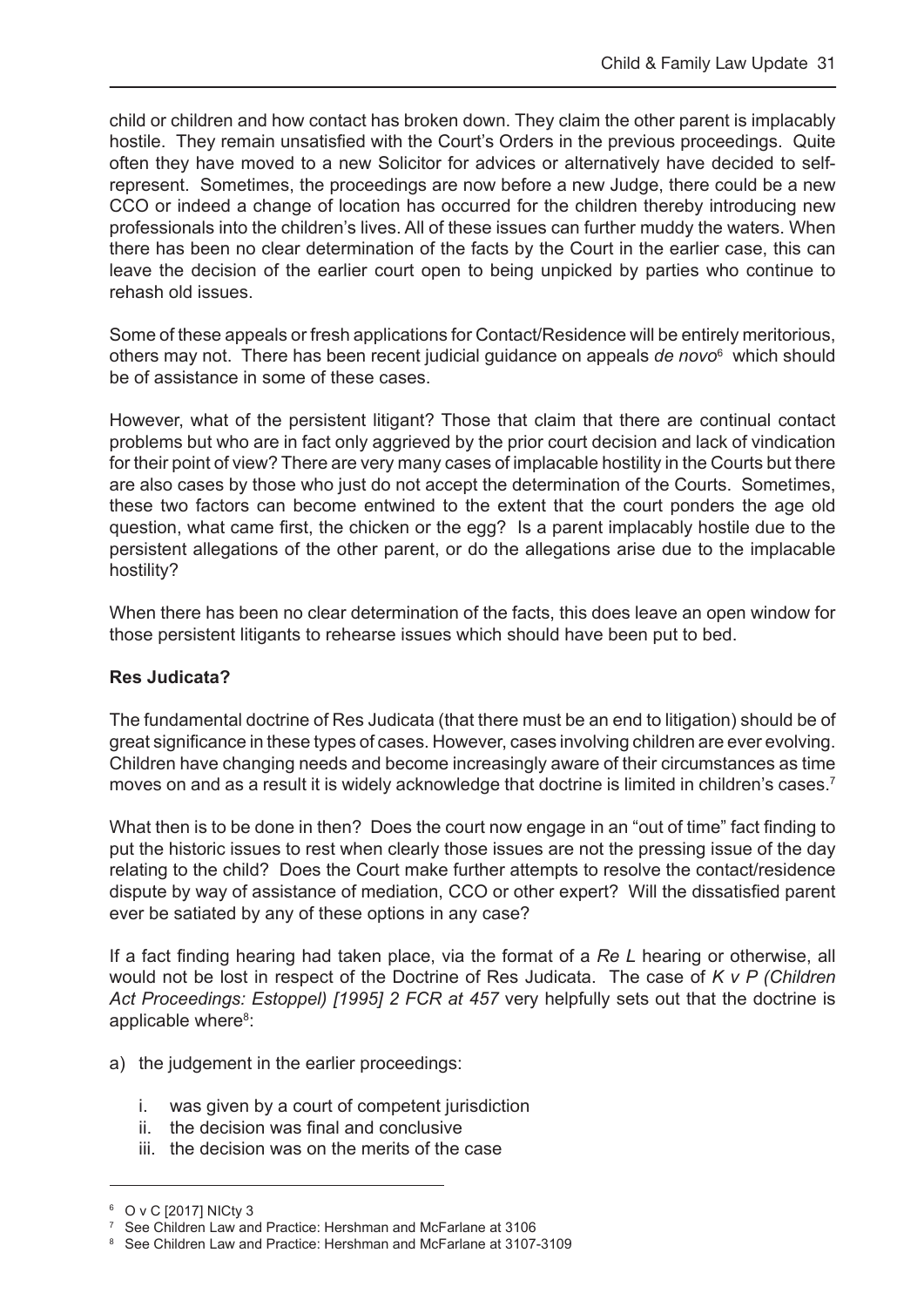- b) the parties to the proceedings are the same;
- c) the issue in the later proceedings in which the doctrine (res judicta) is raised as a bar is the same issue that was decided in the earlier proceeding;
- d) fresh evidence may be admissible if it has become available to show that the earlier judgement of the court was wrong.

The case of *Re B (Children Act Proceedings) (Issue Estoppel) [1997] 1 FCR* helpfully sets out the following<sup>9</sup>:

- a) that a court is not bound to allow evidence to be called on each and every potentially relevant issue, but has a discretion as to the extent to which a party in one case can rely on findings in previous proceedings;
- b) that where findings of fact are challenged in subsequent proceedings, the court should be informed not only of the findings but also of the evidence upon which the findings were based
- c) The court's discretion must be applied so as to work justice and not injustice. Some of the factors to be borne in mind are:
	- a. underlying considerations of public policy, such as finality in litigation;
	- b. the prejudicial effect of delay on the welfare of the child balanced against the likely effect of reliance upon determinations of fact which might turn out to have been erroneous;
	- c. what form the previous hearing had taken;
	- d. the importance of previous findings in the context of current proceedings;
	- e. above all, whether a rehearing of the issue would result in any substantially different finding.

Additionally it is important and assisting to note that the case of *F and L v A Local Authority and A (2009) EWHC 140 (Fam)* sets out that where the court engages in a re-evaluation of a past finding of fact, the burden is on the party that seeks to overturn the finding to establish that the original finding is wrong.<sup>10</sup>

#### **Should the court's therefore make fact findings even when it is not specifically a Re L hearing?**

The value of a determinative Fact Finding hearing should not be understated. Timely Fact Finding hearings are of the utmost importance in Children Order proceedings. Evidence should be heard and tested by the Courts in close proximity to the alleged timing of events. Thereafter clear determinative fact findings can be made by the Court and should bring finality to the allegations made by one or both parties. These clear determinations should then allow future Courts, appeal or otherwise, to utilise the doctrine of Res Judicata in Children Order

<sup>9</sup> Ibid

<sup>10</sup> Ibid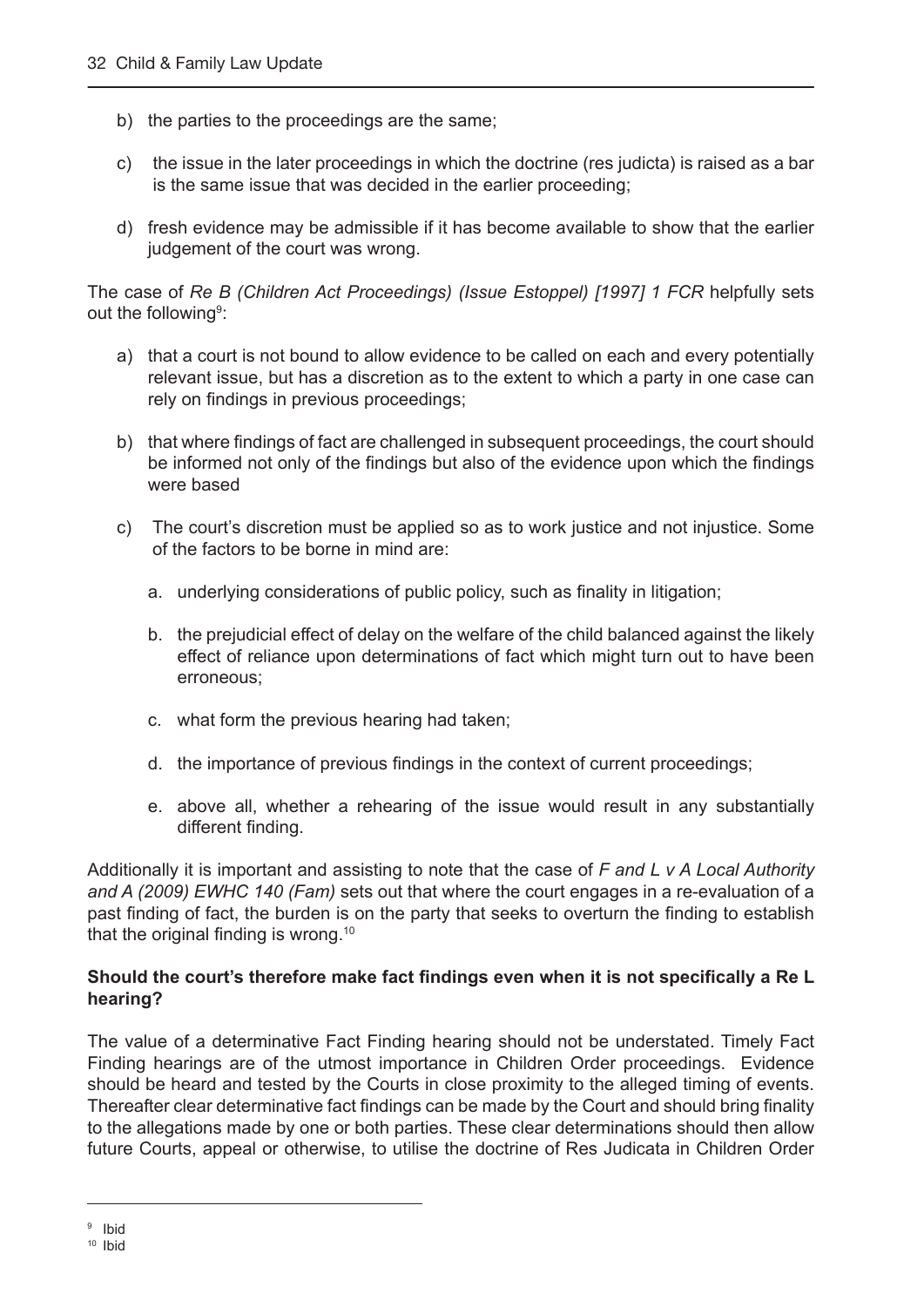proceedings and focus on the issues of the day. These clear determinations should allow the court to effectively dispose of those persistent litigants when no new issues are arising.

That is not to say that the Courts should be tasked with determining every allegation made. The decision in *T v T (2010) EWCA 1366* assists in this regard. In that matter, on appeal, both parties complained that "the Recorder erred in not making findings that were relevant and necessary for the disposal of the issues between the parties.". The substance was that each party had set out events, which they believed the court should have adjudicated upon, and thereafter used this information to assist in determining the final order made by the court and by not doing so the court had failed in its duty. The Appeals courts response to this was:

*"It is not necessary for a judge to make findings on every issue that is presented to her for determination or makes itself apparent during the hearing. What is required is that she should determine any factual issues that have implications for the decisions that she has to take in relation to the child."*

It is apparent therefore that appropriate advices should be given to clients on what the Courts would regard as relevant information for a fact finding hearing.

Persistent litigation on the same issues potentially could be avoided by the effective and timely use of determinative fact finding hearings rather than a hearing which simply adjudicates on Contact and Residence. Punctual and determinative fact finding hearings can ultimately result in less litigation. They allow issues to be addressed, boils to be lanced, and ultimately give any future Court, Legal Representative or professional a baseline to work from when a new application is made by a serial unsatisfied litigator. This would then in turn allow the issues of the present day to be addressed and the best interests of the child to return to the fore.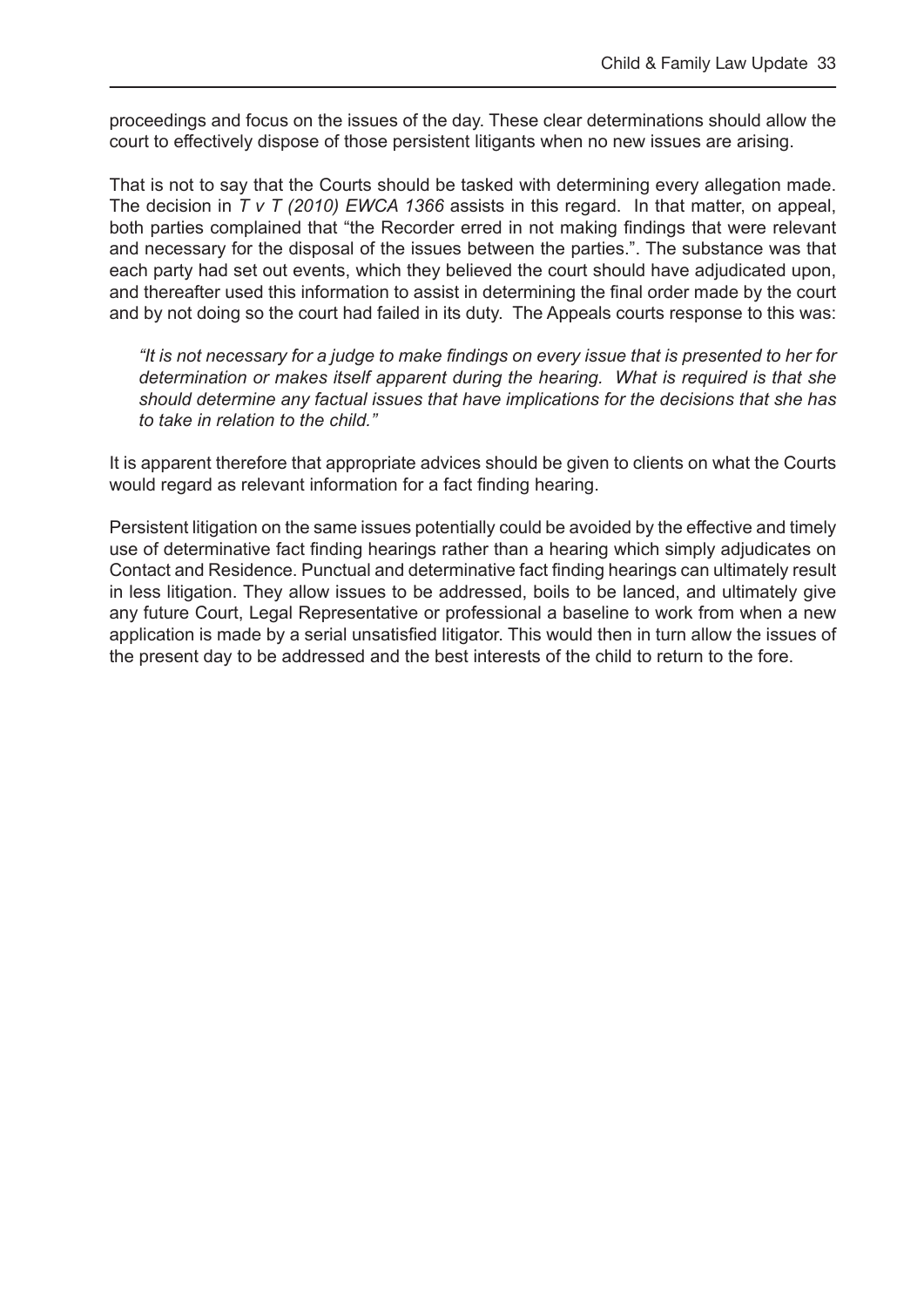## **CASE NOTES**

#### **IN THE HIGH COURT OF JUSTICE IN NORTHERN IRELAND QUEEN'S BENCH DIVISION (JUDICIAL REVIEW) IN THE MATTER OF AN APPLICATION BY SK2 FOR JUDICIAL REVIEW, delivered per O'Hara J on the 21 December 2018**

#### **FACTS**

The case concerned a 16 year old boy, identified as Sean, who is a "looked after child" (Article 25 of the Children (Northern Ireland) Order 1995, "The Order"). As a looked after child, the relevant Trust has a duty to provide Sean with suitable accommodation under Article 27 of the Order. Due to his own needs and the care given to him by his parents up until he was taken into care in 2005, Sean had multiple issues including developmental delay, attachment to adults and ADHD. A foster placement broke down and due to Sean's behaviour in and out of their home, the Trust were unable to find a suitable foster care placement and he was placed in residential homes. In order to assist the Trust in trying to place Sean, they obtained two psychologist reports which confirmed that Sean, inter alia, was unable to cope with day to day living without others' assistance. He was a child at risk due to his inability to understand social cues and his absconding. In short, he required a bespoke care package with trained adults to supervise and care for him. Dr Leddy reported in 2016 that, "…Sean's model of how relationships work is defective because he did not benefit from positive, secure, safe early relationships…he finds it difficult to understand himself and other people, is easily irritated and he is difficult to reach emotionally.."

In 2017 the Trust applied for, and obtained, an interim care order, granting them parental responsibility for Sean and later, a declaratory order, providing for Sean's care and protection. These orders are rare as they curtail a child's liberty in circumstances where the child has not been convicted of a criminal offence. This order provided that the staff in Home X could restrain Sean from absconding and could lock him in the home.

Sean was the only child residing in Home X and the intention was that he would move to a specially adapted annex in Home Y when it was ready. In the event, Sean moved to Home Y earlier than originally planned in July 2017. In August 2017, however, Sean was arrested due to a series of assaults and other offences. He had caused serious injuries to many of the staff caring for him there, including a broken collar bone and a wrist fracture. He also verbally abused staff members. He was, later in the month, granted bail, subject to a suitable address being found for him. Home Y would not accept him due to his previous behaviour and the risk he posed to their staff members.

This meant that the Trust were not in a position to provide Sean with a suitable address for bail purposes.

An application for judicial review was made in early September 2017 on the basis that the Trust had not complied with their duty under Article 27 of the Order. Sean's representatives sought a declaration that the Trust was in breach of its duty under Article 27 to provide accommodation for Sean.

#### **HELD**

The application for judicial review was refused by the Court, the judge finding that there had been no breach of the Trust's duty under Article 27 of the Order in these circumstances.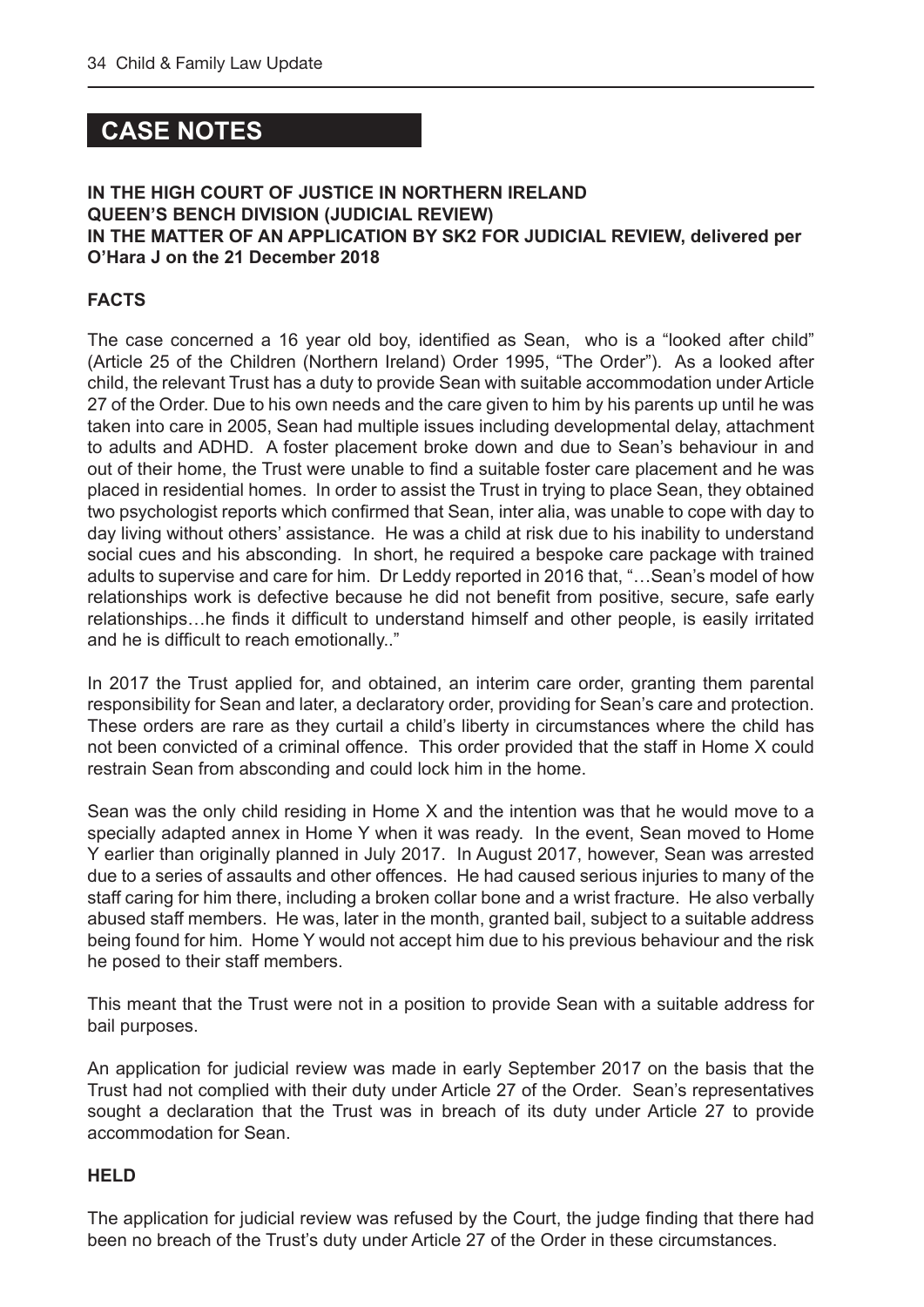#### **REASONING**

Sean's representatives argued that, due to the Trust not finding Sean suitable accommodation, he had remained in custody for seven weeks by the time of hearing, the duty contained in Article 27 of the Order is an absolute one requiring the Trust immediately to do what was required and that it was, "impermissible to read into the duty any concept of allowing, "reasonable time" to find accommodation because that is contrary to the duty being absolute and immediate." It was accepted by Sean's representatives, that this was a particularly challenging case.

The Trust's representative conceded that the Trust did have a duty under Article 27 of the Order to provide accommodation which was "suitable for that particular child in need." That accommodation must provide protection, safety and more to the child. They also accepted that the duty was absolute but did not necessarily require immediate action to accommodate. In the case of case of *Re MP (2014) NIQB 52* the Children's Commissioner had acknowledged the concept of a, "reasonable period," being allowed to the Trust. Sean's representatives conceded that the duty of the Trust was to provide accommodation which was, "suitable for that particular child in need."

The court considered that, "It is necessary to be comparatively strict when interpreting and applying the stark terms of Article 27 because its purpose it to protect those children who are most vulnerable, challenging and damaged."

The court considered the case law, including *Re MP (2014) NIQB 52* wherein the court accepted that there was a duty for the Trust to provide suitable accommodation within a reasonable period of time. The case of *JR47 (2013) NIQB 7* concerned what time conditions were to be interpreted into the Trust's duty to provide accommodation and other services to vulnerable adults. Here it was held that every case was, "unavoidably face sensitive." In some cases the need would have to be provided for with immediate effect and in other cases, "swift but not immediate provision would be appropriate."

Here, the court considered that it would be unreasonable to demand that **suitable alternative** accommodation is immediately available. Home Y had been modified to care for Sean but the events leading up to Sean's arrest meant it was no longer available to him and that the Trust could not have reasonably foreseen or planned for this.

In all the circumstances, the Trust had not breached its duty under Article 27 of the Order and the application for judicial review was refused.

**IN THE HIGH COURT OF NORTHERN IRELAND FAMILY DIVISION IN THE MATTER OF THE CHILDREN (NI) ORDER 1995 AND IN THE MATTER OF THE ADOPTION ORDER (NI) ORDER 1987 RE: C (A CHILD), delivered per O'Hara J on the 19th July 2019**

#### **FACTS/BACKGROUND**

The Trust were seeking a care order and an order freeing C, a female child, aged just over two years, for adoption. The mother was objecting to both orders being made and was seeking that C be returned to her as soon as possible.

C was the mother's fifth child. None of her children were living with her, the two eldest lived with their father in England, the third and fourth were in long term foster care in Northern Ireland. The mother has regular contact with these children which the court described as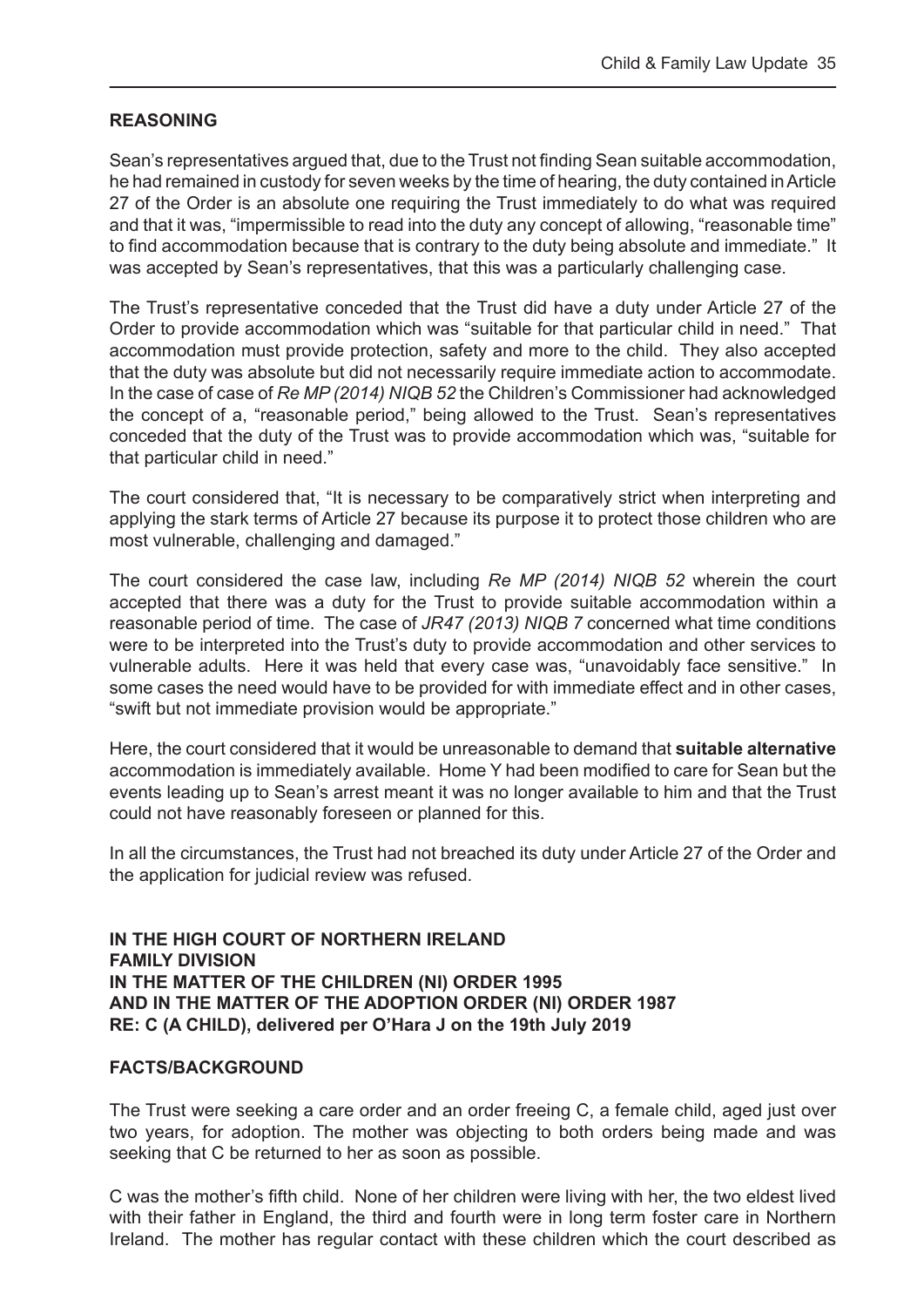"problematic." During contact visits she tells the children that she is fighting to get them back to her and they become unsettled.

The mother had various historical issues including problems with alcohol, ongoing dishonesty with professionals and attempts to explain dishonestly what independent witnesses said about some bizarre behaviour and a refusal to accept that her children should not be living with her

C was born in Spring 2017 and the mother at that stage was in a relationship with a Mr K who she said was C's father. She indicated to the Trust that this was a preferable relationship to those she had been involved in the past. The mother was a member of the travelling community and had indicated that other members of that community did not want her to make positive changes in her life. Mr K was not a member of the travelling community and she indicated that this relationship would assist her in making positive changes.

In September 2017, however, C was removed from the mother in circumstances where the mother was drunk, suffering from injuries caused by a confrontation with other member of the travelling community and was not in a fit state to care for C. It transpired, after DNA testing, that Mr K was not C's father.

At the start of the present hearing, the mother accepted and signed threshold criteria which included an acceptance by her of the events which had led to C being taken into emergency care in September 2017, that Social Services had been involved with her in relation to all her children due to her alcohol and drug problems and involvement in violent relationship and dishonesty with professionals, she had lied to the Trust and others about Mr K being C's father, she lacked the ability to care for her children's emotional needs and did not accept that the children had needed to be protected from her, leaving her older children unsettled and undermining their care arrangements.

While accepting the threshold criteria, the mother did not accept the Trust's applications for care and freeing orders with respect to C. Ideally she wanted C to be returned to her but in the alternative sought that C be placed with her current foster carers under a long term fostering arrangement. C was very settled in that home but the Trust were not considering the foster parents as long term carers or prospective adopters of C due to their age – C was 2 years old and the foster father and mother were 60 and nearly 60 years of age respectively. The foster parents wanted C to remain with them.

#### **HELD**

The court made a care order based on the care plan that C be freed for adoption and an order under Article 18 of the Adoption (Northern Ireland) Order 1987.

#### **REASONING**

The fact that threshold criteria were made out and accepted and signed by the mother did not mean that a care order or an order freeing C for adoption were necessarily in C's best interests.

The court had regard to the background in this case, however, the mother's issues with alcohol and drugs were long term and chronic. While she had made some attempts in that past to deal with these, she had not been successful. Her inability to protect her children from harm and to work with professionals to change her life around put C at risk. The court did not consider it a realistic proposal for C to be returned to her care.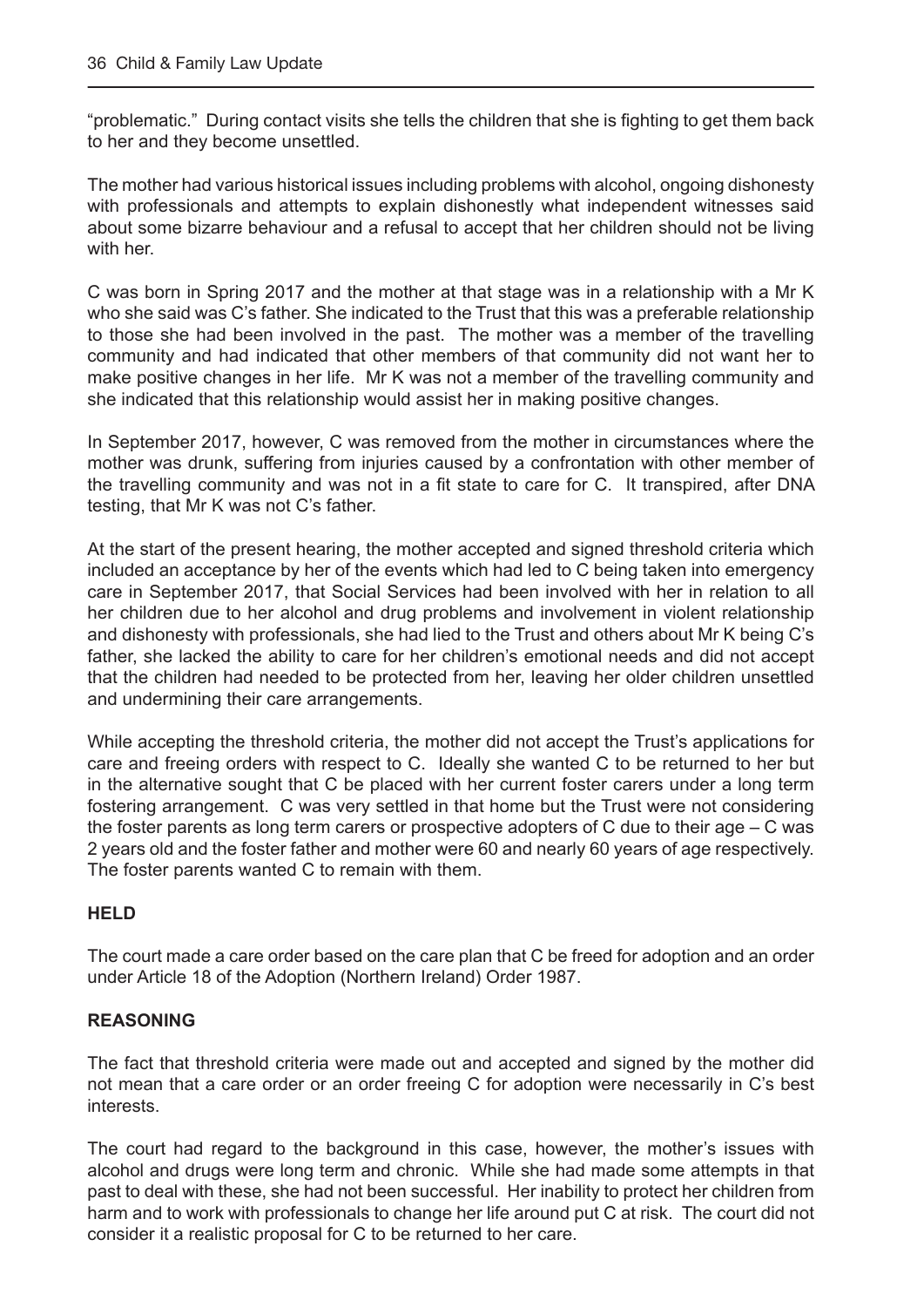The court went on to look at the respective merits of long term fostering and freeing. Long term fostering would be a less "draconian" option – it was the mother's plan B and the result desired by C's foster carers. The court, however, felt that there were two main problems with this proposed course of action. Firstly, the age of the foster parents. While legally there is no age limit on adoption the Trust had written to the carers outlining their view that there would be no more than 45 years between a child and one of their adoptive parents, save in circumstances, for example, where this might allow siblings to remain together or to provide a permanent home for a child who suffered from a disability. In this instance the carers had raised as an issue about some seizures that C had suffered in 2019 which might denote epilepsy or perhaps autism.

The court considered that the Trust's stance in relation to the age of the carers was not unreasonable. There was a gap of more than 55 years between them and C. Furthermore, the Trust had taken medical advice about C''s health and it was agreed by all concerned that C was somewhat developmentally advanced for her age. It was thus not unlikely that C would be placed for adoption.

Secondly, the background to this case was that the mother had a history of undermining her children's long term placements by telling the children she was fighting for them, to the extent that her six year old child had told his foster parents that he would allege they punched him every day.

The court considered that C's best interests would be served in being freed for adoption. Due to the mother's background and attitude, the court considered that she was unreasonably withholding her consent to adoption.

In all the circumstances, the court made a full care order, endorsing the plan to free C for adoption and made an order freeing C for adoption.

#### **IN THE HIGH COURT OF JUSTICE IN NORTHERN IRELAND FAMILY DIVISION BETWEEN MMQ, Petitioner/Respondent ("the wife") and AJQ, Respondent/Appellant(" the husband"), per McBride J, delivered 23rd October 2019.**

#### **BACKGROUND**

The case concerned an appeal by the husband against an order of the Master in ancillary relief proceedings.

That order had provided that:

The husband transfer the former matrimonial home in Cookstown to the wife

The husband transfer to the wife the property at 58 Prout Grove, London

The property in Moneymore, jointly owned by the parties was to be sold and the wife would retain the net proceeds of sale. If the sale proceeds did not cover the mortgage and other liabilities then the wife was to discharge any liabilities using the parties' joint bank accounts and then retain any balance from those accounts.

The wife was to receive the proceeds of two Friends Life policies.

The parties would retain any other assets, including pensions, held in their sole names.

The Mareva injunction was to be varied to allow the Master's Order to be implemented.

The husband was to pay one third of the wife's legal costs in bringing her application for ancillary relief.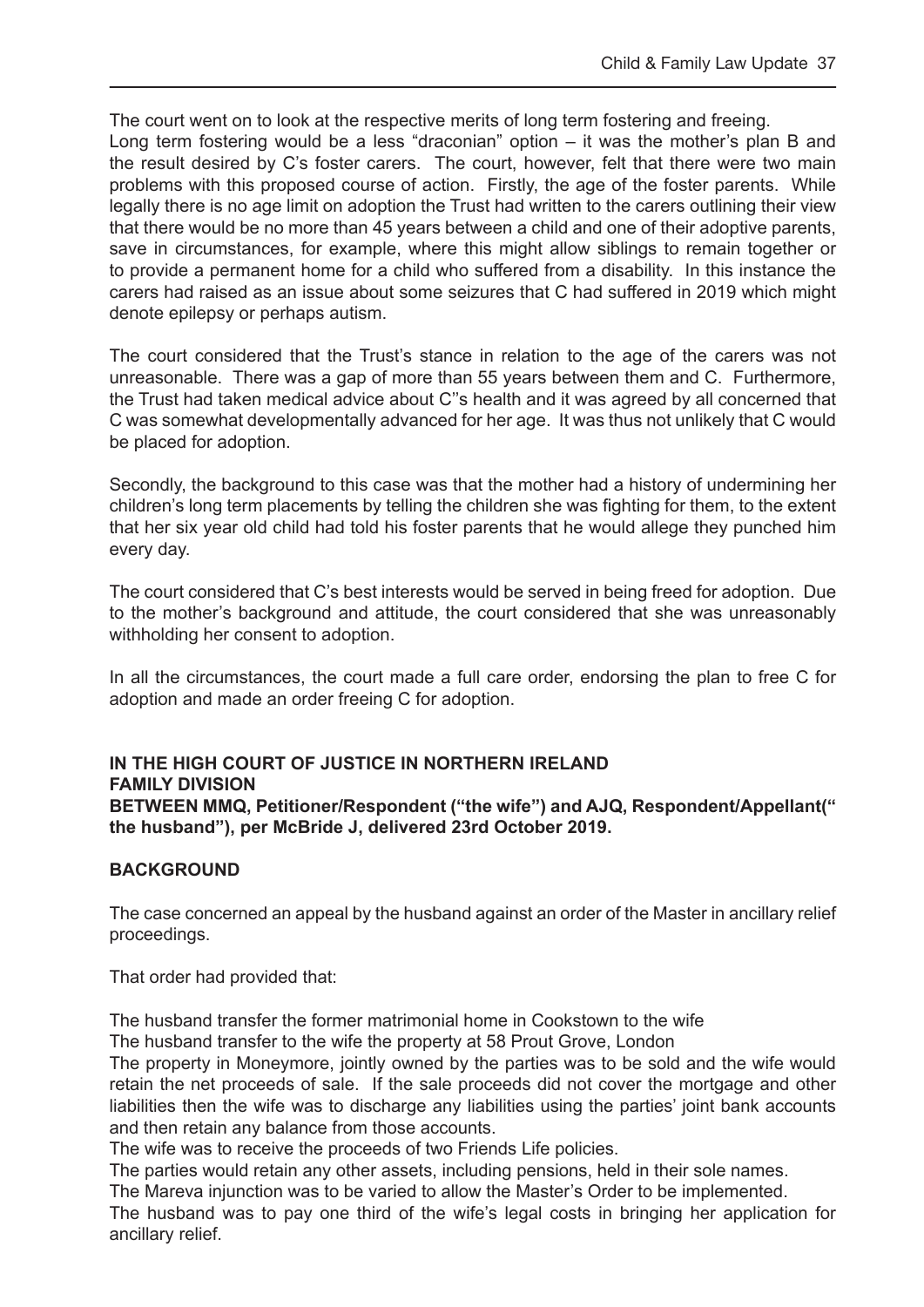In terms of the earlier proceedings before the Master, the husband had failed to co-operate with these and had been in breach of various orders including to provide an affidavit of means, attend court on foot of an order for examination of his means and assets and did not attend the final hearing of the case in April 2016.

The husband appealed the Master's Order.

#### **FACTS**

This was a marriage of 15 years with a 6 year period of cohabitation prior to the marriage. There were two children of the family aged 17 and 14 years who resided with the wife and who had regular contact with the husband. The parties separated in 2012 and the wife obtained a Mareva injunction in 2012, a decree nisi of divorce in October 2014 and issued ancillary relief proceedings in January 2015.

The court on appeal found that there were the following assets of the marriage: Joint:

58 Prout Grove, London with an equity of £636,829 The matrimonial home in Cookstown with an equity of £207,500 The property in Moneymore with a negative equity of £54,000 Bank accounts with total balance of £3909.51 Friends Life Policy valued at £1714 Contents of the matrimonial home

Wife's assets: Bank accounts with a total of £34,000 Pension with a CETV of £353,000 Dissipated assets of £104,000

Wife's income: £23,340 per annum

Husband's assets: 20% interest in properties in Chapelside, London totalling, £530,000 60 Prout Grove, London with an equity of £412,500 Bank accounts with a total of £34,000 Pension with a CETV of £87,000 Dissipated assets of £153,000

Husband's income: Total income or earning capacity of £71,400 per annum.

#### **HELD**

The judge on appeal, retained the order for costs made by the Master in the ancillary relief proceedings at first instance. Otherwise, she made no order as to costs.

The wife's entitlement was as follows: A maintenance lump sum buyout of £120,000 Half the equity in 58 Prout Grove, London - £318,000 60/40 split of the equity in the matrimonial home in Cookstown - £124,500 Half the proceeds of the Friends Life Policy - £3000 Half of her own bank accounts - £17,000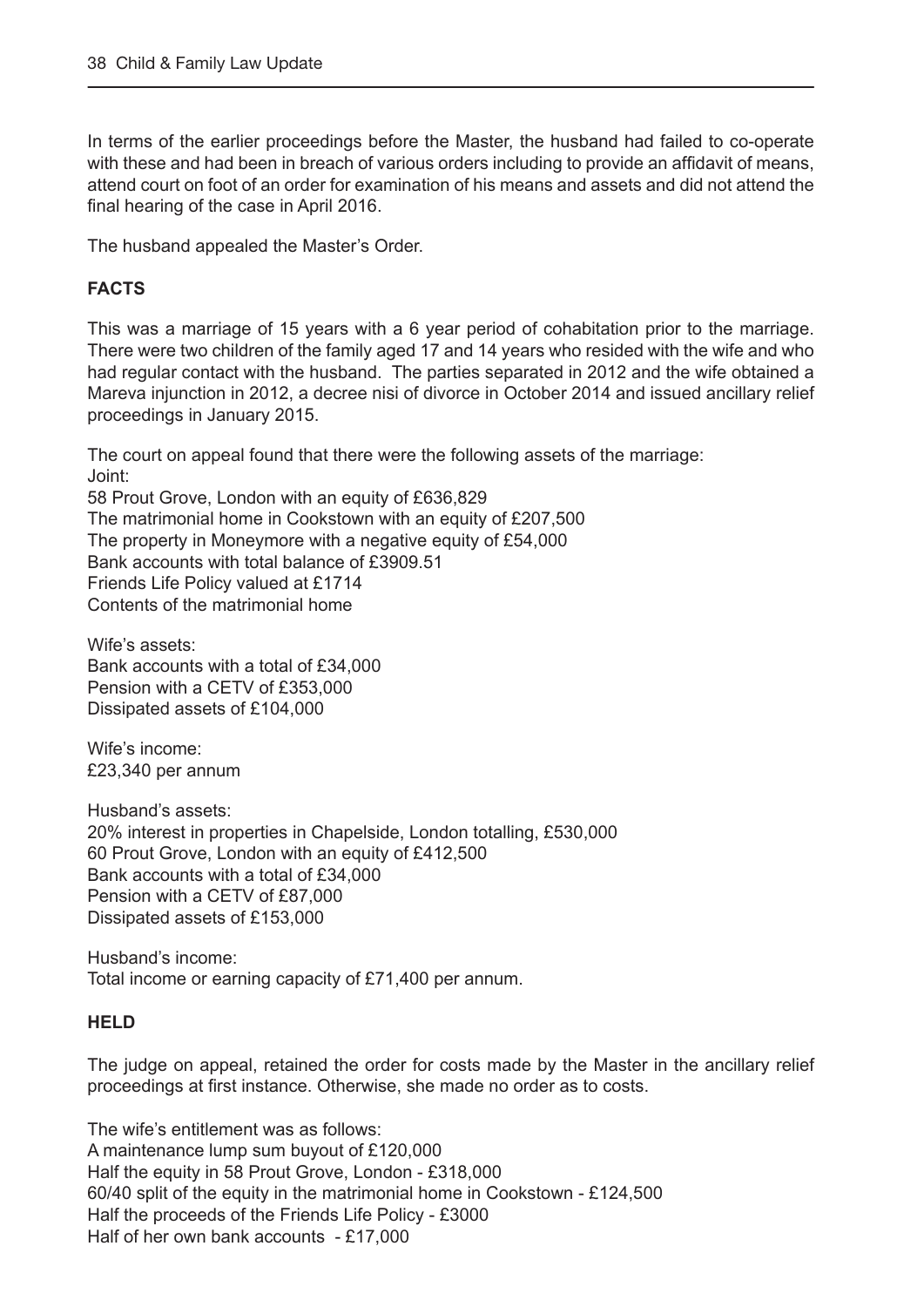Half of 60, Prout Grove, London - £206,000 Half of husband's bank accounts - £17,000 The sum of £24,000 to equalise dissipated assets Less half the negative equity in the Moneymore property - £27,250 Less £65,000 due to the husband for pension off setting

#### **REASONING**

The court on appeal dealt with the case as a rehearing, *National & Provincial Building Society v Williamson & Another (1995) NI 366*, where Girvan J stated, "The judge will of course, give the weight it deserves to the previous decision of the master, but he is in no way bound by it… the judge is not fettered by the previous exercise by the master of his discretion."

Here the court admitted fresh evidence by way of affidavit, oral evidence and valuations and in those circumstances did not feel it necessary to deal with the complaints made by the husband about the earlier proceedings in front of the Master.

In establishing what the assets were (see above), the court had the benefit of various affidavits from the parties, an affidavit from the husband's brother, oral evidence from the parties although no proper evidence from experts regarding the valuations of the various properties. Each party had complained that the other had not provided full and proper disclosure of their assets however the judge considered that, while discovery was not perfect, there was sufficient information for her to make a decision about the parties' respective entitlements on foot of the wife's ancillary relief application.

The judge drew reference to the credibility of the husband and the wife, finding the husband to be, inter alia, evasive, dishonest and unhelpful whereas she considered the wife to be a creditable witness. In these circumstances, "the court gives little weight to his evidence generally."

In deciding on the wife's entitlement on foot of her ancillary relief application the court drew reference to the factors contained in Article 27 of the Matrimonial Causes (Northern Ireland) Order 1978 and case law as helpfully summarised by Duckworth in "Matrimonial Property and Finance."

These principles were a summary of the seminal cases in ancillary relief proceedings: *White v White (2000) 1 AC 596 and Millar v Millar (2006) 2AC 618* and set out as follows:

- 1. The goal of financial provision is fairness
- 2. Fairness does not mean equality. It means an absence of discrimination
- 3. The discretionary nature of the legislation means that the outcome is often unequal divisson of assets but before making a decision the judge should check his tentative views against the yardstick of equality.
- 4. Equality is a starting point in respect of matrimonial property
- 5. The existence of non-matrimonial property is a good reason to depart from equality although the longer the marriage the less this will be a decisive factor. Where the dominant or magnetic factor is inherited property the award will generally be based on "needs" rather than sharing – See *K V L (2011) 2FLR 980*
- 6. The boundary between matrimonial and non-matrimonial property is not rigidly defined but non-matrimonial property can include pre-marital property, extra-marital property, post marital property and unilateral property
- 7. The rationales for the exercise of the court's discretion to adjust property rights is: need, compensation and sharing. These may overlap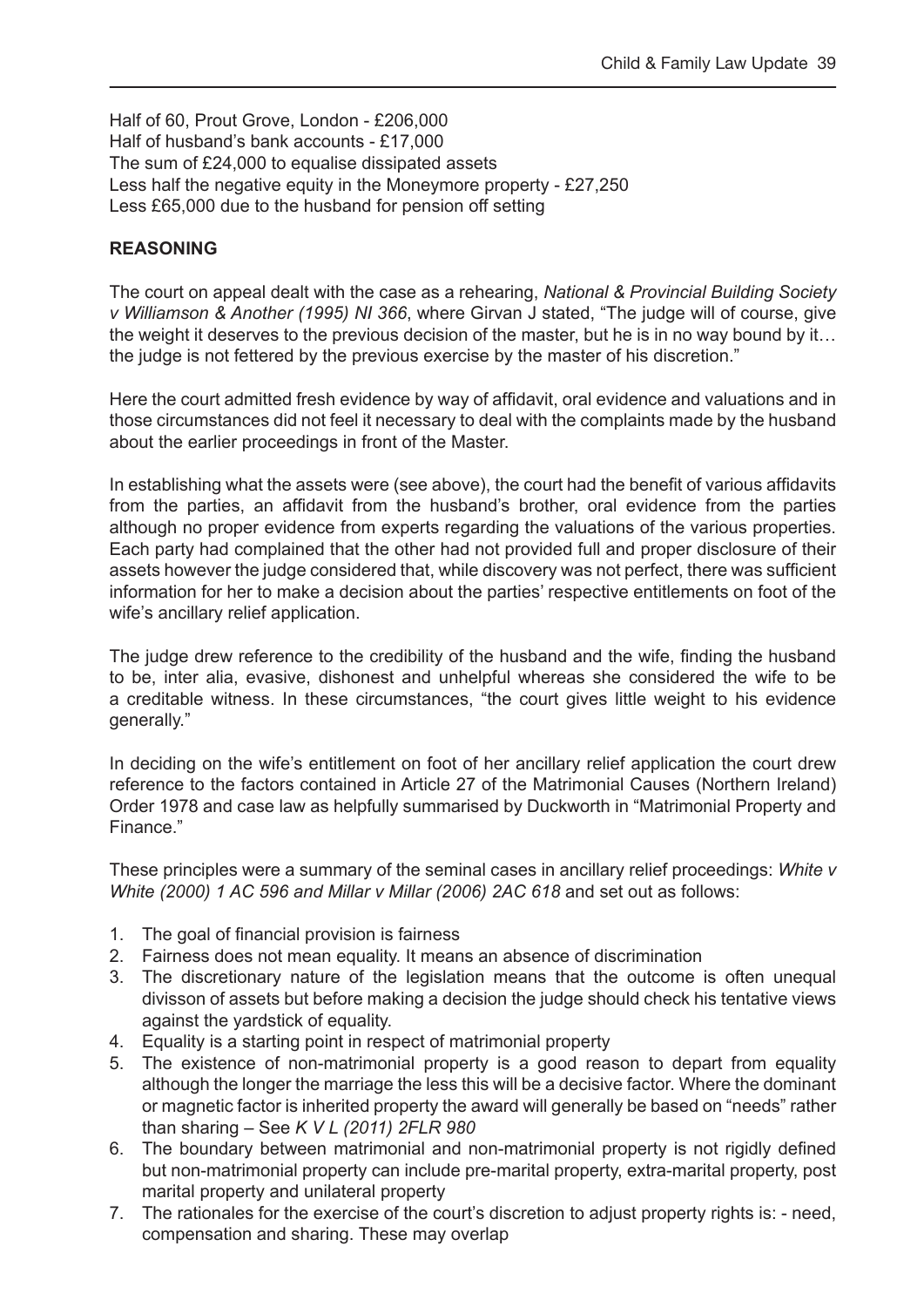8. The court should wherever possible bring about a clean break between the parties. This is especially so when the financially stronger spouse is able to make available sufficient capital to satisfy the housing needs and make the other spouse self-sufficient in other respects.

With a period of 6 years of cohabitation and a marriage of 15 years, this was treated by the court as a long marriage.

The present case was one where it was appropriate to effect a clean break between the parties.

There was however a disparity in income between the parties, the wife was receiving treatment for cancer and she had primary care of the children of the family. Following on the separation she had not received maintenance for she and the children and the court felt a lump sum should be awarded to reflect this. She had, during the marriage, given up high paid employment to care for the children. In these circumstances an entitlement to maintenance was established. In working out the wife's entitlement to maintenance, the court referred to the case of *V v V (2005) 2 FLR 697* where Coleridge J adopted a percentage figure of 40%, he said however, "There can be no hard and fast rules…section 25 are the only real criteria." In this case the court felt a percentage of 44% to be a suitable one, this included a figure for maintenance due in relation to the children of the family. The parties had been separated since 2012 and the court used a multiplier of six to give a lump sum payment to the wife of £120,000.

The court went on to consider in the present case the issue of matrimonial and non-matrimonial property. This was required as the husband was arguing that some of the assets either in the joint names of the parties or in his sole name were non-matrimonial assets and should be either taken out of the "pot" for division or in any event treated differently. The court made findings of facts regarding these assets and examined the case law regarding matrimonial and non-matrimonial property. This included the case of *Scatliffe v Scatliffe (2017) AC 93*, where Lord Wilson stated:

- " (i) Section 26(1)(a) of the 1995 Act obliges the court to have regard to the "property and other financial resources which each of the parties…has or is likely to have in the foreseeable future".
- (ii) Thus, when a court finds that an asset is not one in which either party has any interest…. no account should be taken of it
- …. (iv) In the *White* case…Lord Nicholls proceeded…to refer to "matrimonial property" and to distinguish it from "property owned by one spouse before the marriage, and inherited property, whenever acquired". In the *Miller* case…he described the latter as "nonmatrimonial property", and he explained his earlier reference to "matrimonial property" as meaning "property acquired during the marriage otherwise than by inheritance or gift"…..
- (vi) it is contrary to section 26(1)(a) of the 1995 Act for a court to fail to have regard to "nonmatrimonial property". This raises the question: in what way should regard be had to it? and
- (viii) "not only matrimonial property but also non-matrimonial property was subject to the sharing principle…following a short marriage, a sharing of non-matrimonial property might well not be fair… the significance of non-matrimonial character would diminish over time….irrespective of whether it fell to be *shared*, a spouse- non-matrimonial property might certainly be transferred in order to meet the other's *needs*….
- (x) So in an ordinary case the proper approach is to apply the sharing principle to the matrimonial property and then to ask whether, in the light of all the matters specified in section 26(1)...the result of so doing represents an appropriate overall disposal.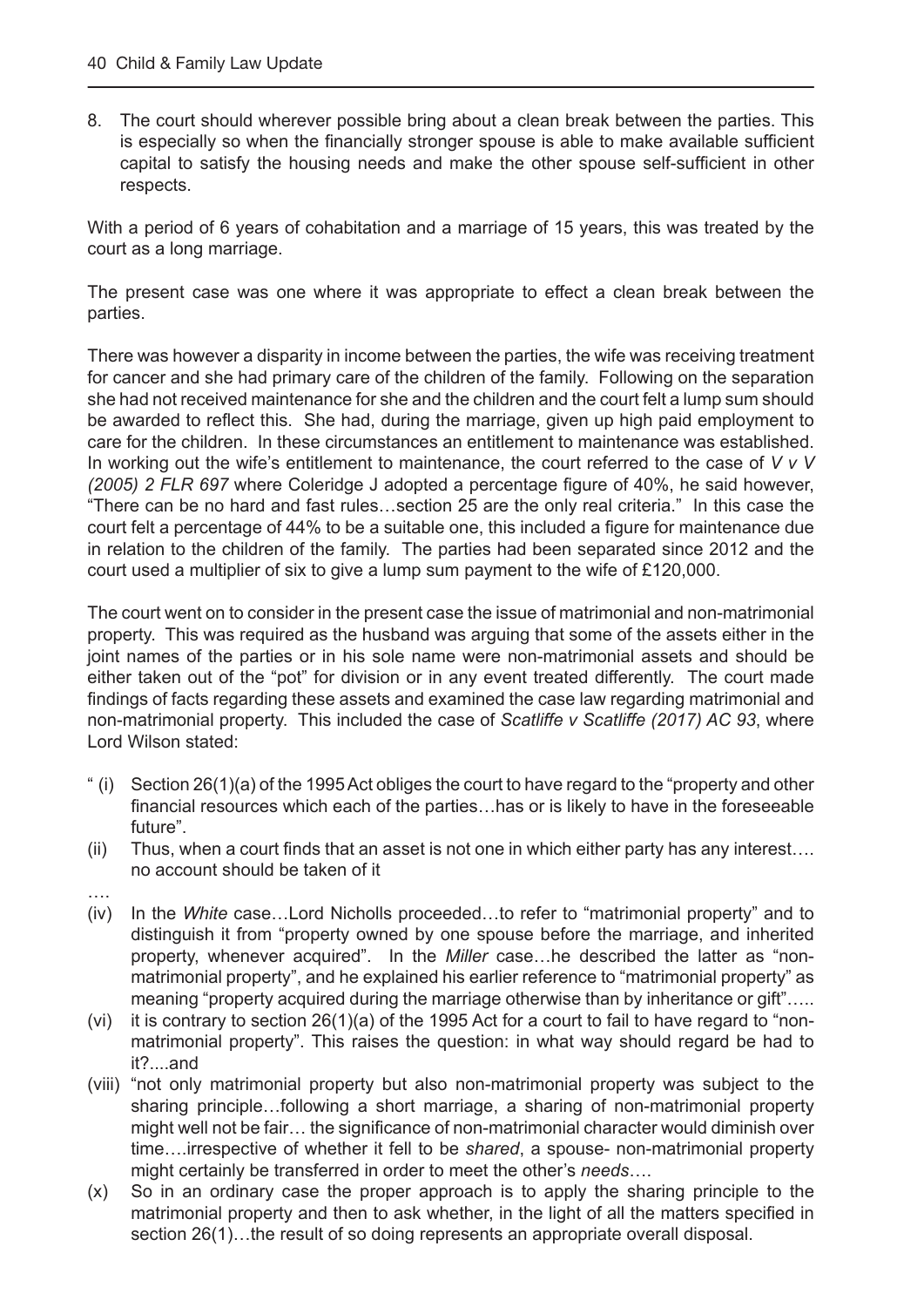In the present case the property at 58 Prout Grove, London was used as the matrimonial home and later the rental income used to pay joint bills and was properly to be regarded as matrimonial property. On the other hand, properties in which the husband held a 20% interest in were considered to be non-matrimonial property by the court because of the nature of the husband's legal and beneficial interest in them and that fact that he had acquired this interest years before the parties married when he was still a minor.

In all the circumstances the court made the order as stated above.

#### **IN THE HIGH COURT OF JUSTICE IN NORTHERN IRELAND FAMILY DIVISION BETWEEN S, Petitioner and S, Respondent (No.2) delivered per Master Sweeney on the 11th April 2019**

#### **BACKGROUND**

This case is an application by the Petitioner husband for ancillary relief. There is a summary, in a previous issue of the Update, of Master Sweeney's valuation judgement in this case wherein she valued the husband's company which is an Independent Financial Advice company. This hearing was necessary as the parties could not agree a valuation of the company, and the wife had not co-operated with the husband or the court in agreeing a joint valuer. The husband's business had originally run as a partnership between him and the wife's mother. The wife's mother had retired and there was an agreement between him and his business partner to pay her a sum of £120,000 in instalments which the husband had continued to pay from his income. (The court considered that £240,000 was the value of the business at that stage – 3 years before the separation.) The business underwent some changes, due to circumstances beyond the control of the husband, following the parties' separation, briefly stopped trading and recommenced as a company although with many of the same clients as had used the business partnership.

#### **FACTS**

The parties married in August 2006 and the court found that the date of separation was in July 2012 which was the date specified in the husband's undefended petition for divorce. The court described the marriage's longevity as, "relatively short." At the time of the hearing of the ancillary relief application the husband was aged 40 and the wife aged 28 years. There is one child of the family who was ten years old at the time of the hearing. She resides with the mother but has substantial contact with the father, the court finding, "the parties virtually share her care." The husband pays maintenance for the child. The court found that both parties were cohabiting (despite the wife's evidence to the contrary).

The court found that the husband's net income was somewhere between £5000 and £6000 per month and the wife's £3180 per month. The parties agreed, although for different reasons, that this was not a maintenance case.

The assets were as follows:

The proceeds of the former matrimonial home of under £3000 once cognisance was taken of debts owing to the parties' parents

The parties each had an one eighth share in a property on the Belmont Road valued together at just under £10,000

The husband's total pension CETVs were in the sum of £22,739.80

The wife's total pension CETVs were in the sum of £10,727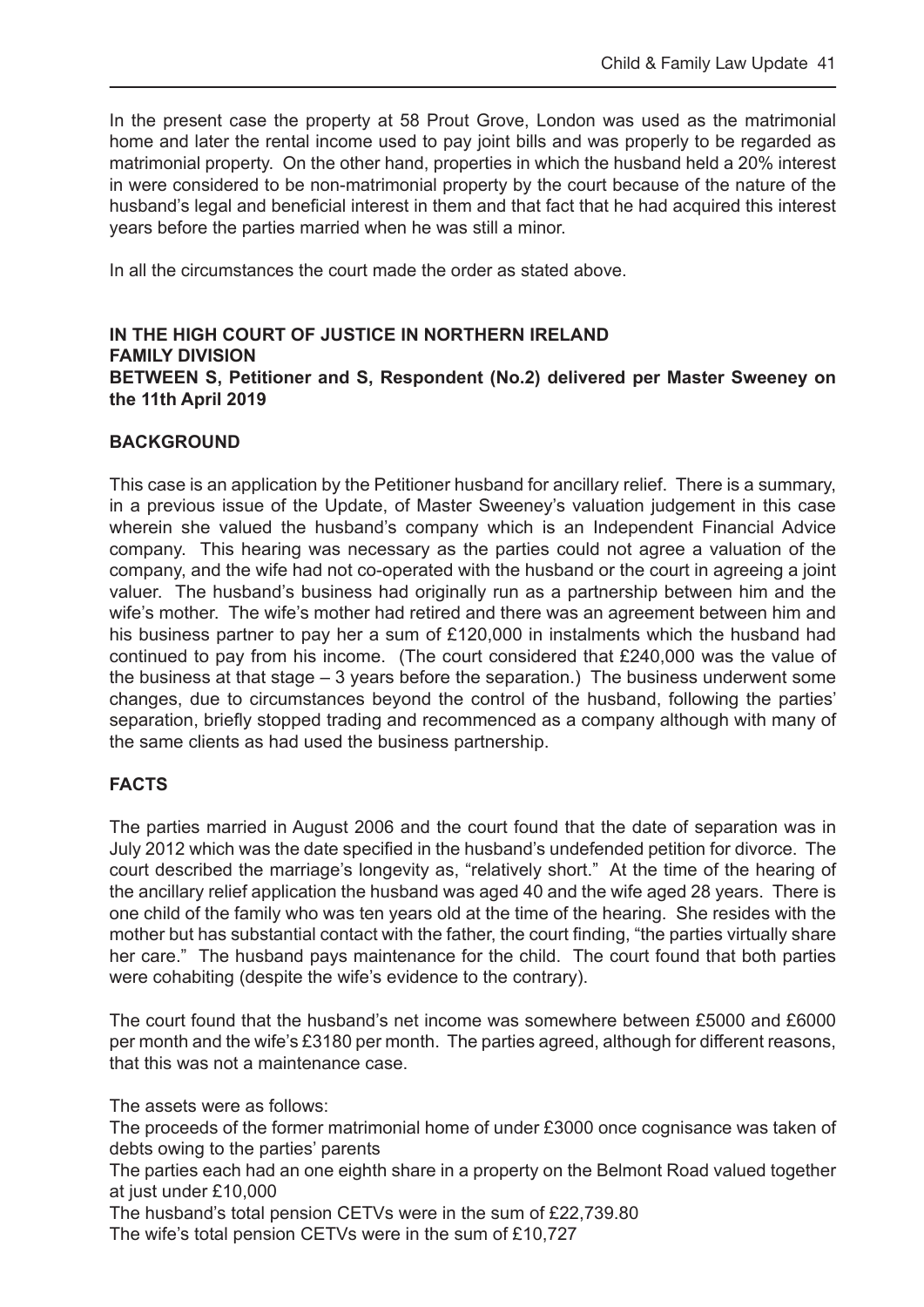The husband's company which the Master had valued at £476,288

The husband's interest in a property owned jointly with his cohabitee valued at £23,850 before sale costs taken into account.

The most substantial asset was thus the husband's company. He argued in the first instance that the company was simply the source of his income and in the second instance if it was to be regarded as an asset, that it was a post-acquired asset. The wife argued that the company was an asset and not an after acquired asset as it was essentially a continuation of the same business operation.

The court considered that, "although the Company is not the original asset, neither does it have all the characteristics of an after acquired asset and I take it into consideration when taking full and fair account of the Wife's interest." However, "…it is also important to recognise that since the separation and since the Husband started the limited company, it has grown in turnover and value and as a result of the Husband's endeavours." Having regard to the case law the Master commented in relation to the valuation she had put on the company, "…the valuation is of course no indication of the fair resolution of the parties' ancillary relief claims…"

#### **HELD**

The court ordered;

- The parties were to receive 50% of the balance proceeds of sale of the matrimonial home following payment to the wife's parents of £1500 and to the husband's parents the sum of £4000
- The wife was to transfer to the husband her interest in the property in which they each had a one eighth interest in consideration of the husband indemnifying the wife against liability for the joint overdraft
- The husband was to pay to the wife a lump sum of £120,000 within two years in equal instalments every six months
- The parties would retain all other assets held in their sole names, including pensions
- The wife was to pay the sum of £5000 towards the husband's legal costs

#### **REASONING**

In relation to the costs the court found that the wife had not co-operated, despite indications to the court to the contrary, with the appointment of a valuer.

The court considered the law relating to ancillary relief applications in this jurisdiction.

In the case of *H v H (2015) NICA 77* the Court of Appeal approved Maguire J's summary of ancillary relief law in Northern Ireland:

"The following from the case law appears to be of general application:

- 1. There is in operation what might be described as a non-discrimination principle as between the roles performed by husband and wife. The object rather is to achieve a fair outcome as between the parties.
- 2. Equality of division is a useful yardstick, it should only be departed from if there is good reason for doing so. This however does not mean that there is a presumption in favour of equal division.
- 3. In seeking to achieve fairness between the parties the court will keep in mind the needs of the parties; the fact that compensation may be required to address any significant prospective economic disparity due to the manner in which the marriage was conducted; and the idea of marriage as a partnership of equals
- 4. To a greater or lesser extent, all of the above, together with all relevant factors, will need to be considered in the particular case the court is dealing with."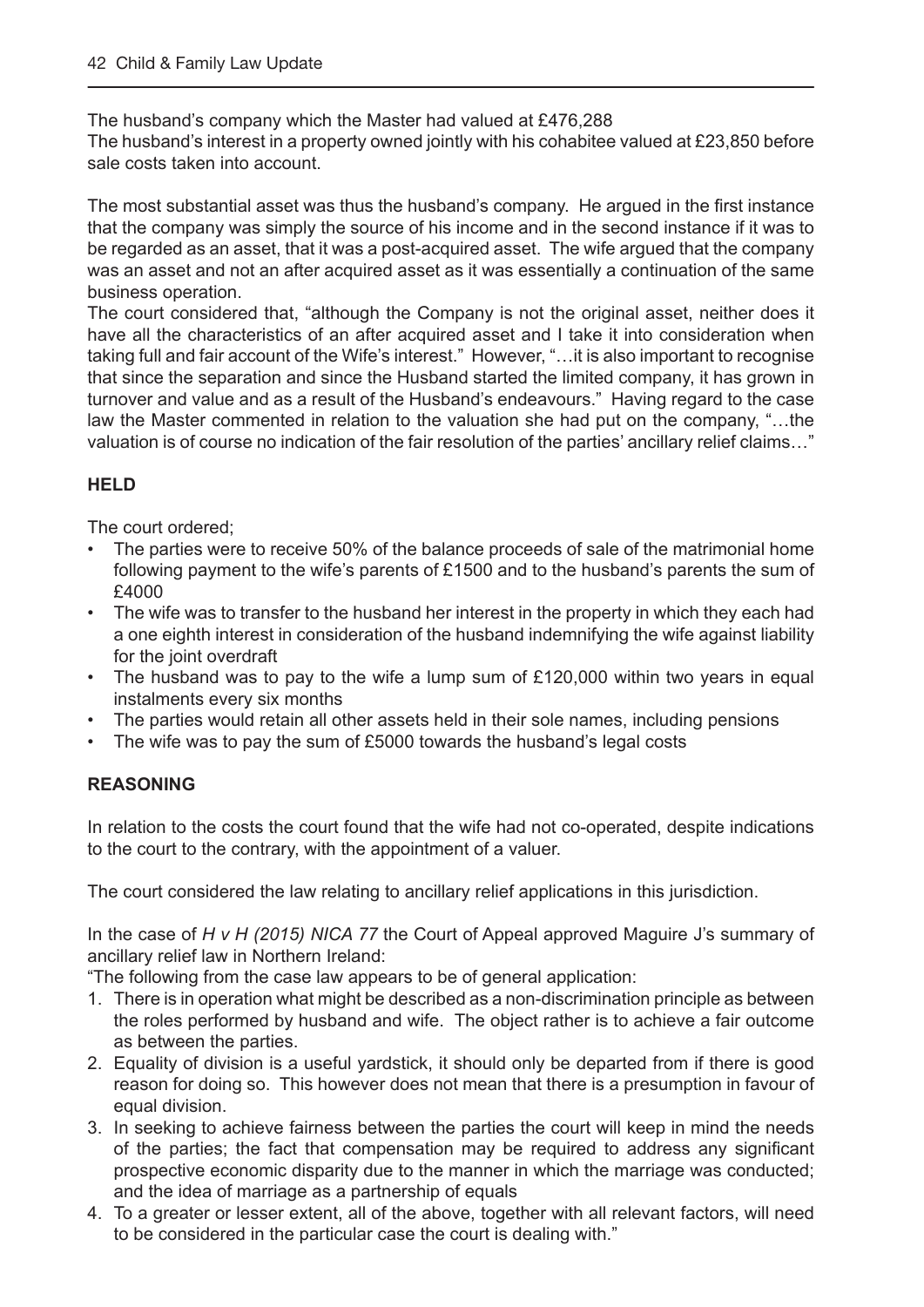In the case of *S v S and ES (2016) NI Fam 2*, that approach was followed but particular regard was paid to the factors contained in Article 27(2) of the Matrimonial Causes (NI) Order 1978.

 In the present case the Master confirmed that the starting point would always be the factors contained in Article 27(2) of the Matrimonial Causes (NI) Order 1978.

The Master also drew reference to a seminal case in this area of law, *Miller v Miller; McFarlane v McFarlane (2006) 1 FLR 1186* in relation to matrimonial and non-matrimonial assets in that case Baroness Hale commented, "…there was a reason to depart from the yardstick of equality because those were business assets generated solely by the husband during a short marriage. Whether one puts this as a result of the contacts and capacities he brought to the marriage or as a result of the nature and source of the assets generated…it comes to the same thing."

The case of *B V B (2008) EWCA Civ 543* is authority for the pre-eminence of the factors contained within the English equivalent of our Article 27(2) of the Matrimonial Causes (NI) Order 1978. Wall LJ commented in that case, "…In every case the court just ask itself two questions: (1) is the outcome fair in all the circumstances of the case? and (2) is it in any way discriminatory? Of course the court must follow White and look at the extent to which the court departed from equality. But in my judgment, this latter exercise is a check: the primary objectives remain fairness and an absence of discrimination…"

In all the circumstances, the court made the order outlined above.

#### **IN THE HIGH COURT OF JUSTICE IN NORTHERN IRELAND FAMILY DIVISION IN THE MATTER OF THE CHILDREN (NORTHERN IRELAND) ORDER 1995 BETWEEN: WA, Applicant and KA, Respondent, delivered per Keegan J on the 11th January 2019**

#### **FACTS**

The applicant mother was seeking a residence order and leave to remove the children of the family, a girl aged 8 and a boy aged 3 years, to live with her permanently in America. The parents are married, the mother is American and the father from Northern Ireland. The mother's evidence was that the parties had always discussed that the children would be brought up in America, the father did not agree with that evidence, although did agree that there were various conversations about living in America throughout the marriage. In any event, the father's mother suffered from dementia and both parties were very much involved in caring for her in Northern Ireland. She died in December 2017. The father suffered from mental health difficulties and had suffered a stress reaction after the parties' daughter was born. The mother's evidence was that she was the primary carer as the father could not cope with the children, she could not even have a social life as the father was unable to look after them even for a short period of time while she was out. This was a stress on the relationship between the parties.

In March 2017, various issues arose with the mother's family in America and she really wanted to go to be with them and discussed this with the father. The agreement between the parties was that she would go to America for a month in July. The mother, however, wanted to move to America with the children of the family, to support her family, have their support and be more financially secure. The parties could not agree on this move however and the father obtained an emergency prohibited steps order in August 2017 to prevent the mother taking the children to America. After that, however, the parties came to an agreement that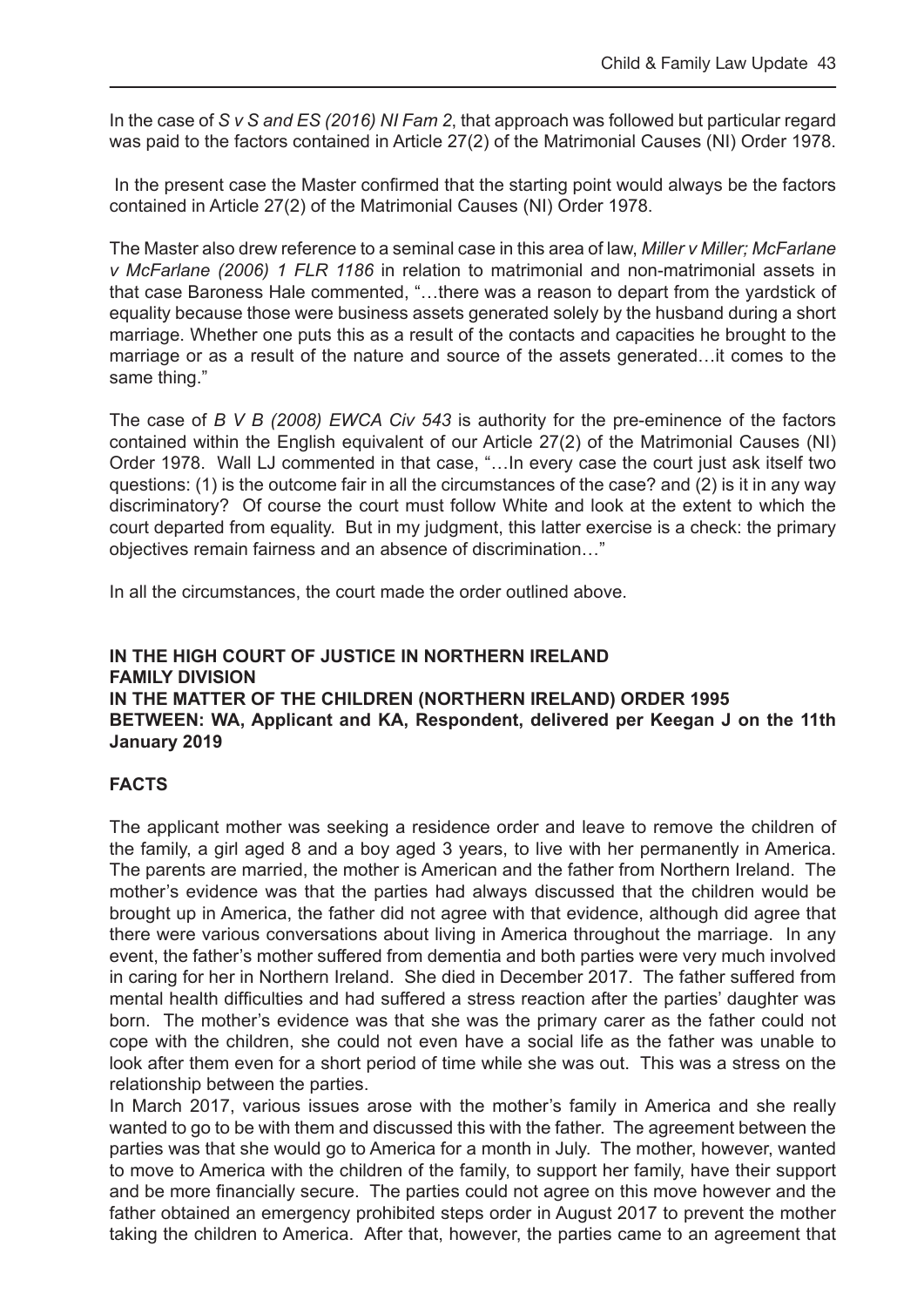the mother would take the children to America for a trial period from September 2017 until June 2018. This occurred and the mother's evidence was that she obtained a good job and accommodation for herself and the children and that they were settled and happy there. The father visited America regularly during this period and the court indicated that this showed his commitment to the children of the family. The mother's wished to remain in America with the children after the trial period and brought a court application in the Family Proceedings Court in Northern Ireland seeking the court's leave to relocate to America with the children. Meantime the children remained with her in America until a return order was made under the Hague Convention in America.

The court's comment was that in cases such as these, an emergency application for relocation should be brought to the High Court. This had not happened and due to the intervening Hague Convention proceedings the children had been separated from their mother and were living with the father, suffering stress as a result.

The Official Solicitor was appointed to carry out a report on the children's wishes and feelings. She did not interview the boy considering that he was too young but did interview the daughter. "…She confirmed when I asked her that she loves both her parents but added 'I would rather be with my mummy'". She wanted the adults, however, to make the decision about her future care.

During this time, although without a full realisation on behalf of the father on the effects on the children of the situation, the parties agreed that the mother would move back into the matrimonial home and the father would move out. A second report from the Official Solicitor reported on good contact between the father and the children of the family.

The court accepted the mother's evidence at the hearing that she was the primary carer for the children due to the father not being, "hands-on", although had perhaps slightly exaggerated his mental health difficulties. The court also accepted the mother's evidence that, "life in the USA was good." On the other hand, the court considered that the father exaggerated his involvement in the care of the children and was not impressed by the state of the home when he was living in it by himself and subsequently the children of the family. The father did accept that the mother's motivation for going to America was good but his case was that his contact with the children would necessarily be severely curtailed by any such move.

#### **HELD**

This case was described by the Official Solicitor and by the court as a "finely balanced" one. In all the circumstances, however, the court made an order permitted the mother to relocate to America with the children of the family.

#### **REASONING**

The court considered the law in relation to relocation cases. In Northern Ireland, the leading case in relocation is the Court of Appeal case of *SH v RD (2013) NICA 4*4, where the court had regard to the case of *Payne v Payne (2001) Fam 473.* The case of Payne and cases subsequent to it all confirmed that the overriding principle in relocation cases is that the welfare of the child is paramount. "There was no presumption that the reasonable relocation plans of the carer will be facilitated unless there is some compelling reason to the contrary." The court considered that in such cases the court must look at the welfare checklist in reaching a decision about the child's welfare and, "It must also be borne in mind that cases such as these engage the Convention and the rights of various parties including the children."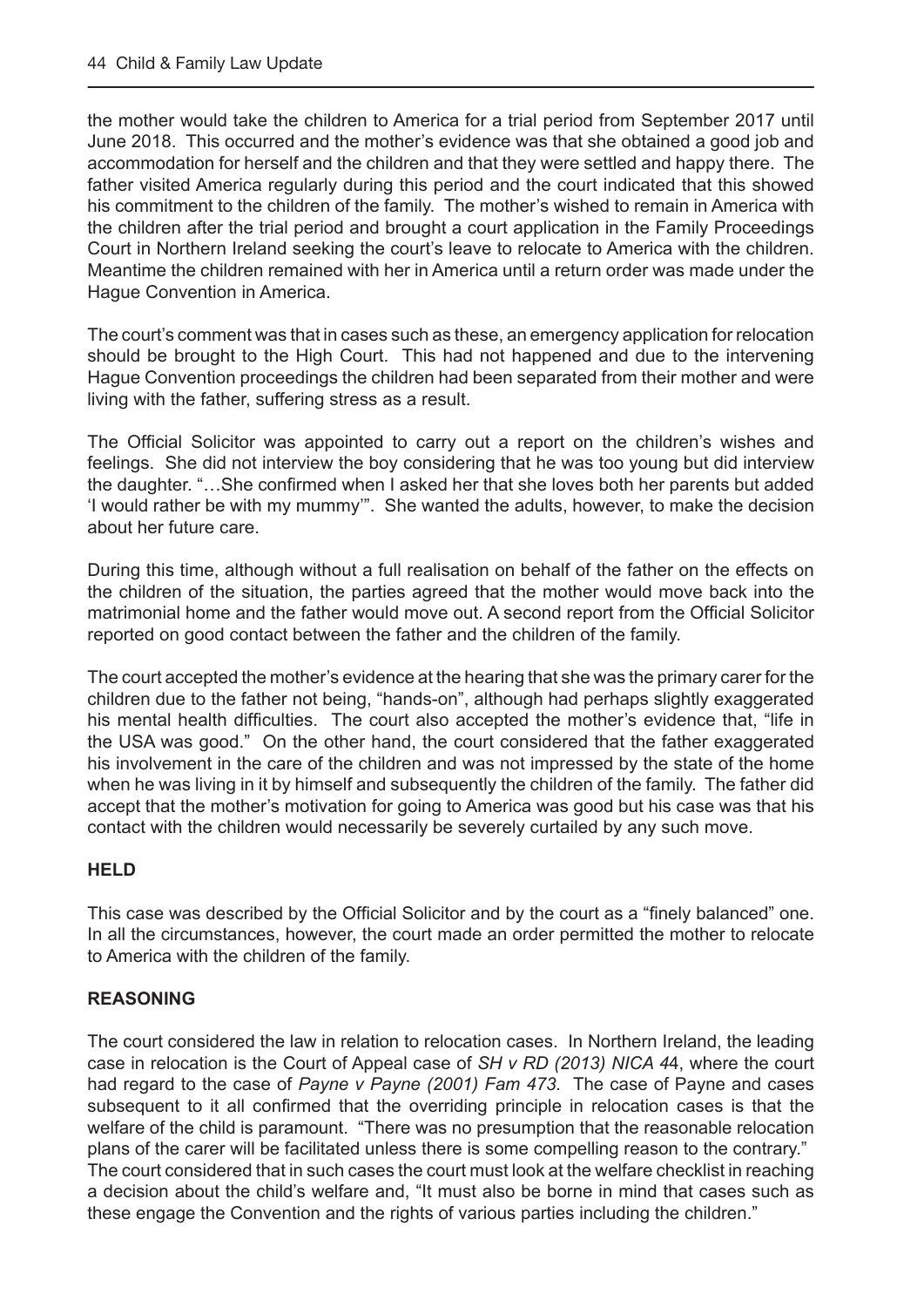The present case was one of recent separation which had not been handled well. The mother was the primary carer and likely to remain so. Both parties had good motives, the mother's plans to move were well thought out and the children would have a good life in America, on the other hand, the father's objections to relocation were completely understandable, he would not have as much contact with the children of the family if they moved away. In this case there was no medical evidence on behalf of the mother of the effects on her if her application to relocate with the children was refused. On the other hand, there was some medical evidence, in relation to the father's mental health problems and he would suffer from anxiety if the children were to move, although he was a person who had a history of seeking help with these sorts of problems.

The court went on to consider the welfare checklist in relation to these children. The most pertinent of these in this case were:

#### *Any harm which he has suffered or is at risk of suffering:*

Here the court considered that the children may suffer emotional harm if they had to live in a stressful environment which would be the case if they remained in Northern Ireland. On the other hand, there was a risk of them suffering emotional harm if they did not have meaningful contact with their father which would be the case if they went to live permanently in Northern Ireland.

*How capable of meeting of his needs is each of his parents and other person in relation to whom the court considers the question to be relevant?*

The mother in this case is the more capable and is the primary carer.

On the facts in this case, while a finely balanced decision, the court felt the balance was tipped in favour of the mother being permitted to relocate to America with the children of the family. "…primarily because I believe the mother, who is the primary carer, can offer the children a better life there which is more secure and where she has family support. By contrast…life in Northern Ireland would involve greater hardship and stress for the children."

Subject to various conditions, including an arrangement providing for good contact between the children and their father, the court made an order granting the mother leave to relocate to America with the children of the family.

#### **IN THE HIGH COURT OF JUSTICE IN NORTHERN IRELAND FAMILY DIVISION OFFICE OF CARE AND PROTECTION BETWEEN A HEALTH AND SOCIAL CARE TRUST, Applicant and M and D, Respondents, delivered per Her Honour Judge McReynolds, on the 26th February 2019**

#### **FACTS/BACKGROUND**

This was an application by the Trust for a full care order with respect to a male child aged 2 years and five months at the date of hearing who was six weeks old when he was removed from his parents. The respondents are the parents of the child. The child was removed from the parents in circumstances where they had attended twice at hospital with the child who had been, on the parents' report, 'floppy" on the first instance of attending and, 'vomiting and floppy,' on the second hospital attendance. On the first occasion, the parents had been sent home with the child with advice to decrease the volume of feeds and increase their frequency. On the second occasion, the child was suffering from seizures to the extent that a CT scan was carried out. This revealed bi-lateral subdural haemorrhages and a right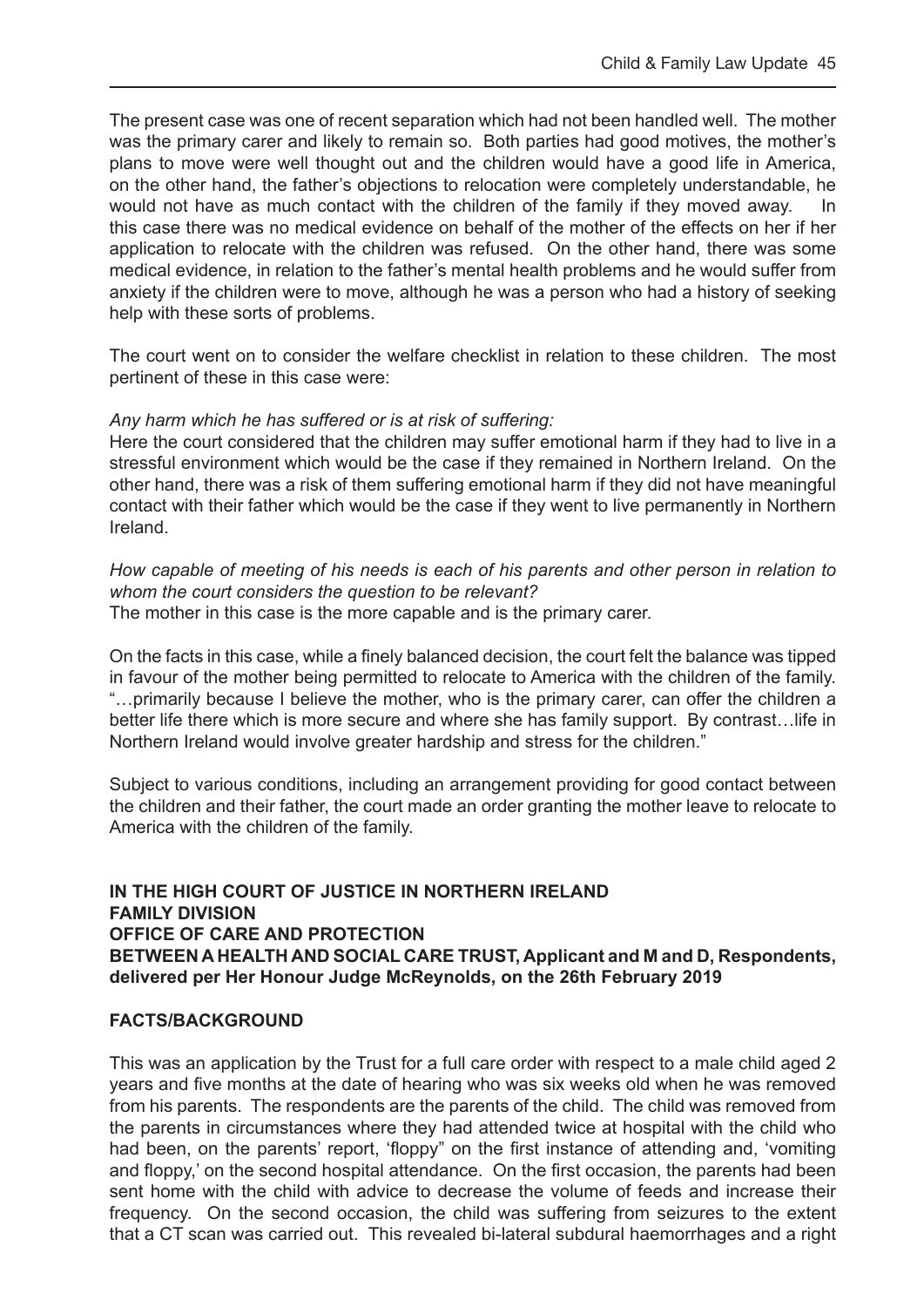sided intraventricular haemorrhage. Healing fractures were also noted. These two things in combination gave rise to concerns that the child may have been subjected to 'abusive traumatic injury.'

Subsequent to this, the parents were interviewed by the PSNI. It was accepted by the parties that they were the only people in the pool of potential perpetrators.

The Trust were seeking a full care order and had set out draft threshold criteria which included details of the injuries the child had suffered, that these were non-accidental in nature and caused by an adult carer, that the child would have suffered pain and distress as a result of these injuries which would have been obvious to the person causing the injuries and to any other person present when the injuries were caused, injuries were caused on at least two occasions, the baby was in the care of the respondents during both these periods and one or other had caused the injuries, the parent who had not caused the injuries failed to protect the baby from harm, had prioritised their relationship with the child's parent above the child's needs and welfare and that the father had misused cannabis including when he was responsible for the child's care.

Both parties accepted the list of injuries, that they were non-accidental and inflicted by an adult carer, the expert view in relation to how the injuries were caused and that the baby would have suffered pain and distress due to the injuries which would have been obvious to the person causing the injuries. The mother accepted that any person present when the injuries were caused would have known that they were causing the child pain and distress but did not accept that she was in fact present when the injuries were caused and that she was upstairs in bed sleeping at the time. In transpired in evidence that the mother often slept for substantial periods of the day, leaving the child in the care of his father. There was evidence before the court that the father had an extensive habit of taking cannabis, the mother knew about it but perhaps not the full extent of it. The father had accepted, during police interviews, that he had had this habit since 11 and up until the baby was hospitalised.

#### **HELD**

The court considered that the threshold criteria were made out save that the mother was not physically present when the father caused the injuries to the child, that she had failed to show insight into the significance of the child's injuries or that she had prioritised their relationship over the child's needs. However, the court considered that it was unreasonable for her to leave the child in his father's care for those periods of time with knowledge of his cannabis habit and some knowledge of his sleep patterns rendering him incapable of looking after the child. It was recommended that care planning take place in this case in early court and that it should be listed before the Family Judge for consideration of whether a care order should be made on the basis of a care plan.

#### **REASONING**

The court had to be satisfied to the appropriate standard (on the balance of probabilities) that either parent had perpetrated the injuries and or that either parent failed to protect the child and if so, to what extent that parent fell short of sufficiently protective parenting.

The court had substantial evidence before it including medical evidence, police statements, police interview transcripts, social work reports, and contact records. The court also heard oral evidence from the other and submissions from Counsel.

The medical evidence was agreed by the parties and was clear as to the extent of the injuries and that these were non-accidental in nature. On the first occasion of the parties attending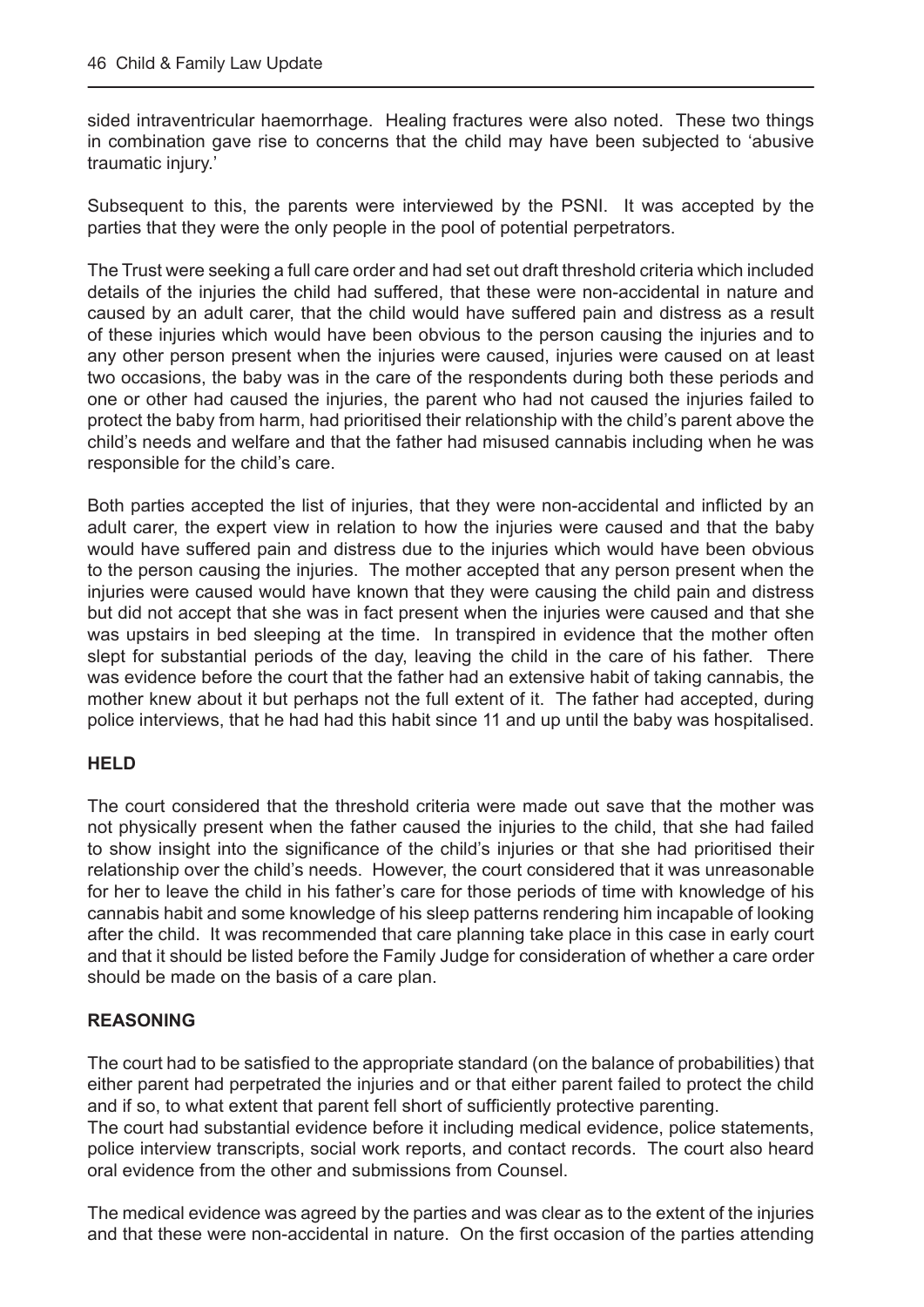at hospital with the child no health professional noted any sign of non-accidental injury and this was relevant in relation to whether any person not present at the time of the injuries being caused would have known about them.

On the nights preceding presentation at each hospital visit the mother said that the father had done the 'night shift' which was not denied by him.

In a medical report in relation to the brain injury it was stated, "The perpetrator would be likely to realise that the changing behaviour had occurred as a result of their actions… but because of the non-specific nature of the change in behaviour a carer who had not witnessed the causative event whilst they might recognise that there had been a change in behaviour they would not necessarily ascribe that change to a traumatic event…" In relation to the fracture of the tibia there was medical evidence, " …If a carer had not been present when the injury occurred it would not be readily apparently in the short period afterwards as indeed it was not apparent until revealed by the x-ray examination."

The extent of the father's cannabis habit was revealed through examination of the father's telephone records. While the mother accepted that the father had such a habit following this being revealed to her, she had not always accepted it. During interview by the police she said that , "she could not tell the difference between the father being high and not being high because he was "clearly" high all the time."

The mother's sleep pattern was concerning.

In making findings of fact, the judge reminded herself of the need for caution in these sorts of cases. There are rarely independent, competent witnesses and parents may lie to cover up embarrassing behaviour which does not mean they are lying about the real issues in the case.

The court also had regard to the case of In Re H & R (Child Abuse: Standard of Proof) (1996) AC 563 where the House of Lords had set out guidelines on the standard of proof necessary in deciding whether threshold criteria are made out:

- a. A court can only act on evidence in the case
- b. Whoever makes the allegation of abuse undertakes the burden of proving it
- c. The standard of proof is the balance of probability but "the more serious the allegation, the more cogent is the evidence required to overcome the unlikelihood of what is alleged and thus to prove it
- d. The court should only act on those facts which are so proved but of course the court may rely on all proved facts (however trivial in themselves) in coming to an overall conclusion.

In the present case, the court was satisfied that the injuries to the child were caused by his father, that the mother was aware of the father's cannabis habit and had a sleep pattern which meant he could not provide good enough night time care on the frequent occasions this was delegated to him.

Sufficient threshold criteria were proved to enable the Family Judge to go on to consider whether a care order was appropriate in this case in all the circumstances.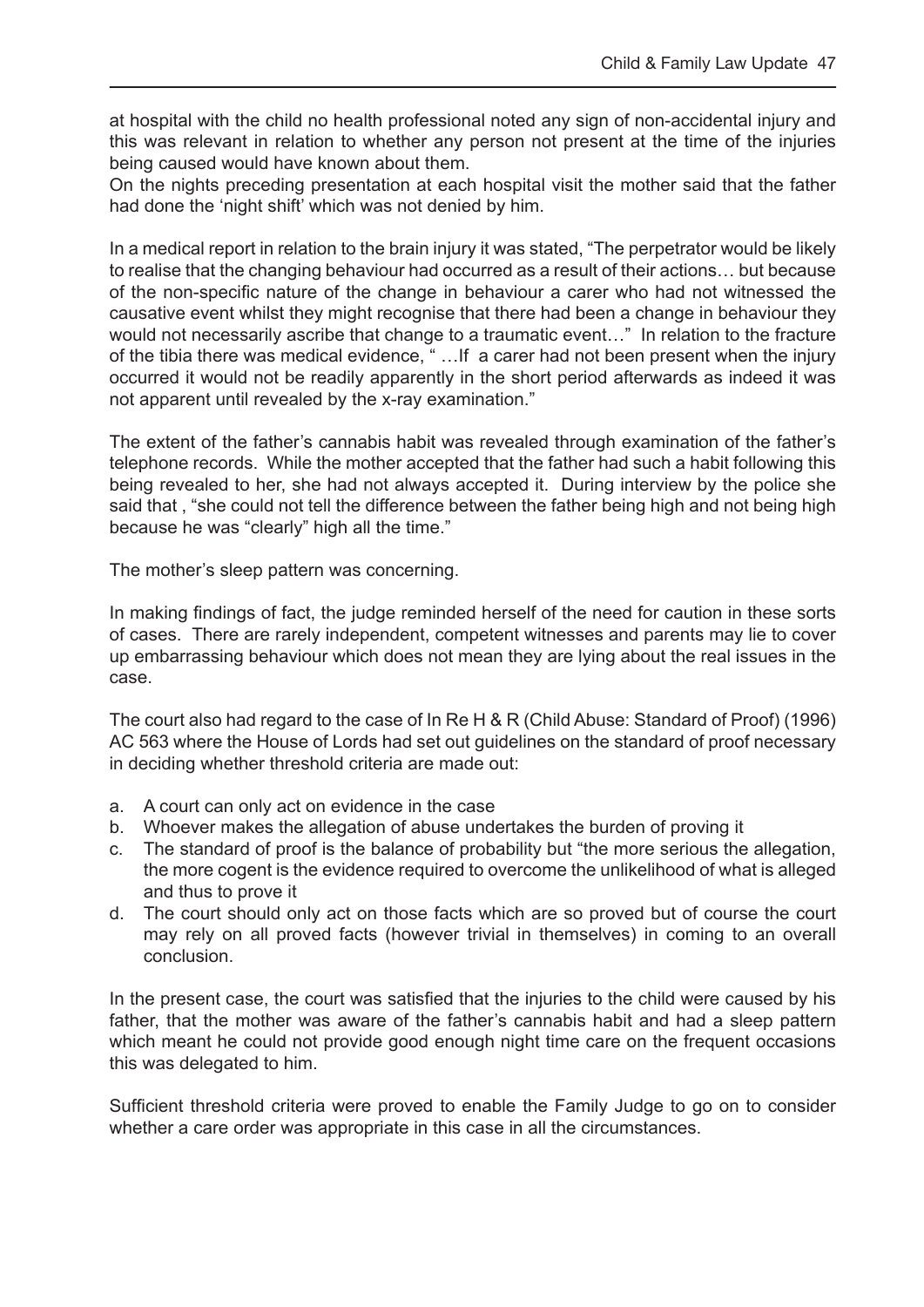### **IN THE HIGH COURT OF JUSTICE IN NORTHERN IRELAND FAMILY DIVISION OFFICE OF CARE AND PROTECTION BETWEEN: A FATHER, Applicant and A HEALTH & SOCIAL CARE TRUST and A MOTHER,**

**Respondents, per His Honour Judge McFarland, sitting as a High Court Judge, delivered 4th January 2019**

#### **FACTS/BACKGROUND**

The case concerned two children, a girl aged 11 and a boy aged 6, at the time of hearing. The mother was the mother of both children and the father was the boy's natural father although had treated the girl as his own child and she regarded him as, "daddy".

There were care orders in place with respect to both children, made in April 2014, with care plans that the girl remain living in her current long term foster placement and the boy be freed for adoption, placed in his current foster placement. Threshold criteria, determined at the time the care orders were made, included, "an inappropriate level of care, significant neglect, abuse and supply of drugs with involvement in criminal activity, …a complaint by the girl of physical chastisement by the father, ..a failure on the part of the parents to co-operate with a safe care plan, a failure to show ..insight into the effect of their behaviour on the children,…. aggression towards professionals, prioritisation of their own lifestyle choices over the needs of the children."

At various stages following the making of the care order, the parents had presented separately and then as a couple.

There were various applications before the court:

An application for discharge of the care orders with respect to both children of the family by the father.

An application by the mother for discharge of the care order with respect to the girl and an application for increased contact with both the girl and the boy

An application by the mother under the Human Rights Act 1998 in relation to the Trust's decision to remove the daughter from her previous foster placement which was with her sibling.

An application by the Trust for an order freeing the boy for adoption

The father gave evidence at the hearing and the mother did not, although had attended at court for a part of the proceedings. There was also expert evidence given on the father's behalf from Sean Magee of Action Mental Health, from Cathy Donnelly an independent social worker and from Dr Robert Davidson. The father argued, that since the making of the care orders, he had bettered himself and made significant improvements in his life to the extent that he would now be in a position to look after the children. He had maintained regular and good contact with the children under arrangements where he saw them twice per month. The Trust accepted that his contact had been both consistent and of good quality. The Guardian ad Litem had obtained a joint report from Dr Michelle Kavanagh, a consultant clinical psychologist and Dr Jo Hewitt and education, child and adolescent psychologist. This was an assessment of the boy, about his present and future needs.

During the course of the proceedings, the mother sought leave to withdraw her application under the Human Rights Act and the father sought leave to withdraw his application to discharge the care order with respect to the girl.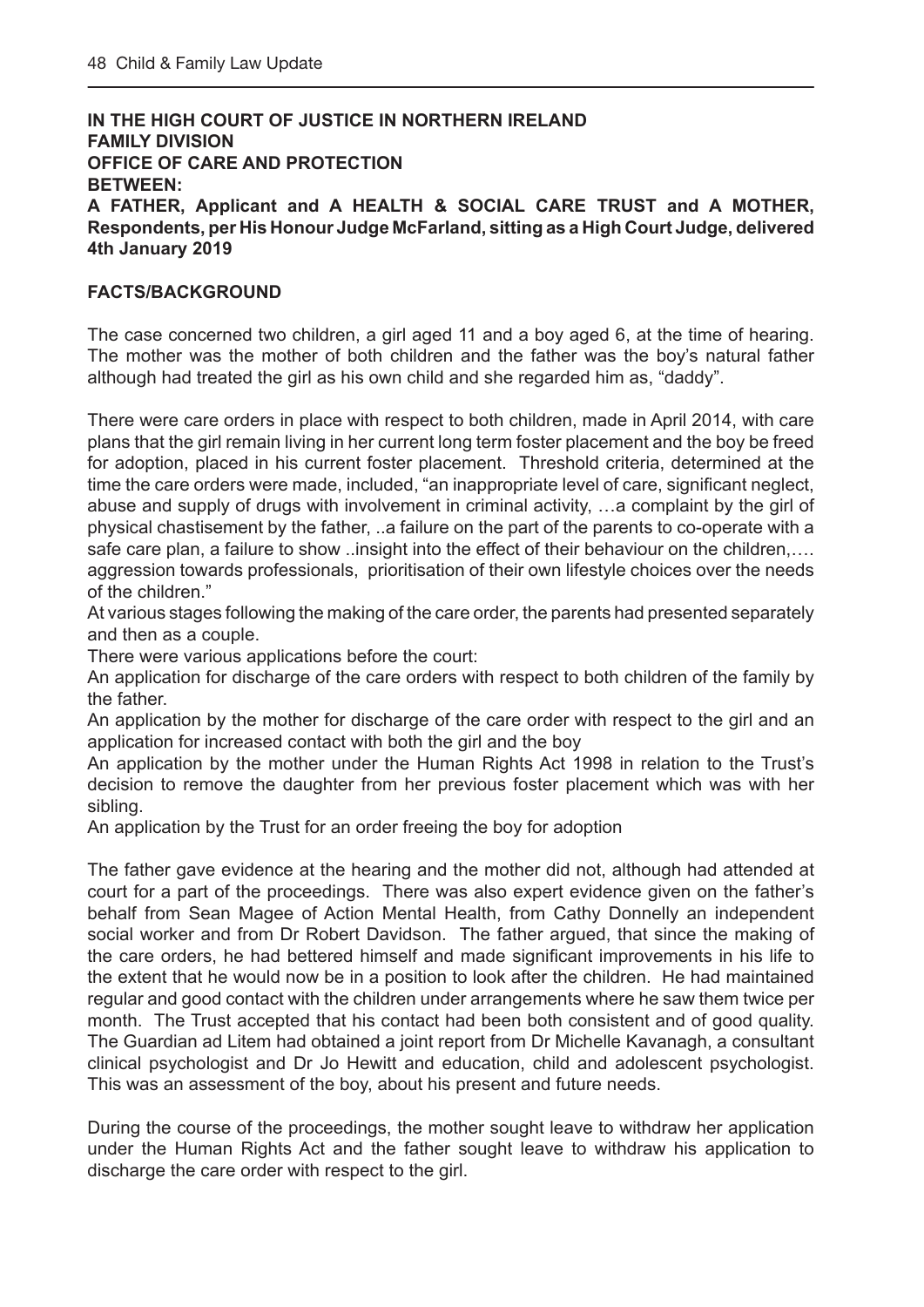#### **HELD**

The court granted leave to the father to withdraw his application for a discharge of the care order with respect to the daughter and dismissed his application for a discharge of the care order with respect to the son.

The court dismissed the mother's applications to discharge the care order with respect to the girl and for increased contact with both the girl and the boy.

The court dismissed the mother's application under the Human Rights Act 1998.

The court dismissed the Trust's application for an order freeing the boy for adoption.

#### **REASONING**

As regards finding of facts in the case the court considered the evidence before it.

In relation to any improvements made by the mother, while she had filed various written statements for the purposes of hearing, she did not give oral evidence. The court considered that the girl needed a very stable life, given the number of placements, including her parents and various foster placements and the fact that she would be moving schools from primary to secondary school. The mother was being assessed by various experts in the Republic of Ireland in relation to other children who were the subject of care proceedings in that jurisdiction. In a report from social workers in the Republic of Ireland, it was stated, "The mother has shown time and time again that she has the ability to care for her children however she cannot seem to consistently maintain any substantial level of change for an extended period of time and this brings into question her parenting capacity." The court considered the mother had not made any significant improvements in lifestyle to alter her position since the making of the care order.

 The court accepted that the father had made significant improvements in his lifestyle since the date of the care orders and that his contact with both the boy and the girl had been consistent and of good quality. This was borne out by evidence given by Sean Magee from Action Mental Health who described that father as "exceptional" in relation to the progress had had made and in relation to his attendance at sessions. Professor Robert Davidson had assessed the father at the time of the making of the care orders and more recently. His evidence was very positive on the father's behalf and he considered that the father was in a position **now** to care for the child and should have the chance so to do. His opinion was backed up by Cathy Donnelly who observed a contact session between the father and the boy, and noted the boy's joy during this and also noted that the father would have some support in caring for the boy from his parents.

The GAL's report from Dr Kavanagh and Dr Hewitt did not dispute that the father had made significant improvements in his lifestyle but Dr Kavanagh considered that the boy should remain with his present foster parents as the father's improvements and lifestyle changes were in the "early stages". "It is the author's view that….such a move is not indicated. It would trigger devastating consequences for the boy, not least to his relationship with his father." The father would require to continue to do work before a placement with him could be facilitated taking perhaps 12 months of work. The court found that the boy was vulnerable and had suffered harm as a result of his upbringing but was now in a stable placement. Unfortunately, there was no evidence from the GAL as to the boy's wishes and feelings, however the court was able to ascertain from other evidence that he was settled in his current placement and in school and that he enjoyed contact times with his father.

The court considered the law in relation to each of the applications:

#### **Discharge Application**

Article 58 of the Children (Northern Ireland) Order 1995 provides that circumstances in which a care order may be discharged. It requires that any person who has parental responsibility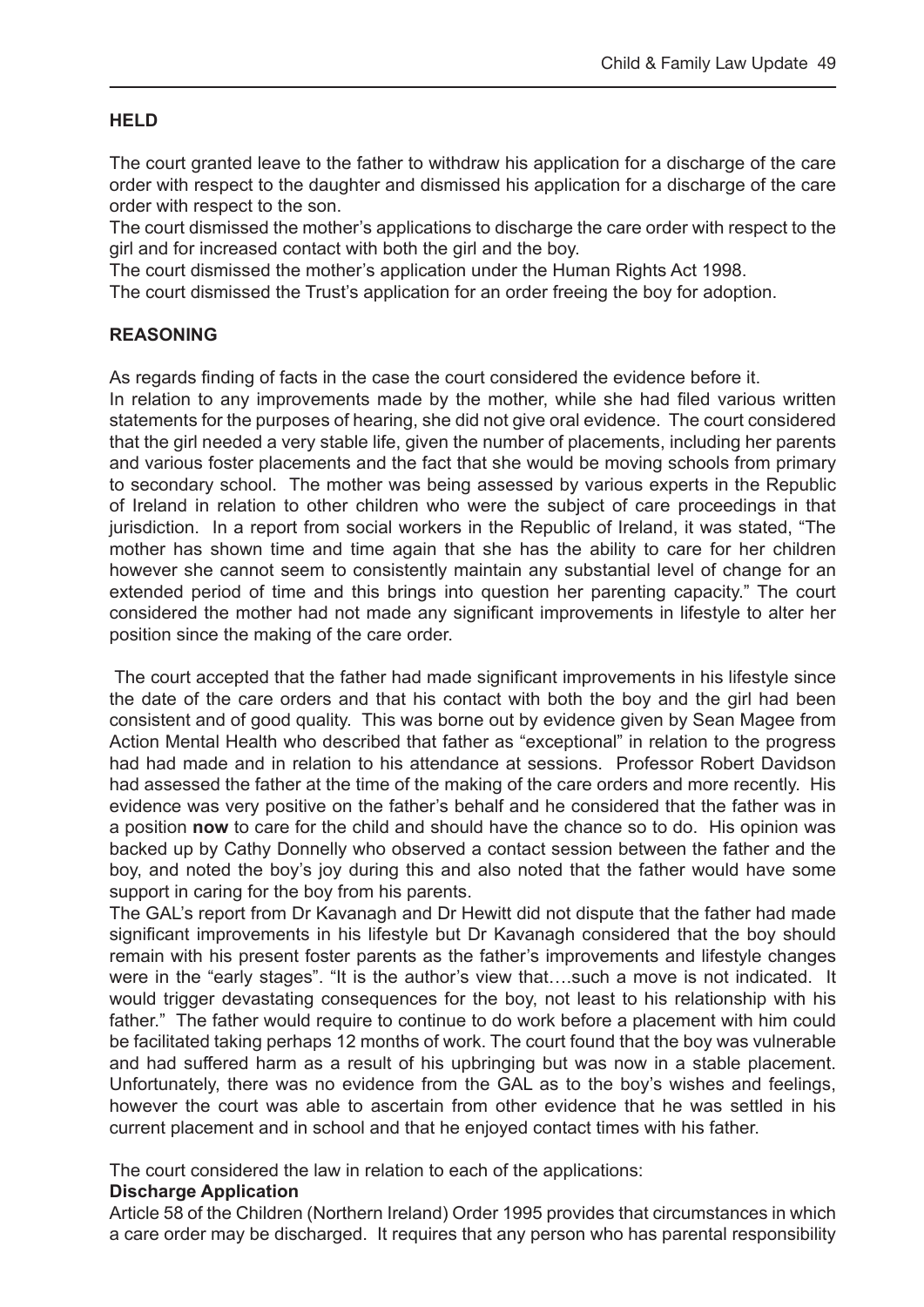for a child can apply for this, which of course means that the father's application with respect to the girl for discharge could not have proceeded. (There would have been other means of effecting a discharge by way of an application for leave to apply for a residence order.) In any event however the father had applied for leave to withdraw that application which was granted by the court. The burden of proving that a child's welfare requires revocation of a care order is with the person applying for the discharge, cf *Re S (2002) NI Fam 26*. In the case of *Re S (Discharge of Care Order) (1995) 2 FLR 639* the court indicated that it was clear from the legislation that the child's welfare was the paramount consideration and required the welfare checklist to be considered. It is the present circumstances and welfare of the child which must be considered and the emphasis was on the likely effect of any change of circumstance on the child. The case of *Re C (Care: Discharge of Care Order) (2009) EWCA Civ 955*  indicates that in considering discharge of a care order the court must not use the exercise as a reprimand or punishment to a child. The court in the present instance considered that the exercise of the court's jurisdiction regarding discharge should not be used to reprimand any party to the proceedings, including the father and the Trust. The welfare of the child being the paramount consideration is the principle which follows through in all of the case law. In *AR v Homefirst Community Trust (2005) NICA 8*, the mother's human rights had been wrongfully infringed upon but, "…We are reluctantly driven to the conclusion that the disruption to his young life that would come about by his being taken from that environment is such that we cannot sanction it."

In the present case, taking into account all the evidence and the law, while the father had made significant changes to his lifestyle which were to be commended, the court considered that he had not proved that the boy's welfare required the care order to be discharged.

#### **Adoption proceedings**

In the present instance, the Trust's application was for an order freeing the boy for adoption which would inevitably result in a breaking of legal ties between his parents and himself and a reduction of contact between he and his parents.

The primary legislation in Northern Ireland is Article 9 of the Adoption (NI) Order 1987. This indicates that the child's welfare is the most important consideration and that adoption must be in the best interests of the child. If it is established that adoption is in the child's best interests, then the court must go on to consider whether one of the grounds outlined in Article 16 of the Adoption Order has been established. In the present instance, since the parents had not formally consented to adoption taking place, the court had to consider whether each parent was withholding their consent unreasonably.

In looking at the best interests of the child, the court drew reference to both English and Northern Irish case law in the area, albeit accepting that the law in relation to adoption in England and Northern Ireland had diverged in 2002.

In the case of *AR v Homefirst Community Trust (2005) NICA 8* it was stated by Kerr LCJ, "the removal of a child from its parents is recognised…as a draconian measure, to be undertaken only in the most compelling of circumstance."

In *Re B (a child) (2013) UKSC 33*, it was stated, "a decision as to whether a particular outcome is proportionate involves asking oneself, it is really necessary?"

In the cases of *Re: W (A child) (2016) EWCA Civ 793* and *Re: H (A child) (2015) EWCA 1284*  McFarlane LJ was "firm in his rejection of … a concept" that there should be no presumption in favour of a child being brought up by his natural family. In the *Re : W* case, "The only right is for the arrangements for the child to be determined by affording paramount consideration to her welfare throughout her life in a manner which is proportionate and compatible with the need to respect any Article 8 rights which are engaged." (NB English cases where paramountcy principle is key.)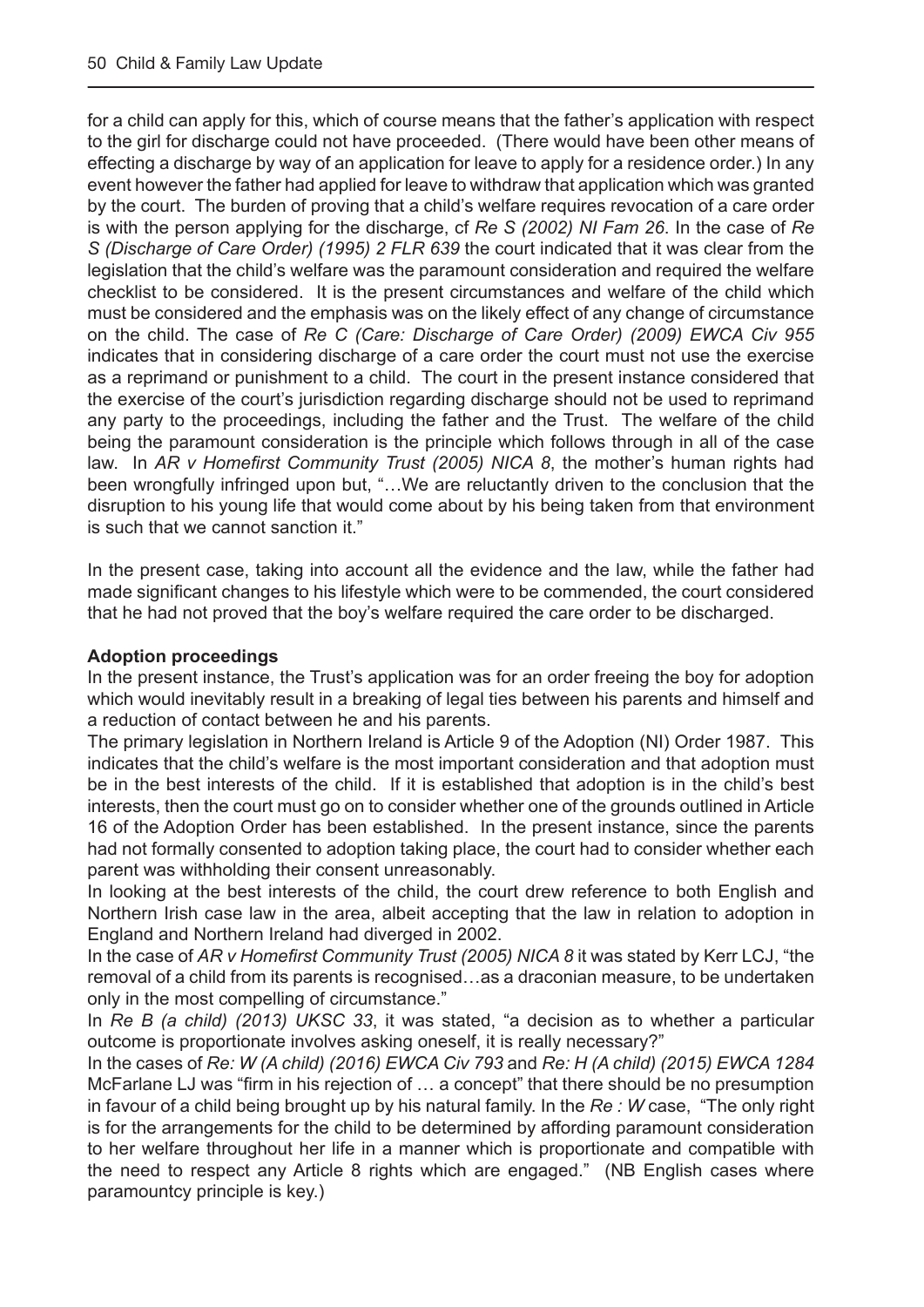In considering whether a parent is withholding their consent unreasonably, the court had regard to the case law including *Re W (an infant) 1971 AC 682* where Lord Hailsham laid out the correct approach, followed in subsequent cases.

Higgins J in the case of *Re E & M (2001) NI Fam 2* set out various examples of things a reasonable parent would take into account in making the decision whether or not to consent to an adoption order being made, "…the prospect of rehabilitation, the level of contact if any, the nature and security of the present placement of the child. The prospect of rehabilitation is relevant as is the failure of the parent to seek rehabilitation." In that case Higgins J indicated that a sense of grievance against Social Services was not in itself a legitimate thing for the reasonable parent to take into account however, "the facts giving rise to that sense of grievance are relevant and would and should be taken into account by a reasonable parent, " and, "The welfare of the child is not the sole criteria. It is one of the criteria a reasonable parent would take into account and the weight to be attached to welfare will depend on the weight which a reasonable parent would attach to it in the circumstances of the particular case…" This case, finally dealt with by the House of Lords and known there was, *Down and Lisburn H & SS Trust v H (2006) UKHL 35*, also noted that the issue of contact between a child and their parent was something that that parent could take into account in making their decision as to whether or not they would consent to adoption.

In the present case the court did not consider that the best interests of the child were served by adoption. The GAL's joint assessment report had indicated that the father had a contribution to make to the boy's life and indeed to his recovery from his previous experiences. If his legal rights were removed and he had less contact with the boy, the father would not be in a position to make this contribution. Any significant change in the arrangements for contact would also be to the detriment of the boy's welfare and the court could not guarantee, in the event of adoption, that these would not be significantly altered.

Technically the issue of parental consent was not one for the court, given that the best interests of the child were not served by adoption, however, the court went on to consider these in brief. The main reason was the regular and good contact between the boy and the father. Even though rehabilitation was not immediately viable (or perhaps even within the boy's timescale), the father had improved his lifestyle significantly. There was also an issue in relation to his sense of grievance about the way in which the Trust had dealt with his case surrounding the boy's baptism into the Catholic church. The court considered that the Trust had not given the father time to properly consider proposals made in this regard. "Social workers appear to have made a decision to allow the foster carers to present the boy for adoption, and having made that decision imposed a strict and unrealistic timetable on the parents to respond to their demands relating to the baptism…" The factors leading up to the father's sense of grievance were ones which a reasonable parent would take into account when making a decision about whether or not to consent to an adoption taking place.

In all the circumstances the court refused the Trust's application for an order freeing the boy for adoption.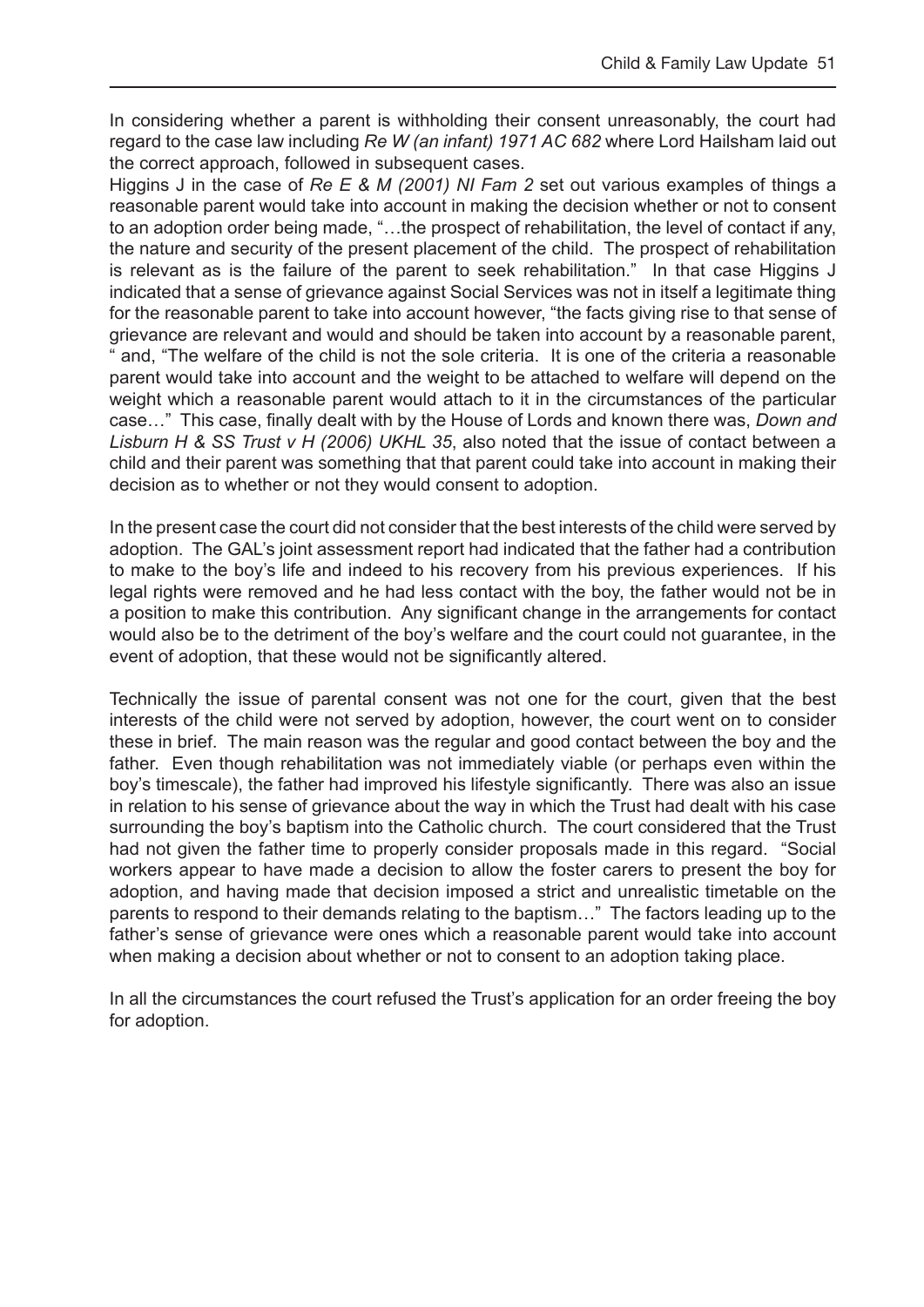#### **PILOT SCHEME - FAMILY DRUG AND ALCOHOL COURT AT NEWRY FAMILY PROCEEDINGS COURT**

#### **Shane Donnelly, LL.B, Solicitor1**

This pilot scheme was rolled out in the Southern Trust area in late January 2018 and ended in December 2019. The process is started by The Southern Health and Social Care Trust identifying Public Law cases which are then to be diverted to the pilot scheme and dealt with at Newry Family Proceedings Court.

The scheme is designed specifically to help parents with drug and alcohol problems. Its scope does include other areas that the family courts regularly see, such as mental health difficulties and domestic abuse. The programme is primarily designed for parents with drug and alcohol addiction issues which lead to the intervention of the Trust.

When a case is identified as one suitable for the FDAC process proceedings are initiated in the normal way by DLS on behalf of the Trust. A meeting is scheduled to take place in Newry Courthouse where both parents and their legal representatives meet with the FDAC team. During this meeting the process is explained to the parents highlighting the assistance that can be offered to them going forward. It is completely voluntary and parents do not have to sign up to pilot scheme and can have their cases dealt with in the normal way at Court. It is quite an intensive process which is targeted to last approximately 26 weeks.

There are a number of services that the FDAC team provide. Assessment and assistance is available straight away to any parent engaged with the FDAC team. This is certainly an advantage to a parent facing addiction or other mental health or domestic abuse problems. The availability of such professional assistance and intervention has been described in Court as the "Golden Ticket". The process is monitored and overseen personally by the Family Proceedings Judge in Newry. There are informal fortnightly meetings between the FDAC team, the parents, the Judge and the Guardian Ad Litem appointed in the proceedings. The parents legal representatives do not normally attend these informal meetings and this is something that practitioners have got used to.

The meetings themselves have been described as motivational in nature and the feedback from parents after such meetings is positive in that they feel much more involved in the Court process and appreciate that their views are being heard directly by the Judge hearing and dealing with their case. In practice clients would not always be inside the Courtroom perhaps until the very end of the process at a final hearing. Not so in the FDAC process, they are the very heart of the Court Process and get to know the Judge and other relevant parties quite well. It is quite an intensive programme with lots of intervention and work and some clients do feel the strain.

There is a formal review of each case in the normal way on a regular basis. It is important to acknowledge that if issues do arise at a meeting, and the parents do require legal assistance, the issue will be re-examined at the next scheduled review hearing at the Family Proceedings Court and parents will have the assistance of their legal representatives. All parties are kept up to date with regular progress reports detailing how the parents are progressing with the various work and assistance provided by the Trust, and there is no doubt there has been a number of successful outcomes to date.

The whole process is currently under evaluation as to whether it will receive further funding and possibly rolled out in different Trust areas. Even if the scheme is proved to have been successful or worthwhile, there is no guarantee it will be rolled out as it will be no doubt subject to an economic assessment as has been in the case in England and Wales.

<sup>1</sup> Ferris and Company.